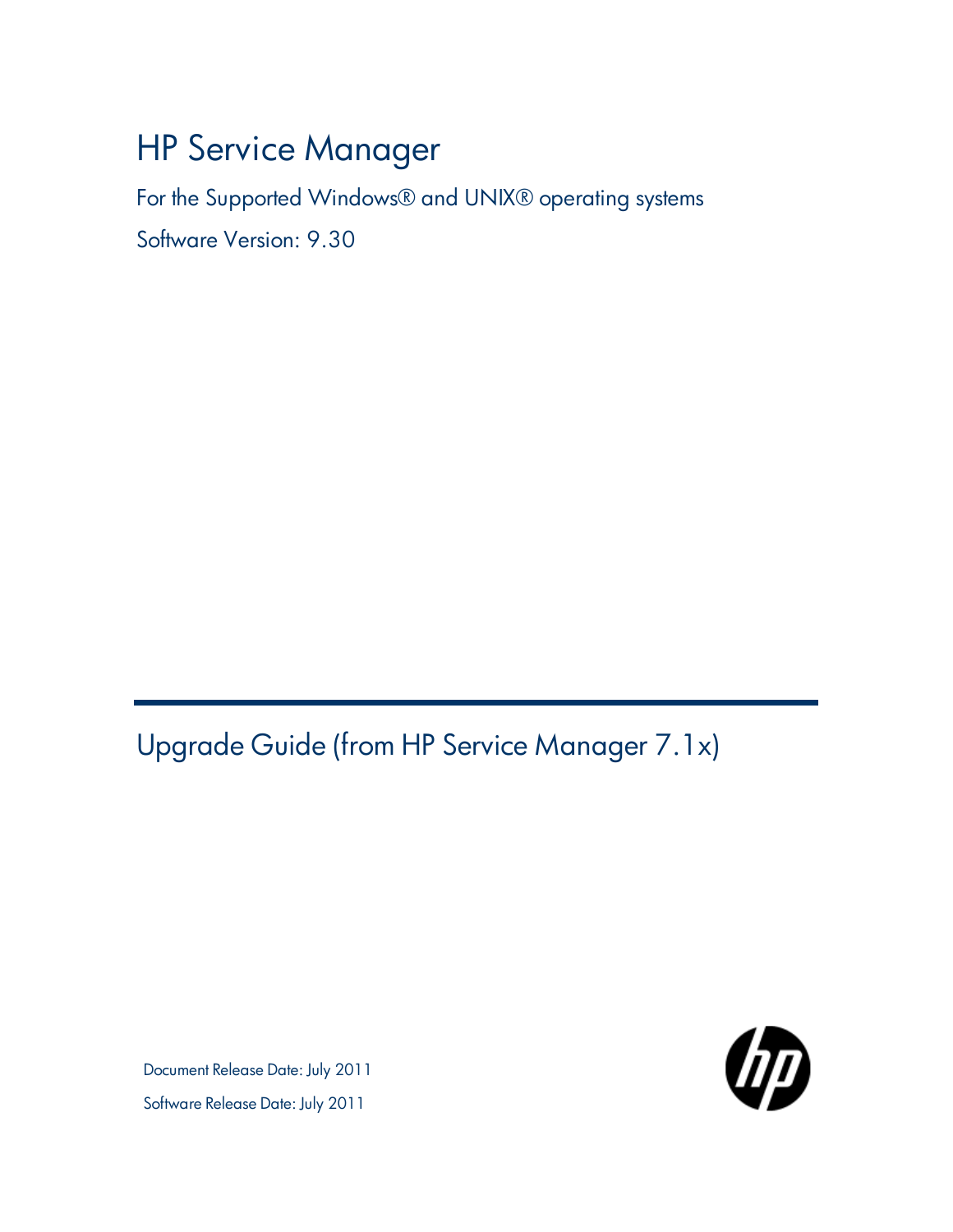# **Legal Notices**

### **Warranty**

The only warranties for HP products and services are set forth in the express warranty statements accompanying such products and services. Nothing herein should be construed as constituting an additional warranty. HP shall not be liable for technical or editorial errors or omissions contained herein.

The information contained herein is subject to change without notice.

### **Restricted Rights Legend**

Confidential computer software. Valid license from HP required for possession, use or copying. Consistent with FAR 12.211 and 12.212, Commercial Computer Software, Computer Software Documentation, and Technical Data for Commercial Items are licensed to the U.S. Government under vendor's standard commercial license.

### **Copyright Notice**

© Copyright 1994-2011 Hewlett-Packard Development Company, L.P.

### **Trademark Notices**

Adobe™ is a trademark of Adobe Systems Incorporated.

Java is a registered trademark of Oracle and/or its affiliates.

Microsoft® and Windows® are U.S. registered trademarks of Microsoft Corporation.

Oracle® is a registered US trademark of Oracle Corporation, Redwood City, California.

UNIX® is a registered trademark of The Open Group.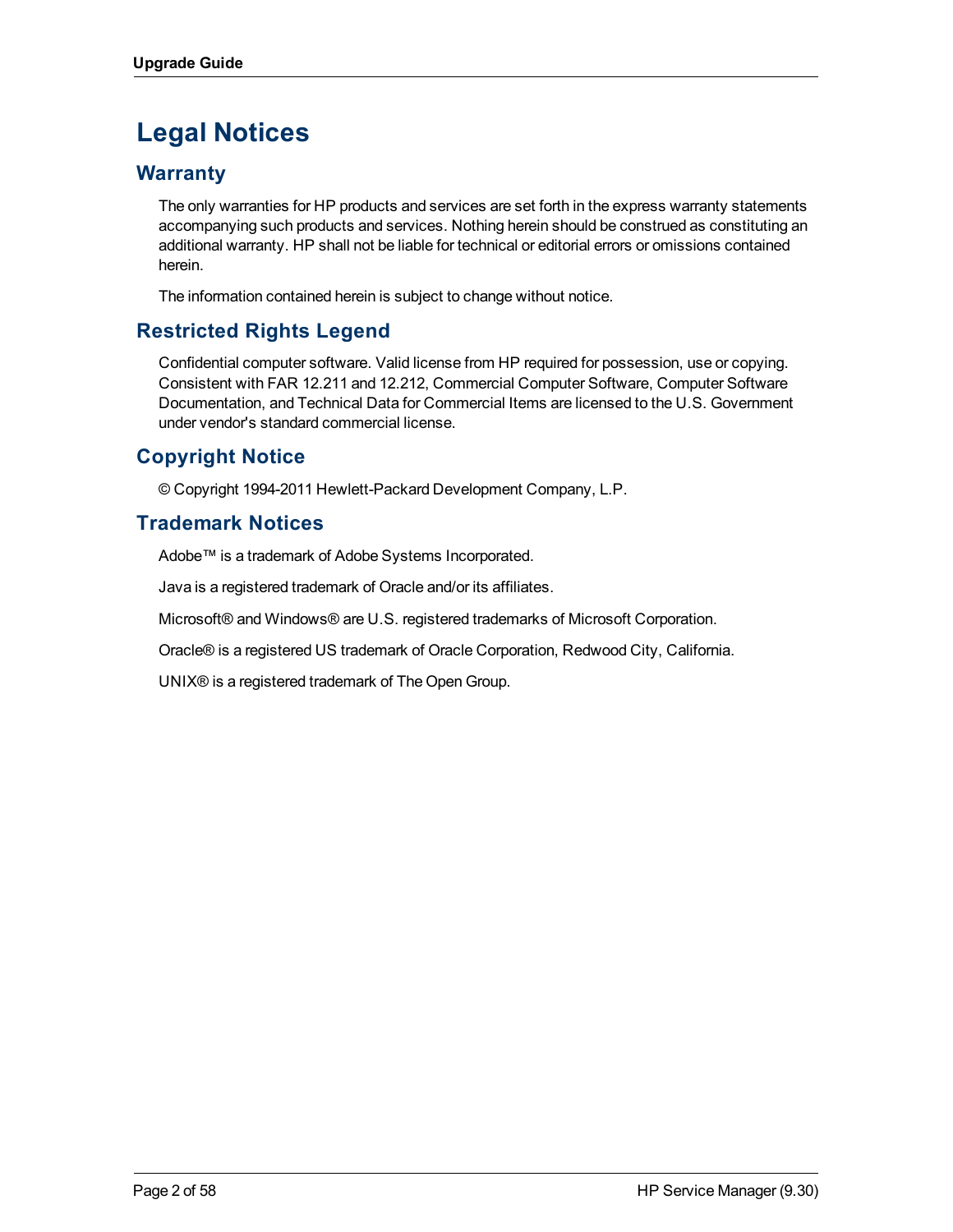# **Documentation Updates**

The title page of this document contains the following identifying information:

- Software Version number, which indicates the software version.
- Document Release Date, which changes each time the document is updated.
- Software Release Date, which indicates the release date of this version of the software.

To check for recent updates or to verify that you are using the most recent edition of a document, go to:

#### **http://h20230.www2.hp.com/selfsolve/manuals**

This site requires that you register for an HP Passport and log on. To register for an HP Passport ID, go to:

#### **http://h20229.www2.hp.com/passport-registration.html**

Or click the **New users - please register** link on the HP Passport log on page.

You will also receive updated or new editions if you subscribe to the appropriate product support service. Contact your HP sales representative for details.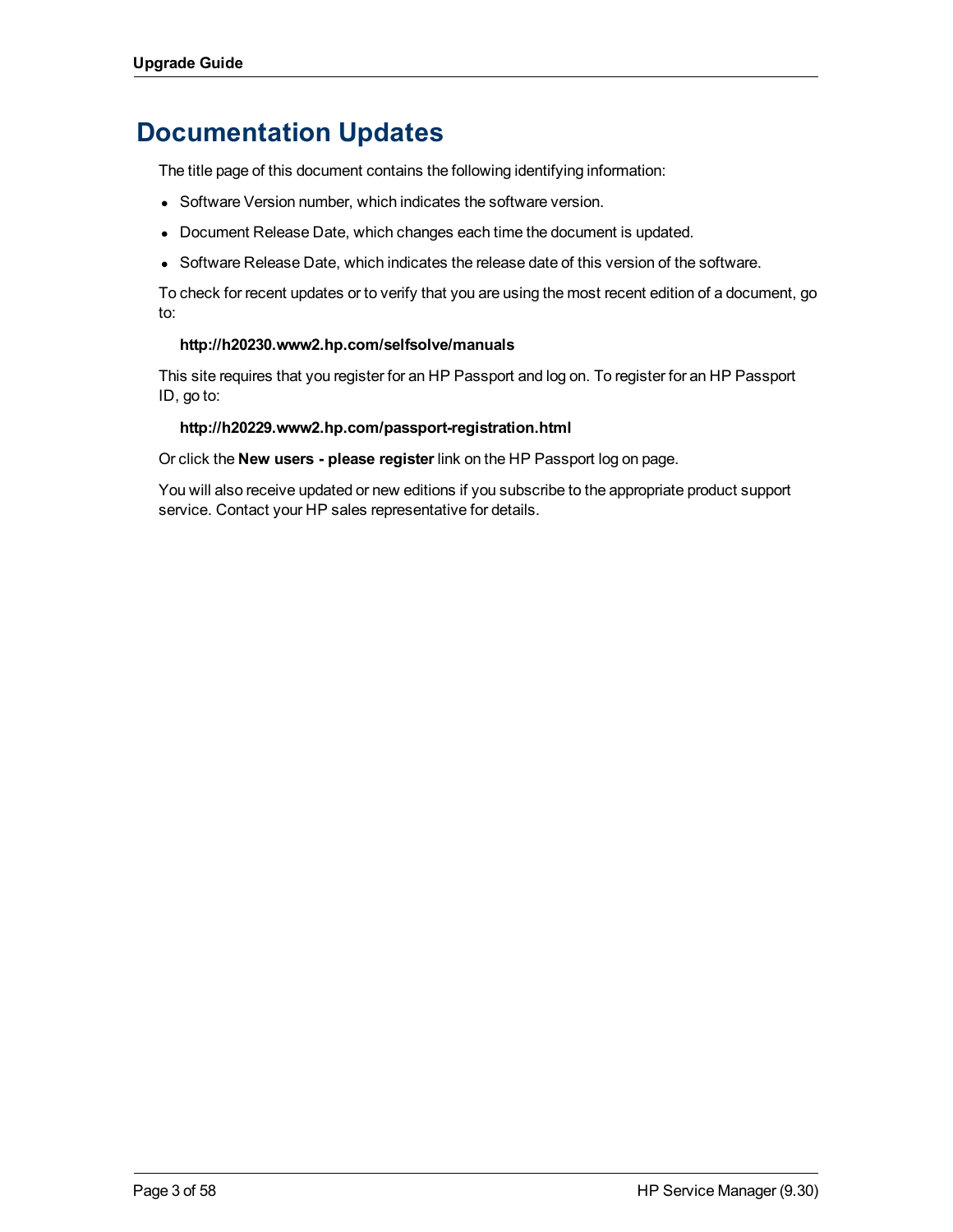# **Support**

Visit the HP Software Support Online web site at:

#### **http://www.hp.com/go/hpsoftwaresupport**

This web site provides contact information and details about the products, services, and support that HP Software offers.

HP Software online support provides customer self-solve capabilities. It provides a fast and efficient way to access interactive technical support tools needed to manage your business. As a valued support customer, you can benefit by using the support web site to:

- Search for knowledge documents of interest
- Submit and track support cases and enhancement requests
- Download software patches
- Manage support contracts
- Look up HP support contacts
- Review information about available services
- Enter into discussions with other software customers
- Research and register for software training

Most of the support areas require that you register as an HP Passport user and sign in. Many also require a support contract. To register for an HP Passport ID, go to:

#### **http://h20229.www2.hp.com/passport-registration.html**

To find more information about access levels, go to:

**http://h20230.www2.hp.com/new\_access\_levels.jsp**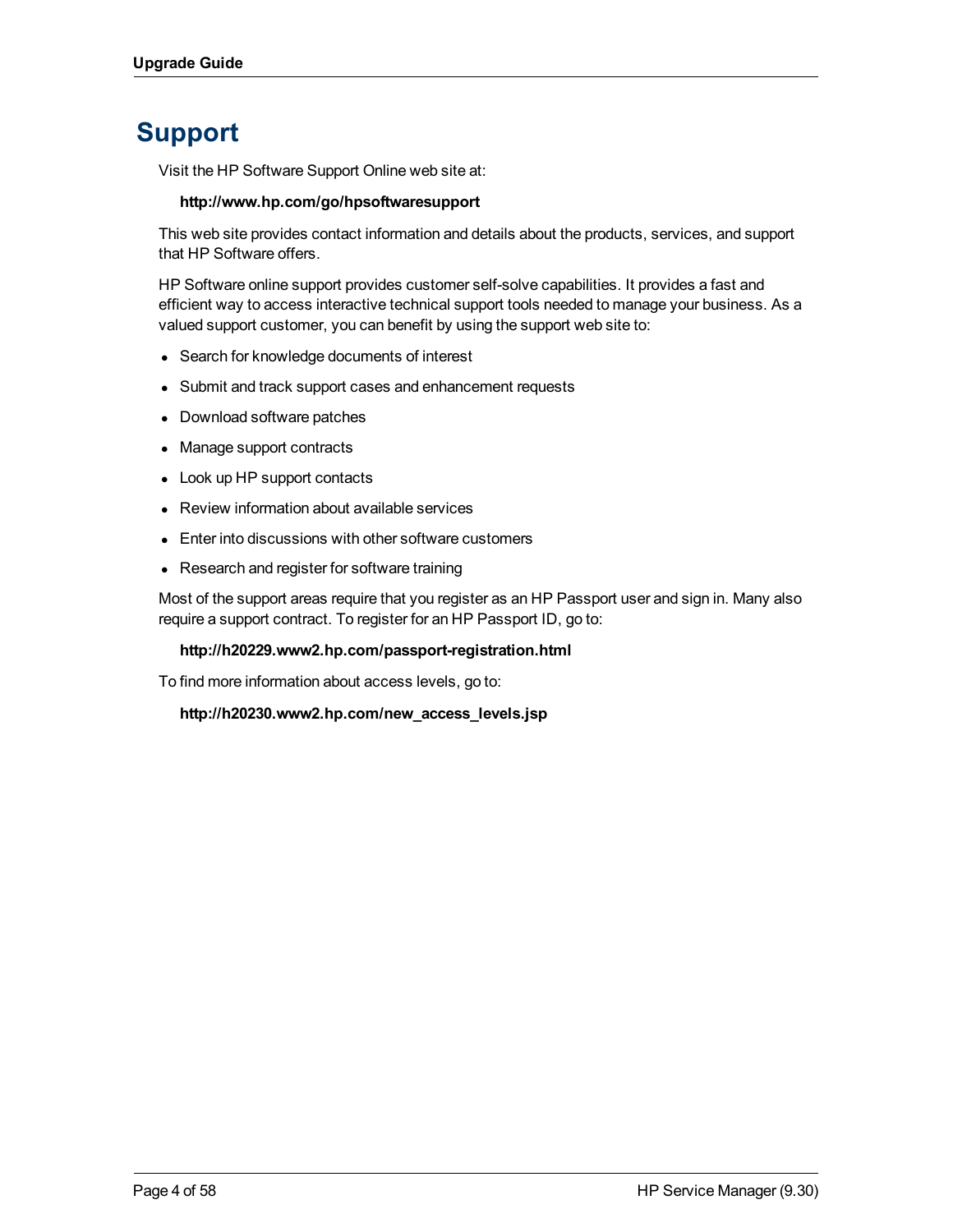# <span id="page-4-0"></span>**Contents**

| Localized systems. | 15 |  |
|--------------------|----|--|
|                    |    |  |
|                    |    |  |
|                    |    |  |
|                    |    |  |
|                    |    |  |
|                    |    |  |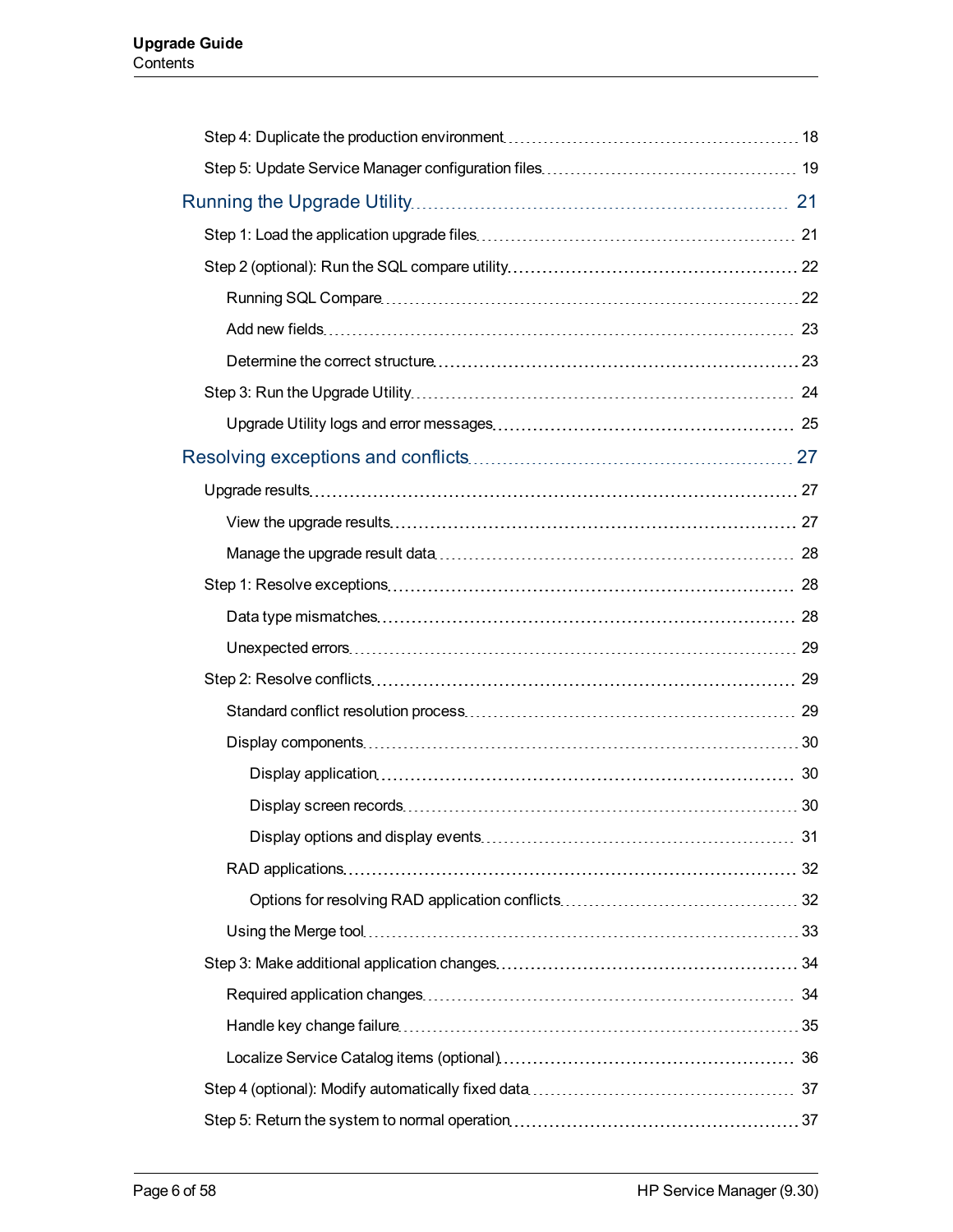| Troubleshooting: The client session was terminated during an upgrade 45              |  |
|--------------------------------------------------------------------------------------|--|
|                                                                                      |  |
| Troubleshooting: Upgrade failed with a "Not enough shared memory available" error 46 |  |
|                                                                                      |  |
|                                                                                      |  |
|                                                                                      |  |
|                                                                                      |  |
|                                                                                      |  |
|                                                                                      |  |
|                                                                                      |  |
|                                                                                      |  |
|                                                                                      |  |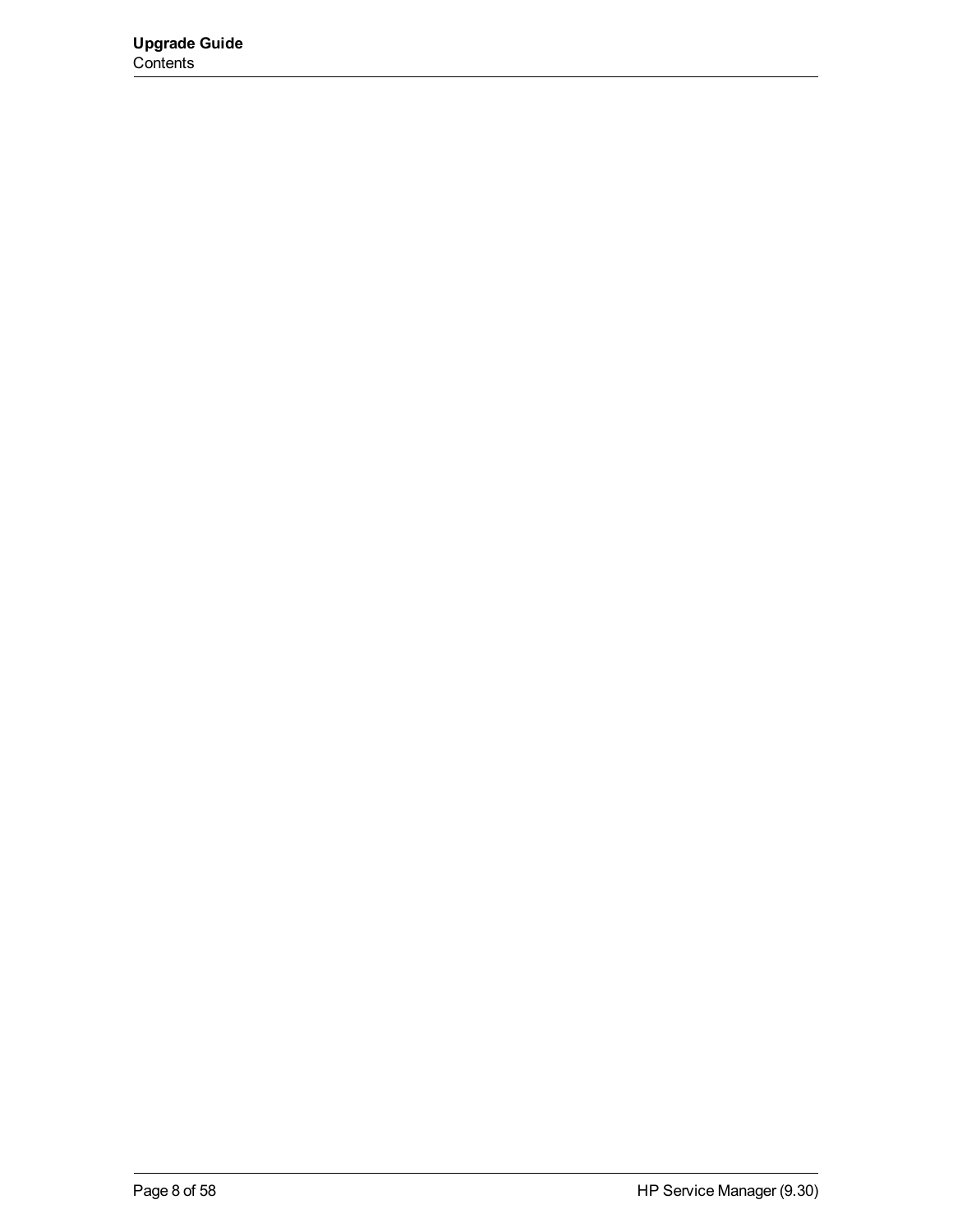# **Chapter 1**

# <span id="page-8-0"></span>**Upgrade overview**

The HP Service Manager Upgrade Utility upgrades the HP Service Manager 7.1x applications to HP Service Manager 9.30 applications. If you are running an HP ServiceCenter application version prior to 6.2, you should contact HP Customer Support for information about the best upgrade strategy for your version. You can also obtain an Upgrade Guide for previous versions of ServiceCenter at:

http://h20230.www2.hp.com/selfsolve/manuals.

You will need an HP Passport to access this site. For additional information, contact HP Customer Support or your HP sales representative.

The purpose of this Upgrade Guide is to describe how to upgrade your HP Service Manager 7.1x applications to Service Manager 9.30 applications.

## <span id="page-8-1"></span>**Before you begin an upgrade**

Before you begin an upgrade, ensure that you:

- Read through the *Upgrade Guide* to familiarize yourself with the upgrade process and all of the upgrade requirements.
- Are an experienced HP Administrator who is familiar with Service Manager.

If you do not have the administrative experience necessary to manage the upgrade, you may need assistance from your local application developers and database administrators. You can also contact HP Service Manager Customer Support for help with troubleshooting upgrade errors. For additional information and support, contact your HP sales representative.

## <span id="page-8-2"></span>**Server run-time environment (RTE) upgrade**

To take full advantage of all of the application features following an upgrade, you will need to upgrade your server run-time environment (RTE) to the latest version. This is required before you attempt to run an application upgrade.

To upgrade your applications to version 9.30 you must first perform a server RTE upgrade. The Service Manager 9.30 applications depend upon features in the version 9.30 server run-time environment.

- To obtain the latest client, install the client from the installation CD-ROM and follow the instructions in the *HP Service Manager Installation Guide*.
- To obtain the latest server, install the HP Service Manager 9.30 server from the installation CD-ROM.

## <span id="page-8-3"></span>**Application upgrade**

You can upgrade your existing Service Manager applications to Service Manager 9.30 applications using the Upgrade Utility and resolving the differences between the two versions.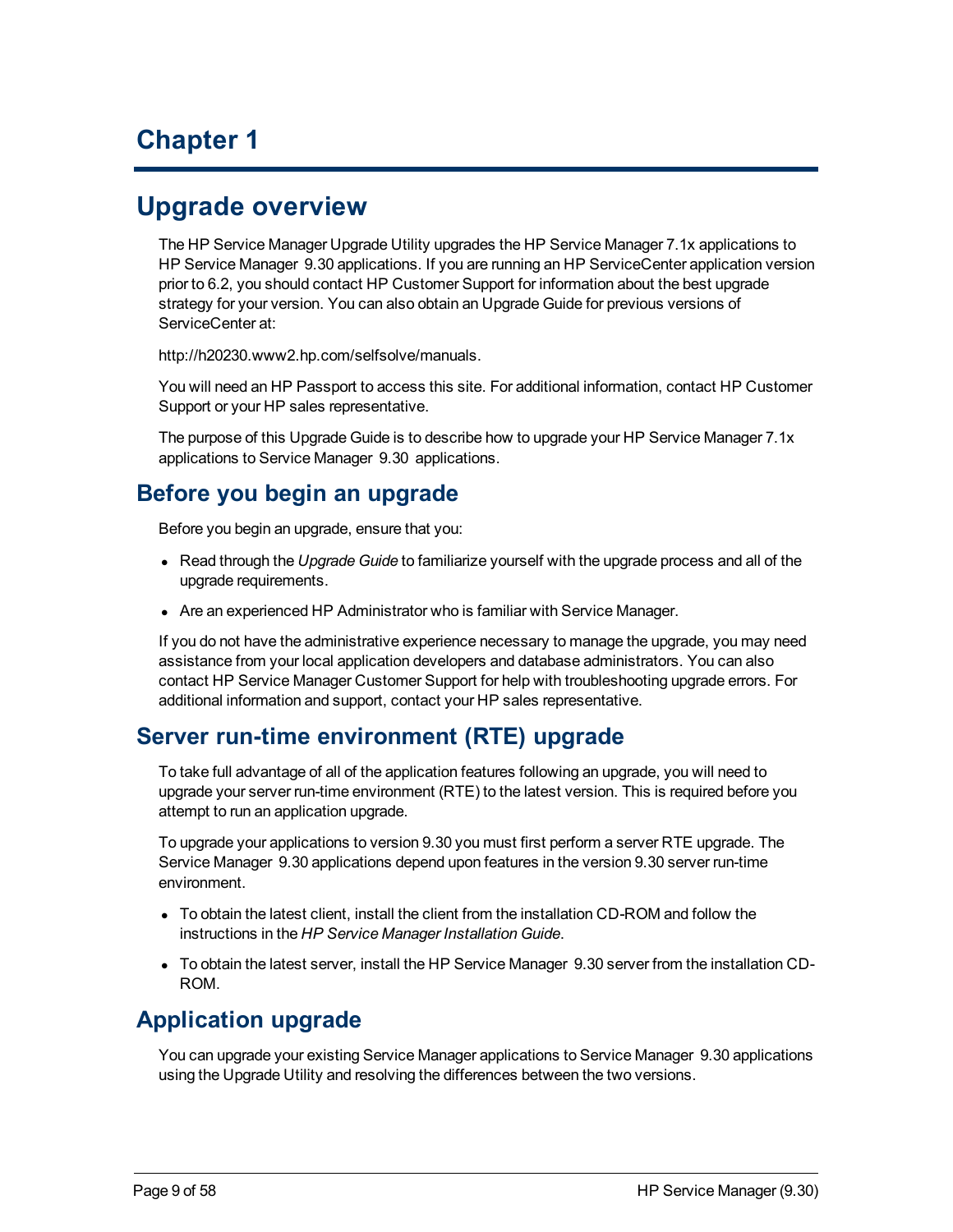**Note**: You can upgrade to interim application releases by using the Applications Patch Manager. For more information, refer to the *Applications Patch Manager Guide*.

#### **What are applications?**

Applications are the Service Manager modules and their related configuration files. For example, Incident Management, Change Management, and Inventory Management are Service Manager applications.

#### **New features that require an application upgrade**

Some new features provided by the release of Service Manager 9.30 require an application upgrade. These new features include the following:

- Process Designer
- <sup>l</sup> Knowledge Management SOLR search engine
- **Mobility**
- <span id="page-9-0"></span>**Service Manager 9.30 Service Request Catalog (SRC)**

# **Application upgrade lifecycle**

The following flow chart illustrates the lifecycle of a typical upgrade of Service Manager applications.



## <span id="page-9-1"></span>**How does customization affect the upgrade process?**

The following explains how customization affects the upgrade process:

#### <span id="page-9-2"></span>**Conflicts**

**Object changes:** The Upgrade Utility compares objects in your database with objects provided in the upgrade package using signatures. (Each data record in Service Manager has a unique signature, which changes once that data record is updated.) During upgrade processing, if an object in your database has been tailored, and does not match the like-named object provided by the upgrade package, the utility renames the object provided by the upgrade package with a "NEW930" prefix before adding it to your database. If an object in your database has not been tailored, and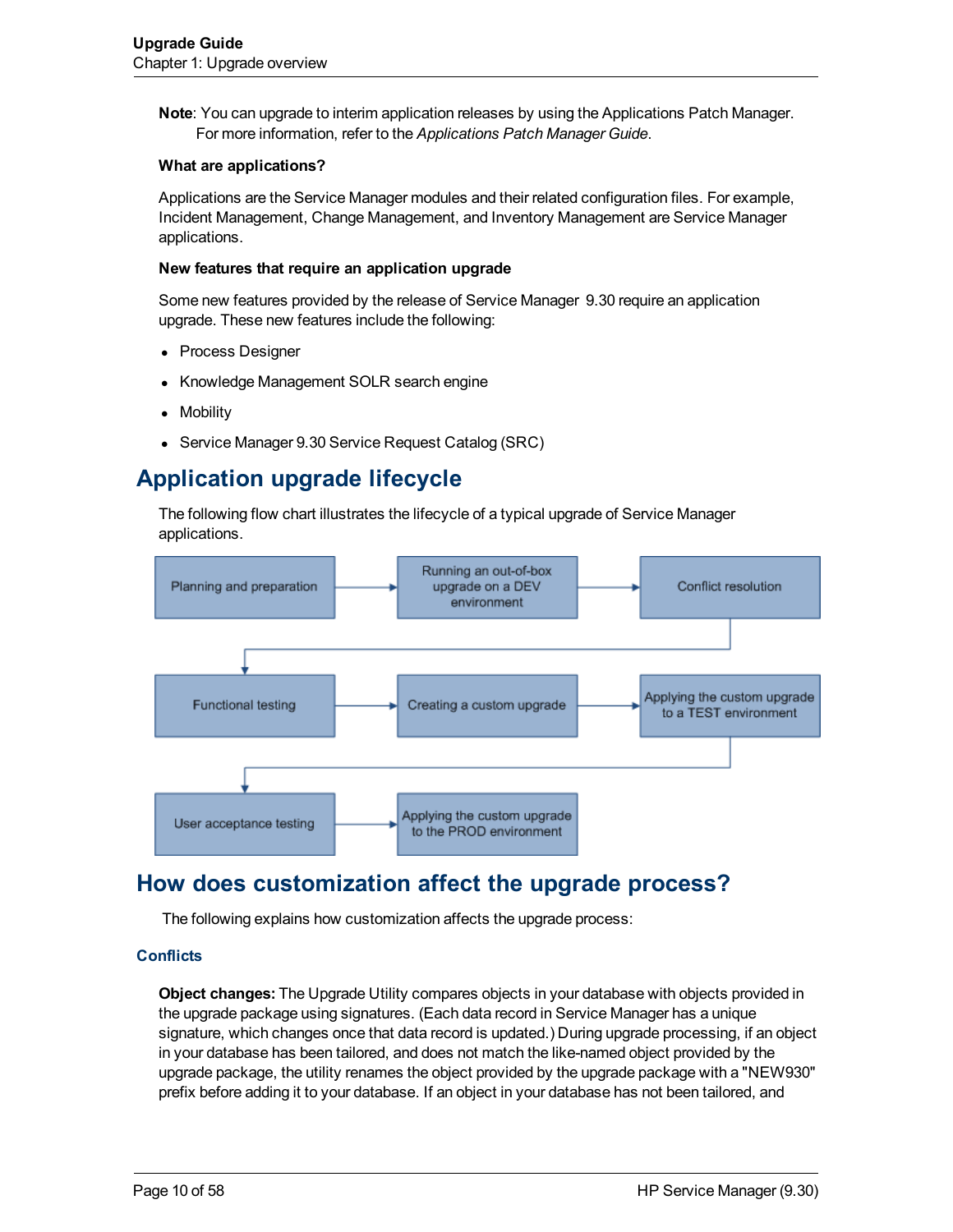matches exactly the object provided by the upgrade package, the utility overwrites the object in your database with the object provided by the upgrade package.

**Schema changes:** The Upgrade Utility merges new fields to existing schemas, without deleting any existing fields.

**Field mapping changes:** The Upgrade Utility applies field mapping changes automatically. For example, when a length change is required, the utility automatically expands the length mapping.

**Key changes:** The Upgrade Utility applies key changes automatically. It does not delete existing keys, except when Unique keys must be overwritten to support required changes.

#### <span id="page-10-0"></span>**Customization during upgrade**

Do not tailor any applications in your production database during the upgrade process. Changes made to applications in your production database, after you duplicate the production environment in preparation for running an upgrade, may not be upgraded.

## <span id="page-10-1"></span>**Upgrade Utility contents**

The following table lists the files that are included in the Service Manager Upgrade Utility.

<span id="page-10-7"></span><span id="page-10-6"></span><span id="page-10-5"></span><span id="page-10-4"></span><span id="page-10-3"></span><span id="page-10-2"></span>

| <b>File</b>                   | <b>Contents</b>                                                                                                                                          |
|-------------------------------|----------------------------------------------------------------------------------------------------------------------------------------------------------|
| AppUpgVersion.txt             | Contains Upgrade Utility version and build number information to help you<br>identify which application upgrade version you have available. For example: |
|                               | A version of "SC62-9.30.000 v1.0 Upgrade Build 139" indicates the following:                                                                             |
|                               | The Upgrade Utility upgrades ServiceCenter 6.2 and later releases to<br>Service Manager 9.30.                                                            |
|                               | The Upgrade Utility version number is 1.0.                                                                                                               |
|                               | The Upgrade Utility build number for this version is 139.                                                                                                |
| preupg.bin                    | Files that allow you to access the various features of the Upgrade Utility.                                                                              |
| transfer.bin                  | Files that allow for the execution of the upgrade.                                                                                                       |
| sqlupgrade.unl                | Files that allow you to run SQL Compare, a feature of the Upgrade Utility.                                                                               |
| upgrade.inf                   | Signature information for the upgrade objects.                                                                                                           |
| upgrade.str                   | Database dictionaries to be upgraded.                                                                                                                    |
| upgrade.ver                   | Version stamp for this upgrade.                                                                                                                          |
| *.dta (in the Data<br>folder) | The data files for each table that needs to be upgraded. For<br>example, upgradeactivity actions. dta and upgradeactivity type. dta.                     |
| upgrade.mak                   | Signature definitions for the upgrade objects.                                                                                                           |
| upgdbdct.dta                  | Temporary dbdicts needed for the SQL Compare process.                                                                                                    |

#### **List of upgrade utility files**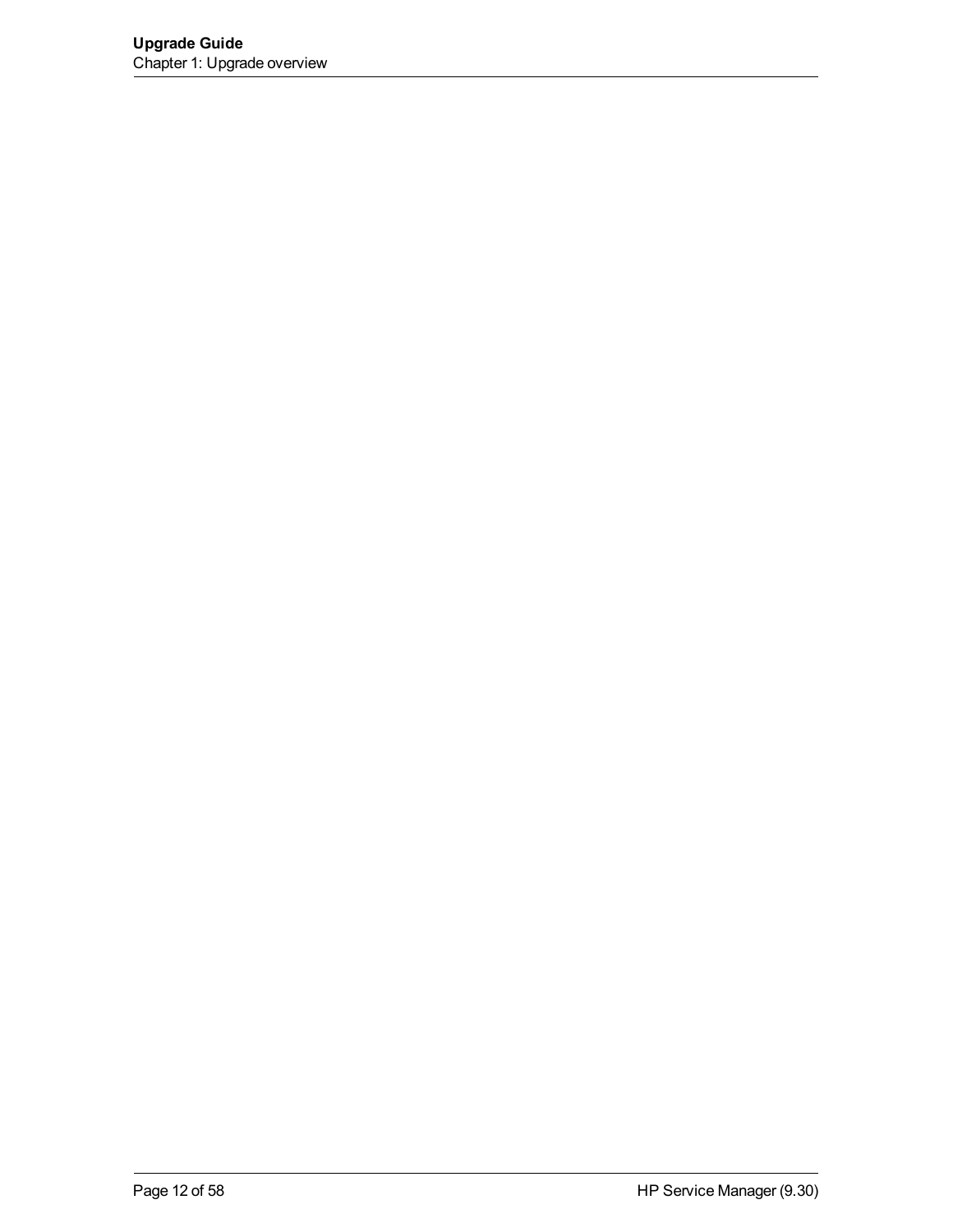# **Chapter 2**

# <span id="page-12-0"></span>**Planning an upgrade**

Good planning allows your upgrade to run as smoothly and quickly as possible, and helps you to avoid retracing your steps. When preparing for your upgrade, you will need to consider how long each step will take and when users need to be logged off the system so that you can schedule each phase of your upgrade.

Topics in this section include:

- ["Step](#page-12-1) [1:](#page-12-1) [Identify](#page-12-1) [the](#page-12-1) [upgrade](#page-12-1) [resources"](#page-12-1) [\(on](#page-12-1) [page](#page-12-1) [13\)](#page-12-1)
- ["Step](#page-12-2) [2:](#page-12-2) [Meet](#page-12-2) [the](#page-12-2) [software](#page-12-2) [requirements"](#page-12-2) [\(on](#page-12-2) [page](#page-12-2) [13\)](#page-12-2)
- ["Step](#page-13-1) [3:](#page-13-1) [Perform](#page-13-1) [a](#page-13-1) [system](#page-13-1) [health](#page-13-1) [check"](#page-13-1) [\(on](#page-13-1) [page](#page-13-1) [14\)](#page-13-1)
- ["Step](#page-13-2) [4:](#page-13-2) [Create](#page-13-2) [development](#page-13-2) [and](#page-13-2) [test](#page-13-2) [environments"](#page-13-2) [\(on](#page-13-2) [page](#page-13-2) [14\)](#page-13-2)
- <span id="page-12-1"></span>• ["Step](#page-13-3) [5:](#page-13-3) [Develop](#page-13-3) [an](#page-13-3) [upgrade](#page-13-3) [strategy"](#page-13-3) [\(on](#page-13-3) [page](#page-13-3) [14\)](#page-13-3)

### **Step 1: Identify the upgrade resources**

<span id="page-12-4"></span>Make sure that you have access to the following resources

- Service Manager *tools*: The utilities you will use most during the upgrade process include Database Manager and Forms Designer.
- <sup>l</sup> *Documentation resources*: For client/server installation instructions, see the *HP Service Manager Installation Guide* that is shipped with the installation media. Additionally, you can obtain most Service Manager knowledge from the Service Manager 9.30 online Help.
- **HP Customer Support Web site: The HP Customer Support Web site has operating system and** compatibility information, product documentation, and release notes. If you do not have an account for this Web site, contact HP Customer Support at: *www.hp.com/go/hpsoftwaresupport*

## <span id="page-12-2"></span>**Step 2: Meet the software requirements**

Before you start your upgrade, make sure that you meet the following Service Manager system requirements:

- Your RDBMS version, operating system, and client/server environment must meet all criteria listed in the Compatibility Matrix for the target version. See the HP Customer Support web site to review the Compatibility Matrix.
- Your existing Service Manager application release level must be HP Service Manager 7.1x.
- The Service Manager server process (sm) must have read-write access to the database.

#### <span id="page-12-3"></span>**Backups**

It is highly recommended, at a minimum, that you back up the database at the following strategic points in the upgrade lifecycle: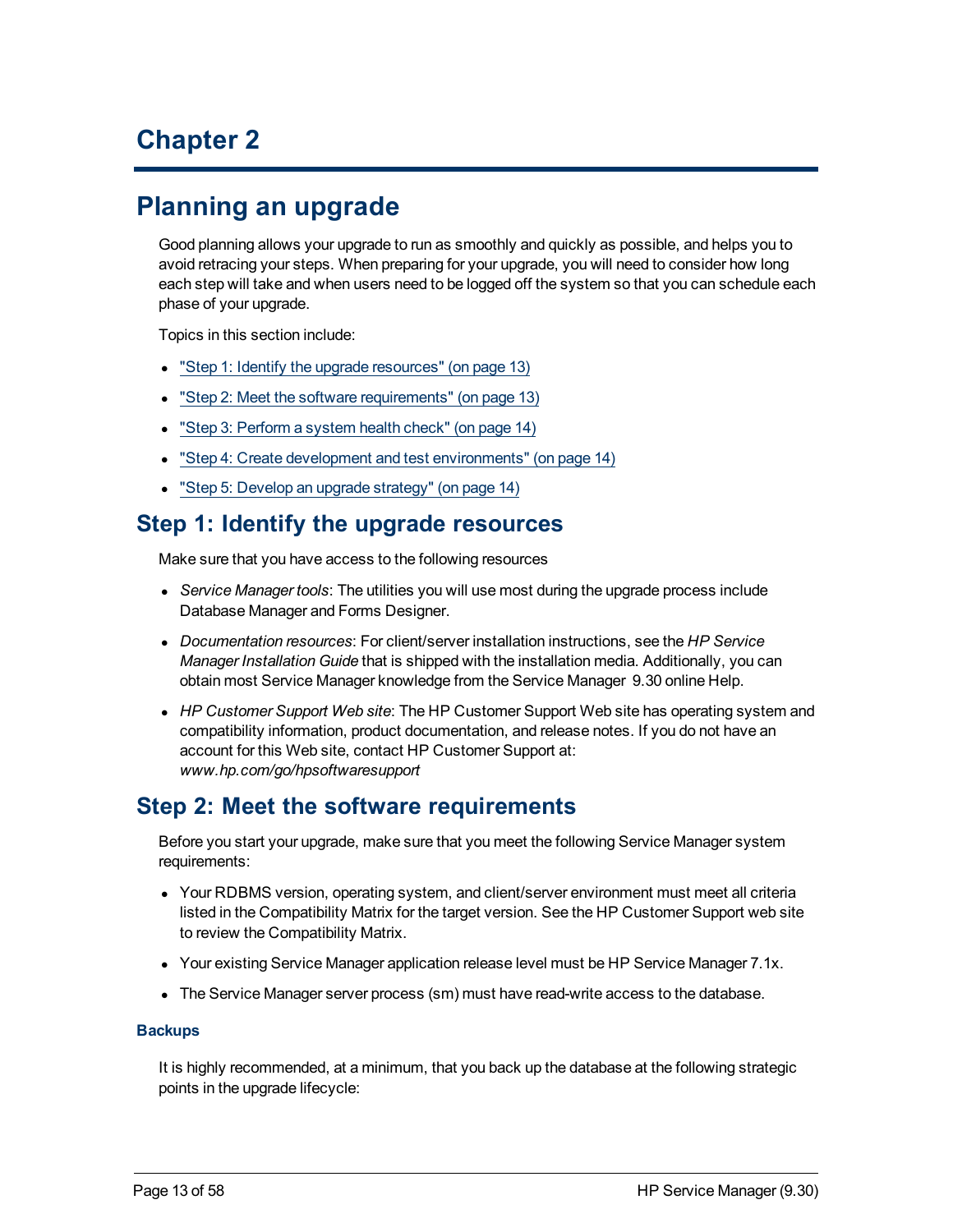- After applying an upgrade
- After resolving conflicts

#### <span id="page-13-0"></span>**NFS-mounted partitions**

Do not install either Service Manager or the Service Manager Upgrade Utility on an NFS-mounted remote partition. This can cause serious performance degradation. The performance of an NFSmounted partition drops significantly if it reads data in many small pieces instead of one large chunk. Service Manager generates a lot of database read/write activity. An NFS-mounted partition is significantly slower than a local drive when running the Upgrade Utility process.

## <span id="page-13-1"></span>**Step 3: Perform a system health check**

A well-maintained production system is the easiest to upgrade. Before starting the upgrade process, perform all regular maintenance on your production system. If necessary, contact HP Customer Support for recommended actions. Suspend all customization activity on the production system.

### <span id="page-13-2"></span>**Step 4: Create development and test environments**

<span id="page-13-5"></span>Plan to have at least two copies of your existing production environment:

- A development system that mirrors your current production environment. Use the development system to run the Upgrade Utility and build a custom upgrade.
- <span id="page-13-6"></span>• A test system that mirrors your current production environment. Apply the custom upgrade on the test system and verify it there. This system may be on the same machine as the production server.

## <span id="page-13-3"></span>**Step 5: Develop an upgrade strategy**

In standard Service Manager terminology:

- Customization refers to changes to RAD applications;
- Tailoring refers to changes made by using Service Manager tailoring tools, such as Forms Designer and Format Control;
- Configuration refers to local settings (for example, in your environment records and the system information record).

The upgrade process affects different parts of the Service Manager system. Besides upgrading the standard Service Manager applications, an upgrade affects the RDBMS where Service Manager is running and any customized files or RAD applications. For more information, see ["How](#page-9-1) [does](#page-9-1) [customization](#page-9-1) [affect](#page-9-1) [the](#page-9-1) [upgrade](#page-9-1) [process?"](#page-9-1) [\(on](#page-9-1) [page](#page-9-1) [10\).](#page-9-1)

#### <span id="page-13-4"></span>**Tailored systems**

A list of tailored files can help you resolve differences quickly between your existing files and new files. You can also use the SQL Compare utility to determine how files differ.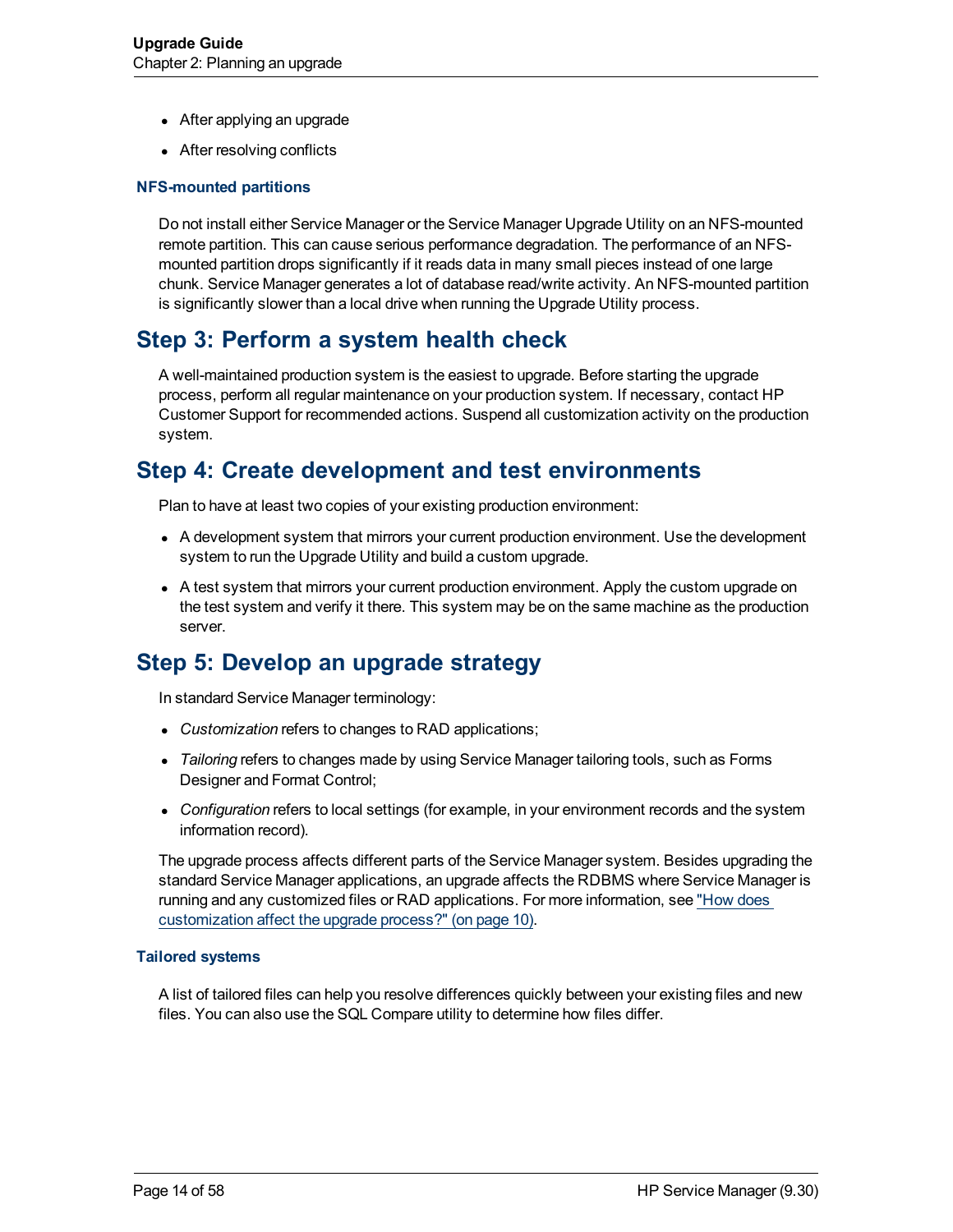#### <span id="page-14-0"></span>**RDBMS-mapped systems**

Because Service Manager tables (data files) must be mapped to an RDBMS, you must choose one of the following options before beginning the upgrade:

- Allow the Upgrade Utility to modify your RDBMS tables for you. This is highly recommended, unless you are running DB2®.
- Use SQL Compare to update the RDBMS databases before beginning the upgrade process.

The upgrade can affect certain mappings and tables. Contact your database administrator for assistance and to discuss the impact on the RDBMS.

#### <span id="page-14-1"></span>**Localized systems**

You can upgrade a localized system with the Upgrade Utility. Before you begin to upgrade a localized system, ensure that you have the correct language pack available to which you will be upgrading. For more information and instructions on how to install the language pack, refer to the *HP Service Manager 9.30 Language Pack Installation Guide*. The Upgrade Utility detects the presence of a localized system and runs the upgrade just as it would for an English system. You will have to make any customization and tailoring changes, based on the requirements described in this document for each of your system configurations.

#### <span id="page-14-2"></span>**Customized RAD applications**

A list of customized RAD applications and the extent of the customization is useful. If it is not available, the RAD programmer who made the changes may be able to supply information. Or, you may need to run a comparison between the existing application and the new version.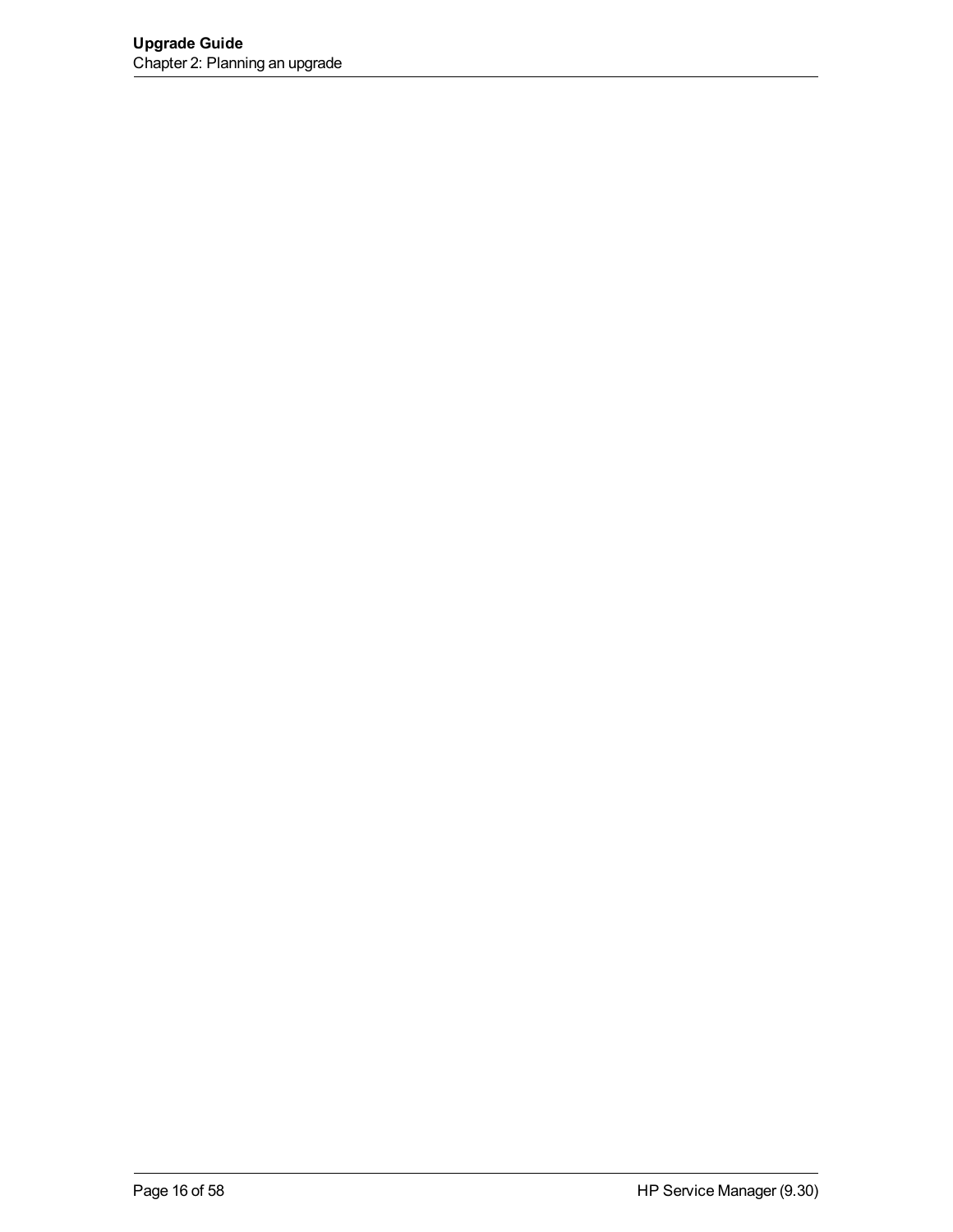# **Chapter 3**

# <span id="page-16-0"></span>**Preparing for an upgrade**

Before you can develop or test an upgrade, you must create a mirror image of your current Service Manager production environment and prepare the system data for the upgrade process.

Topics in this section include:

- ["Step](#page-16-1) [1:](#page-16-1) [Meet](#page-16-1) [database](#page-16-1) [requirements"](#page-16-1) [\(on](#page-16-1) [page](#page-16-1) [17\)](#page-16-1)
- ["Step](#page-17-0) [2:](#page-17-0) [Purge](#page-17-0) [existing](#page-17-0) [upgrade](#page-17-0) [files"](#page-17-0) [\(on](#page-17-0) [page](#page-17-0) [18\)](#page-17-0)
- ["Step](#page-17-1) [3:](#page-17-1) [Upgrade](#page-17-1) [the](#page-17-1) [server](#page-17-1) [runtime](#page-17-1) [environment"](#page-17-1) [\(on](#page-17-1) [page](#page-17-1) [18\)](#page-17-1)
- ["Step](#page-17-2) [4:](#page-17-2) [Duplicate](#page-17-2) [the](#page-17-2) [production](#page-17-2) [environment"](#page-17-2) [\(on](#page-17-2) [page](#page-17-2) [18\)](#page-17-2)
- <span id="page-16-1"></span>• ["Step](#page-18-0) [5:](#page-18-0) [Update](#page-18-0) [Service](#page-18-0) [Manager](#page-18-0) [configuration](#page-18-0) [files"](#page-18-0) [\(on](#page-18-0) [page](#page-18-0) [19\)](#page-18-0)

### **Step 1: Meet database requirements**

Before upgrading your system, you must review and perform the applicable RDBMS conversion tasks.

• If your data is on a DB2 RDBMS, you must ["Enlarge](#page-16-2) [the](#page-16-2) [page](#page-16-2) [size](#page-16-2) [for](#page-16-2) [DB2](#page-16-2) [RDBMS](#page-16-2) [table](#page-16-2) [spaces"](#page-16-2) [\(on](#page-16-2) [page](#page-16-2) [17\)](#page-16-2)

**Note:** For Oracle users, you must have a granted role that includes "connect" and "resource" along with a granted system privilege of "select any dictionary" as a minimum in order to avoid errors generated by Oracle.

### <span id="page-16-2"></span>**Enlarge the page size for DB2 RDBMS table spaces**

If you are running on a DB2 RDBMS, make sure that the buffer size for the following table is at least 32K:

• systemperform

To enlarge user space for the affected table:

Run the following SQL statements, where *USER32K* represents the name of the larger-sized user space that has a buffer size larger than 4K, and press Enter after each statement:

```
create table SYSTEMPERFORMM1_TEMP like SYSTEMPERFORMM1 in USER32K
commit
insert into SYSTEMPERFORMM1_TEMP (select * from SYSTEMPERFORMM1)
commit
drop table SYSTEMPERFORMM1
commit
rename table SYSTEMPERFORMM1_TEMP to SYSTEMPERFORMM1
commit
```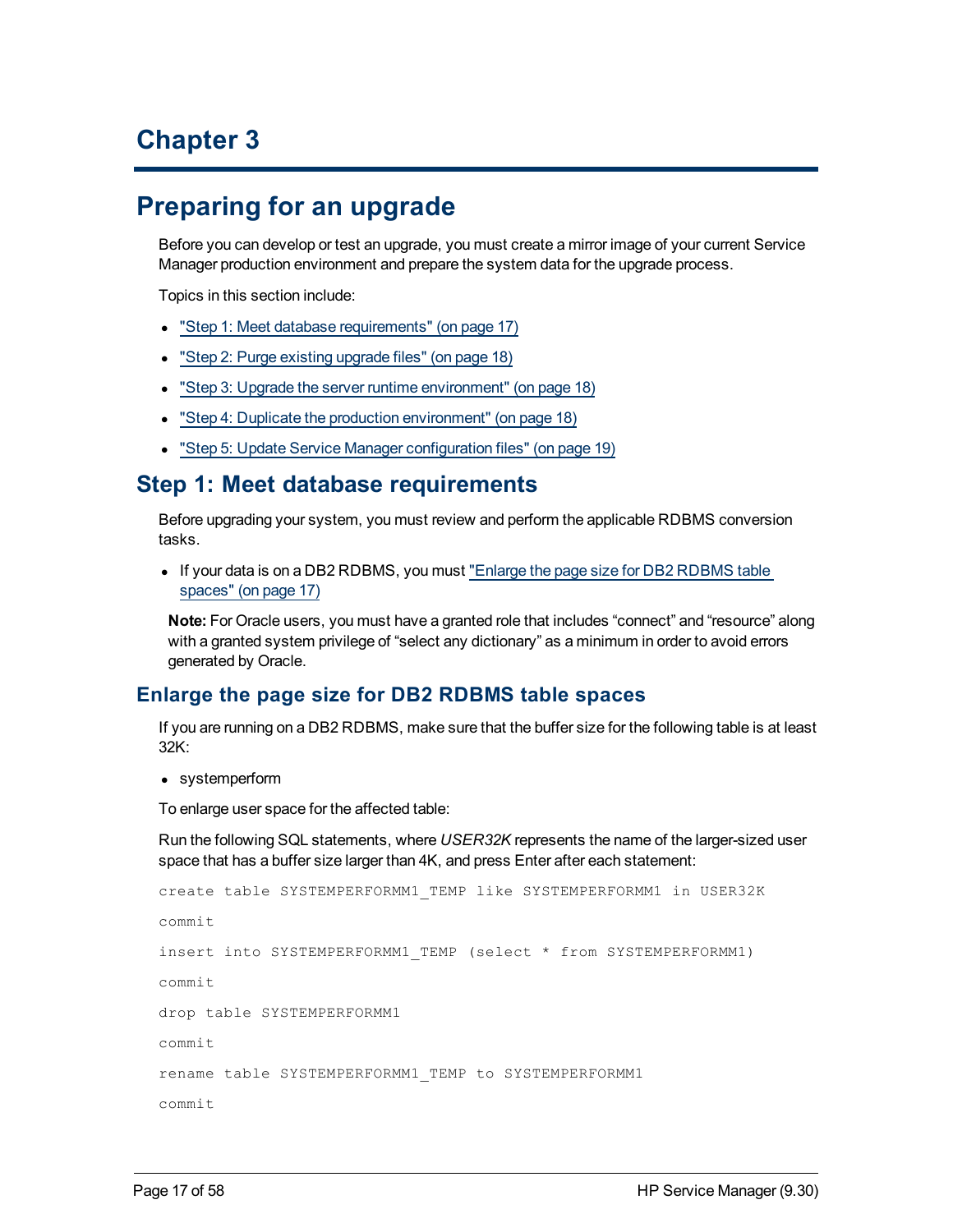<span id="page-17-0"></span>See your DB2 documentation for more information.

## **Step 2: Purge existing upgrade files**

If you have run an applications upgrade in the past, there may be some artifacts left over from upgrade processing that need to be removed.

To purge existing upgrade files:

- 1. Type \*aapm.upgrade.purge in the Service Manager client command box. Press **Enter**.
- 2. Select **I'm done, and I want to remove the upgrade files completely**.
- 3. Click **OK** to proceed.

### <span id="page-17-1"></span>**Step 3: Upgrade the server runtime environment**

<span id="page-17-3"></span>You can upgrade the server run-time environment (RTE) separately from the HP Service Manager applications. As a best practice, you must upgrade to the latest RTE before you continue with the application upgrade.

The RTE upgrade includes installing the latest server and client of HP Service Manager 9.30. If you have deployed Knowledge Management, you must also upgrade the Knowledge Management Search Engine to the new version.

<span id="page-17-2"></span>See the *HP Service Manager Installation Guide* for instructions.

## **Step 4: Duplicate the production environment**

To achieve the best results, develop and test the custom upgrade on a system that resembles your production environment as closely as possible.

To duplicate the production environment:

- 1. Identify a server to use for the development and test environments.
	- Unix: You can copy the files to a new location on your production machine.
	- Windows: You must create the development system on a different machine from your production system.
- 2. Ensure that adequate memory and disk space is available and accessible. Frequent backups are necessary.
- 3. Ensure that your development and test systems meet all upgrade requirements. For more information, see ["Step](#page-12-2) [2:](#page-12-2) [Meet](#page-12-2) [the](#page-12-2) [software](#page-12-2) [requirements"](#page-12-2) [\(on](#page-12-2) [page](#page-12-2) [13\).](#page-12-2)
	- **Deparate your RDBMS to a version compatible with HP Service Manager 9.30. See the** Service Manager 9.30 compatibility matrix.
	- **n** Convert your RDBMS code page to Unicode. See your RDBMS vendor documentation.
- 4. Set up the environment of your development and test machines to resemble your production server as closely as possible. The operating system version and service pack level should match.
- 5. Copy your existing production system data onto your development system. HP recommends you use the native RDBMS backup utilities to back up your data. Refer to your RDBMS documentation for backup instructions.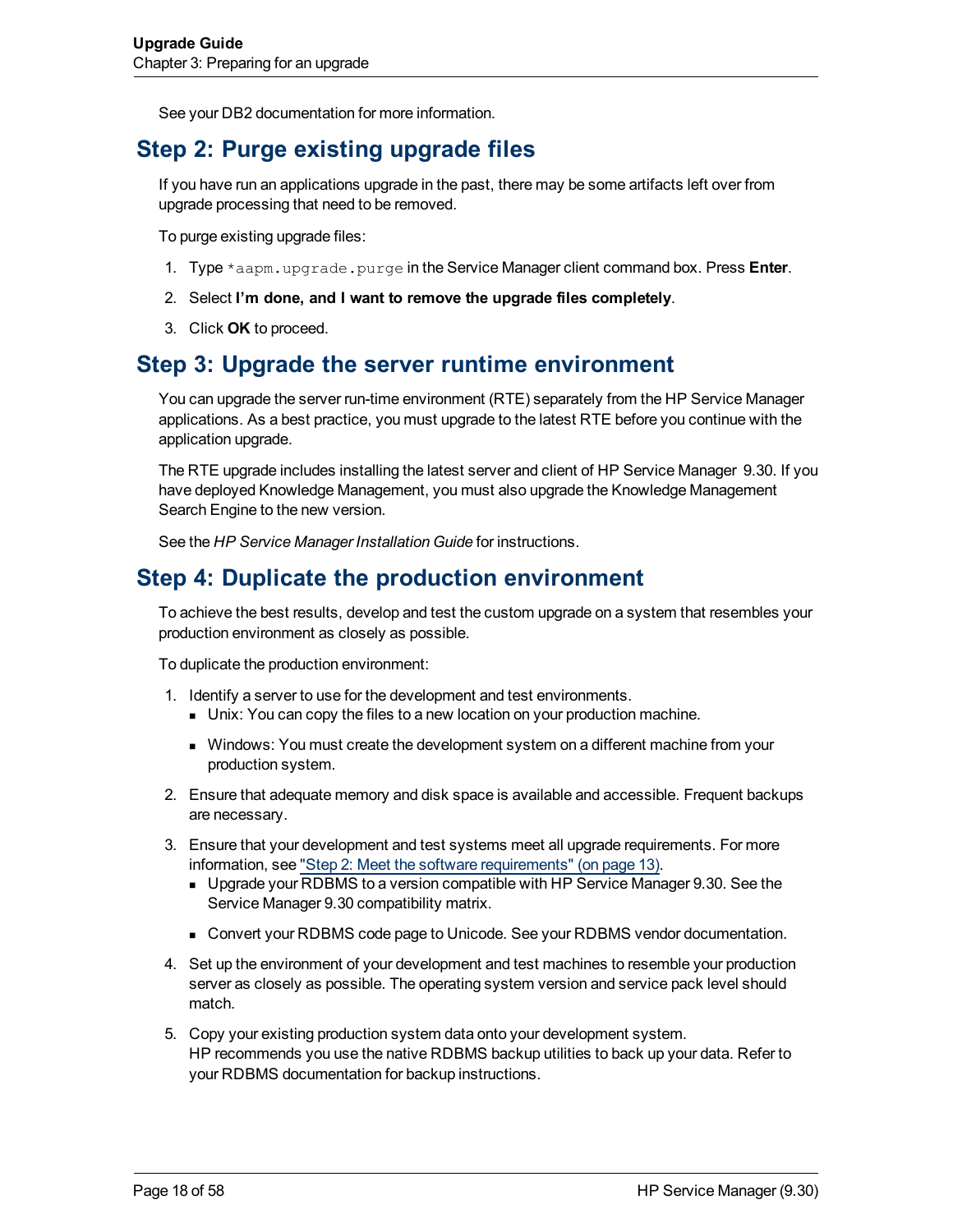- 6. Install a Service Manager 9.30 run time environment on the duplicated system. Do not load the Service Manager 9.30 demonstration data files.
- <span id="page-18-0"></span>7. Install a Service Manager 9.30 client on the duplicated system.

## **Step 5: Update Service Manager configuration files**

The following tables list the changes that you need to make to the Service Manager configuration files before running the Upgrade Utility. Record all changes that you have made so that you can revert them to the original status after the upgrade.

Stop the Service Manager server, apply the required changes to the configuration files, and then restart the Service Manager server.

| <b>Parameter</b> | <b>Changes</b>                                                                                      | <b>Description</b>                                                                                                                                                                                                                                                                        |
|------------------|-----------------------------------------------------------------------------------------------------|-------------------------------------------------------------------------------------------------------------------------------------------------------------------------------------------------------------------------------------------------------------------------------------------|
| sm system.start  | If this parameter exists,<br>comment it out by changing it<br>to:<br>#sm system.start               | Commenting this parameter out<br>disables the background processes.                                                                                                                                                                                                                       |
| sm -sync         | Add this parameter to the end<br>of the file if it does not exist<br>yet.                           | This parameter starts the sync<br>process, which identifies and<br>releases locks owned by inactive<br>processes and shared memory that is<br>not in use.                                                                                                                                 |
| sm-httpPort      | If there is more than one<br>instance of the "sm-httpPort"<br>parameter, keep only one<br>instance. | Each "sm-httpPort" parameter starts<br>a Service Manager server process<br>that can handle a certain number of<br>client sessions (see the Service<br>Manager Help Server documentation<br>for more information).<br>Keeping one process alive will be<br>enough for the upgrade process. |
| Other parameters | Comment out all other<br>parameters except the ones<br>mentioned in this table.                     | Commenting out those parameters<br>disables all the other Service<br>Manager processes that are not<br>required during an upgrade.                                                                                                                                                        |

#### **sm.cfg**

#### **sm.ini**

| <b>Parameter</b> | <b>Changes</b>                                                     | <b>Description</b>                                                                                                                   |
|------------------|--------------------------------------------------------------------|--------------------------------------------------------------------------------------------------------------------------------------|
| ir disable:1     | Add this parameter to the end<br>of the file if it does not exist. | This parameter disables all IR keys<br>on your existing Service Manager<br>system. This will make the upgrade<br>process run faster. |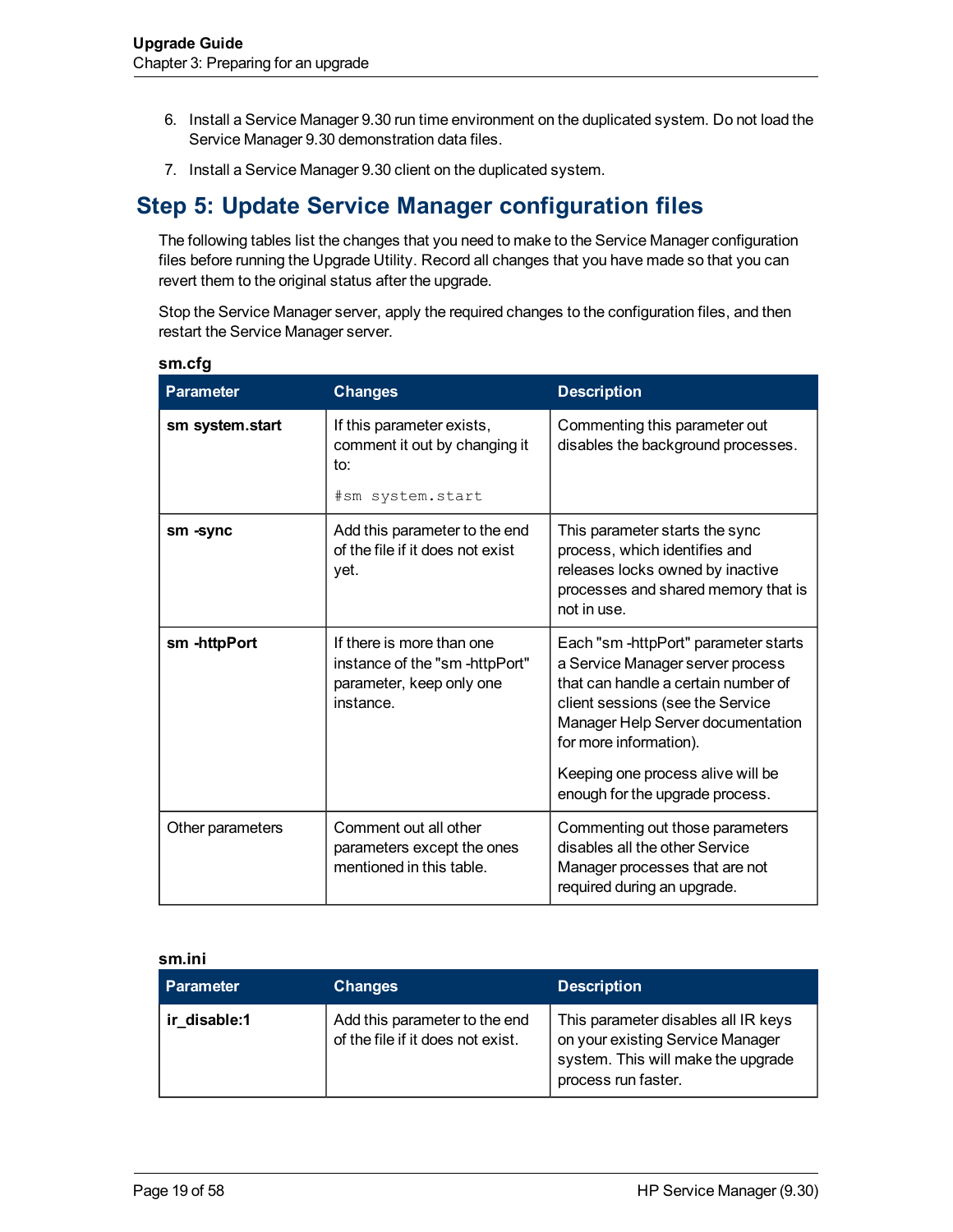| <b>Parameter</b>           | <b>Changes</b>                                                                                                                                                                                                                                                               | <b>Description</b>                                                                                                                                                                                                                                                                                                                                                         |
|----------------------------|------------------------------------------------------------------------------------------------------------------------------------------------------------------------------------------------------------------------------------------------------------------------------|----------------------------------------------------------------------------------------------------------------------------------------------------------------------------------------------------------------------------------------------------------------------------------------------------------------------------------------------------------------------------|
| sessiontimeout:1200        | Add this parameter to the end<br>of the file if it does not exist. If<br>this parameter already exists,<br>update it to an appropriate<br>value.                                                                                                                             | This parameter defines the number of<br>minutes that the server waits for a<br>client heartbeat signal before the<br>server assumes that the client<br>session has timed out and closes the<br>connection. A value of 1200 sets the<br>timeout to 20 hours (1200 minutes), a<br>period that should be enough for an<br>upgrade phase to complete in a<br>typical scenario. |
| JVMOption(#):-<br>Xss6M    | Required only for HP-UX<br>systems:<br>Add this parameter to the end<br>of the file if it does not exist.                                                                                                                                                                    | This parameter increases the Java<br>virtual machine stack size to 6MB.                                                                                                                                                                                                                                                                                                    |
|                            | Note: When adding the<br>parameter, replace the hash<br>symbol (#) with an option<br>number that is not used in the<br>sm.ini file. For example, if the<br>sm.ini file already contains a<br>JVMOption(0) and<br>JVMOption(1), add<br>JVMOption (2) : -Xss6M to<br>the file. |                                                                                                                                                                                                                                                                                                                                                                            |
| shared_<br>memory:96000000 | Replace the default shared_<br>memory: 32000000 with<br>shared_memory:96000000.                                                                                                                                                                                              | This sets the shared memory size to<br>96MB. However, if you have a large<br>database, you may need to allocate<br>more shared memory to<br>accommodate the upgrade<br>processing.                                                                                                                                                                                         |
| jsgctrigger:67108864       | Add this parameter to the end<br>of the file if it does not exist.                                                                                                                                                                                                           | This enables JavaScript garbage<br>collection at a memory threshold of<br>64MB to avoid issues that may<br>potentially occur.                                                                                                                                                                                                                                              |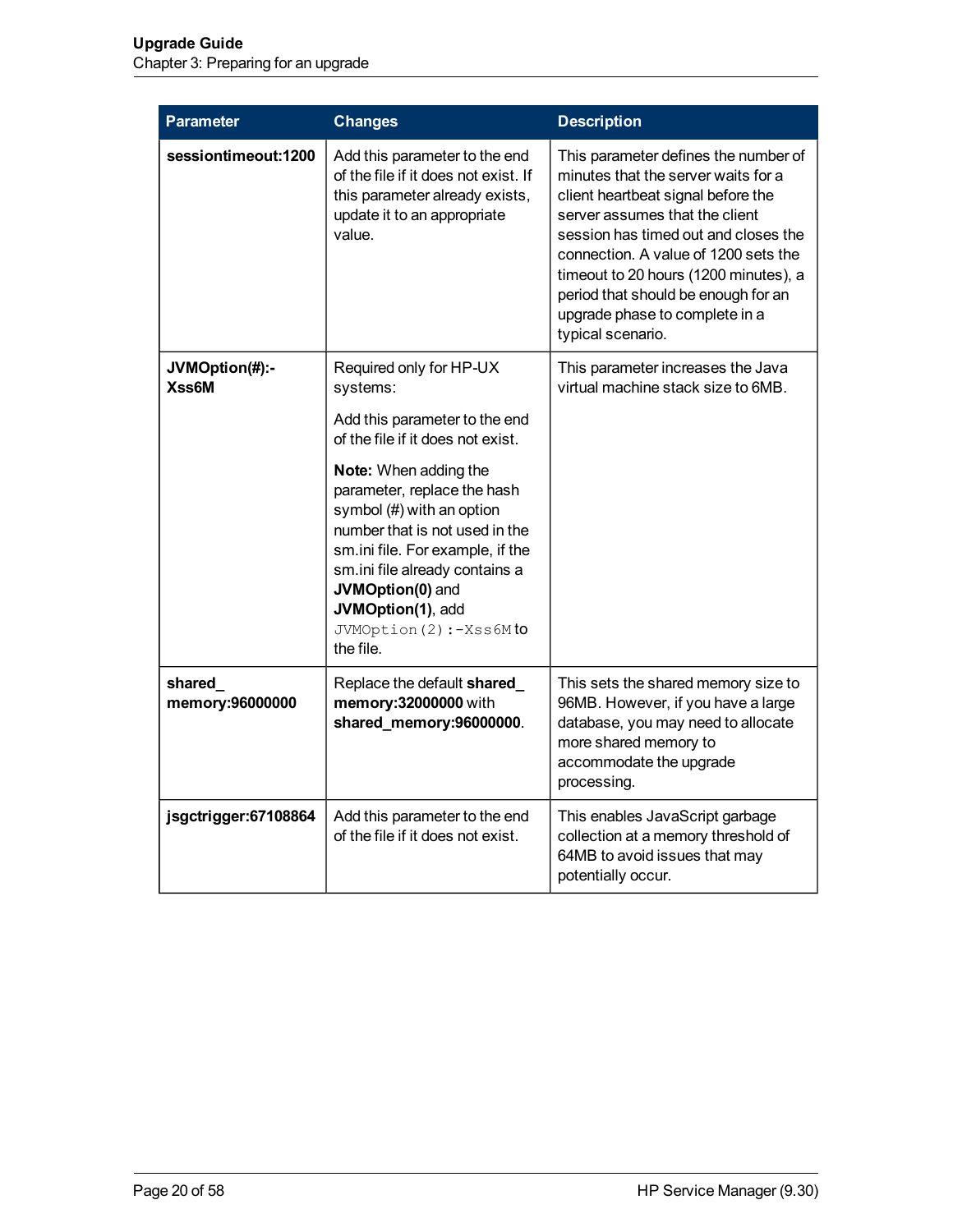# **Chapter 4**

# <span id="page-20-0"></span>**Running the Upgrade Utility**

Now that you have a functional environment, you are ready to run the Upgrade Utility. Follow the steps in this chapter to run the out-of-box upgrade against the data in your development system and to run your custom upgrade against your test and production systems. You must perform these steps in a Service Manager Windows client, instead of a Web client.

**Caution:** If the upgrade fails while the Upgrade Utility is running, you must restore the database to the latest pre-upgrade state before you can rerun the Upgrade Utility.

Topics in this section include:

- ["Step](#page-20-1) [1:](#page-20-1) [Load](#page-20-1) [the](#page-20-1) [application](#page-20-1) [upgrade](#page-20-1) [files"](#page-20-1) [\(on](#page-20-1) [page](#page-20-1) [21\)](#page-20-1)
- ["Step](#page-21-0) [2](#page-21-0) [\(optional\):](#page-21-0) [Run](#page-21-0) [the](#page-21-0) [SQL](#page-21-0) [compare](#page-21-0) [utility"](#page-21-0) [\(on](#page-21-0) [page](#page-21-0) [22\)](#page-21-0)
- <span id="page-20-1"></span>• ["Step](#page-23-0) [3:](#page-23-0) [Run](#page-23-0) [the](#page-23-0) [Upgrade](#page-23-0) [Utility"](#page-23-0) [\(on](#page-23-0) [page](#page-23-0) [24\)](#page-23-0)

### **Step 1: Load the application upgrade files**

You must load the **preupg.bin** file and the **transfer.bin** file into Service Manager before you can use the Upgrade Utility.

**Note:** If you are performing a custom upgrade on a test or production system, use the **preupg.bin** file and the **transfer.bin** file included in your custom upgrade instead.

To load the application upgrade files:

1. On the Service Manager server, create a folder (referred to as the *Upgrade* folder later in this document).

#### **Notes:**

Make sure that the Service Manager server process (sm) has write and execute privileges for this folder.

If you are connecting to the Service Manager server from a client that is installed on a remote client computer, make sure that the folder is created on the Service Manager server instead of the client computer.

- 2. Extract the Service Manager application Upgrade Utility files to the *Upgrade* folder.
- 3. Load the **preupg.bin** file using Service Manager's Database Manager.
- 4. Type **smupgrade** in the Service Manager client command box, and press **ENTER**. This starts the Upgrade Utility.
- 5. In the **UPGRADE UTILITY** section, click **load transfer**.
- 6. In the text box, type the fully qualified path to the folder that hosts **transfer.bin**, and then click **Next**.

**Note:** When typing the path do not include the file name (**transfer.bin**) in the path.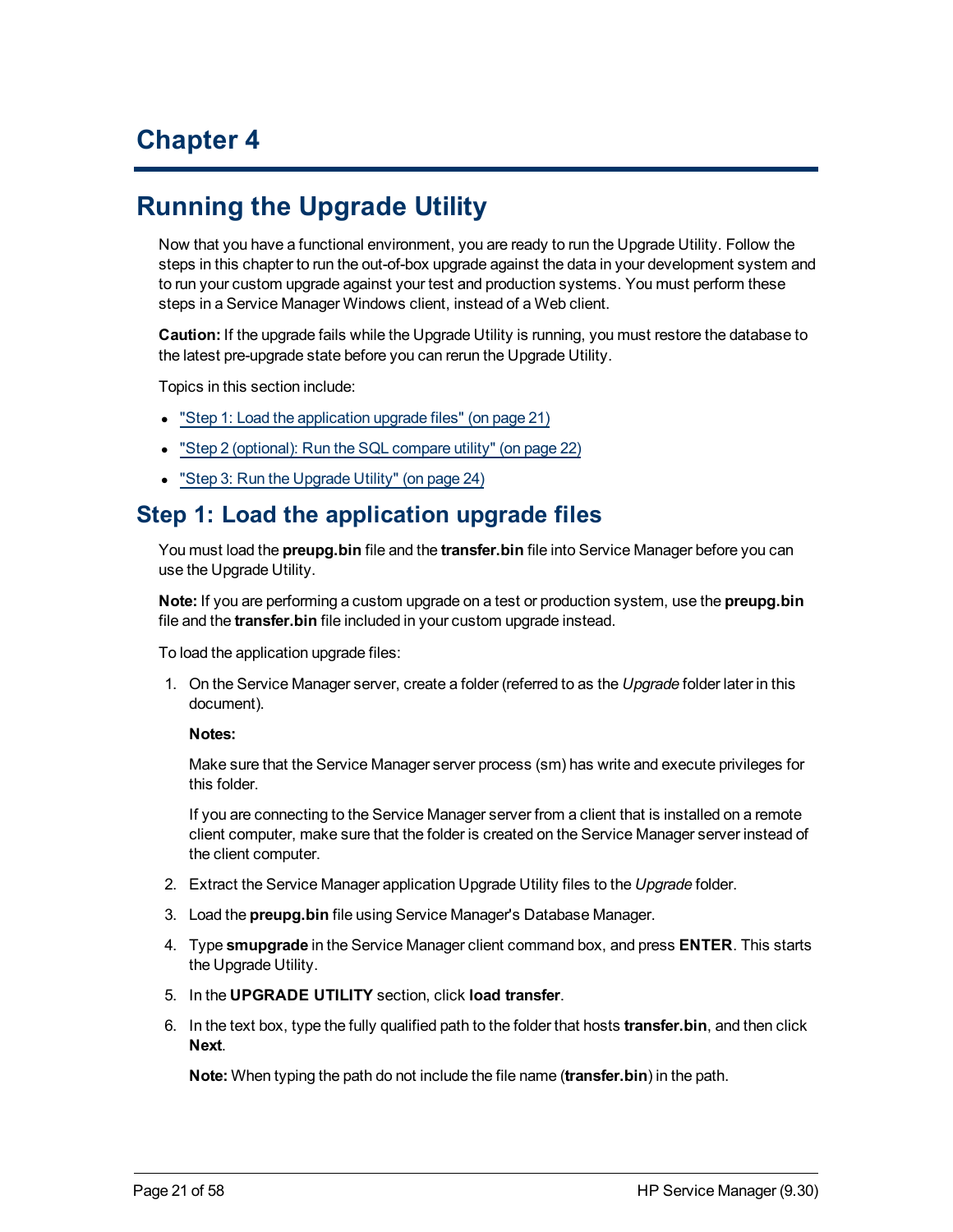#### **Example:**

Windows: c:\temp\upgrade\

Unix: /tmp/upgrade/

- 7. When you are prompted for whether you want Service Manager to apply alter statements, click **SM Alters**.
- 8. Wait until the file is loaded and the system displays the message "Transfer files loaded."

**Note:** The loading process may take a long time.

9. Log off Service Manager and log back on.

## <span id="page-21-0"></span>**Step 2 (optional): Run the SQL compare utility**

The SQL compare utility is an optional and informational tool that you can use to compare DBDICT changes in the new release with the DBDICTS in your current release. It lists the fields and tables that the upgrade will change and gives you the opportunity to determine whether or not you want to accept the changes.

**Note**: If you are going to accept the new DBDICTS and the changes made to the DBDICTS in the upgrade, you do not need to run this utility.

The SQL compare utility compares your existing table and field information with the tables and fields of the Service Manager version you are upgrading to. It will report new fields that are to be merged into the existing tables. You can use the list of the fields produced by SQL Compare to determine whether any fields in your current system differ from those in the new version. This may be useful if you choose to update the RDBMS manually.

### <span id="page-21-1"></span>**Running SQL Compare**

The following SQL Compare files are included when you install the Service Manager Upgrade Utility:

- sqlupgrade.unl
- $\bullet$  upgdbdct.dta

SQL Compare returns messages for dbdict mappings that contain new fields. You can update the dbdicts to contain the fields specified by the SQL Compare applications before you begin the application upgrade.

**Note:** Run SQL Compare on the development system.

#### **To run the SQL Compare utility:**

- 1. Load **sqlupgrade.unl** into your development system from Database Manager.
- 2. Type **smupgrade** in the Service Manager client command box, and press ENTER.
- 3. Click **Run SQL Compare Utility**. A dialog box opens.
- 4. Type the fully qualified path to upgdbdct.dta including the final back slash (\) or forward slash (/), depending on your operating system. For example, if you copied the files to a temporary directory, the path might be:

```
Windows: c:\temp\upgrade\
```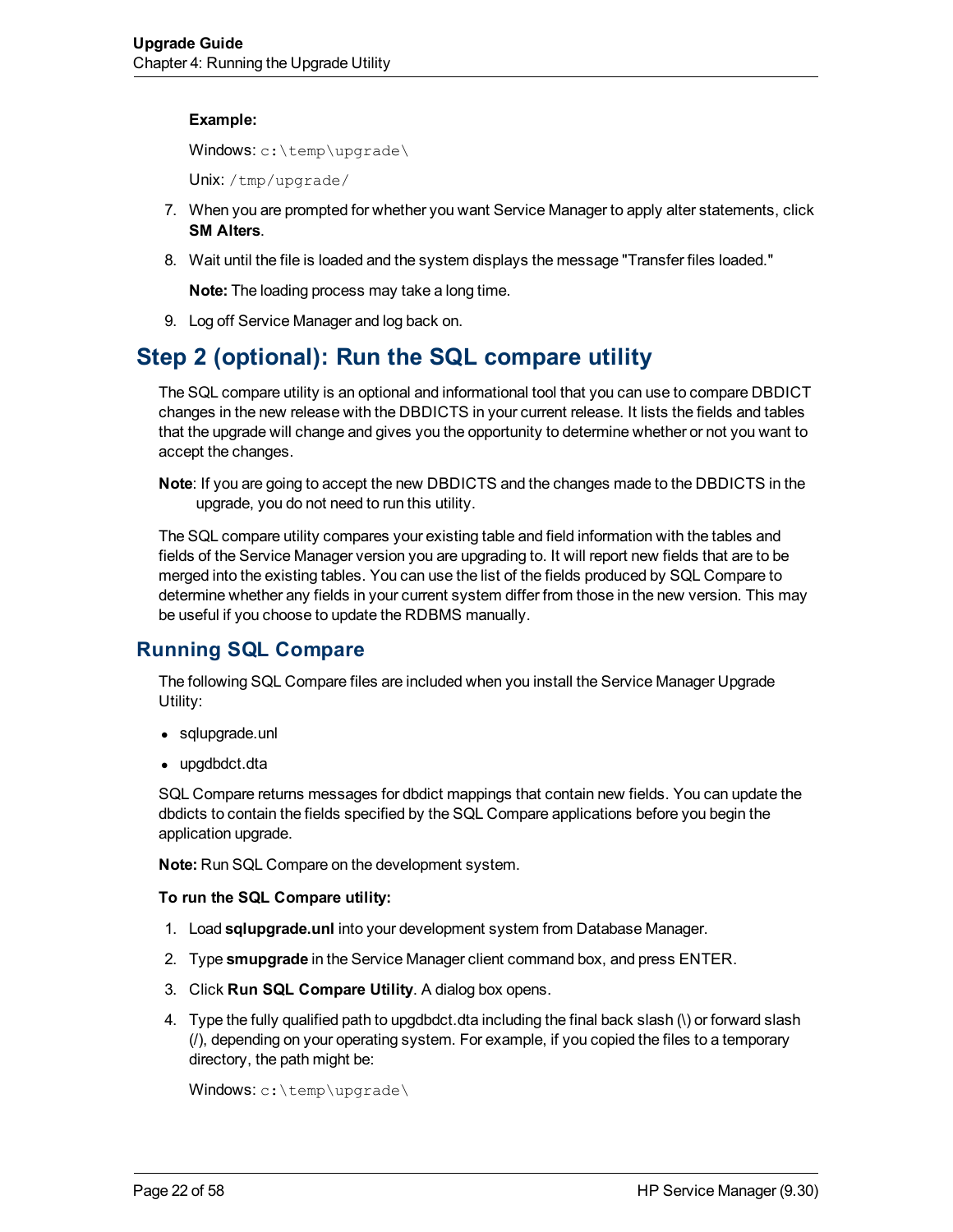Unix: /tmp/upgrade/

Do not include the file name (**upgdbdct.dta**) in this path.

5. Click the Load button.

SQL Compare returns this message:

Process Complete. Please check for any additional messages.

The results of the SQL Compare process are stored in the **sqlupgrade** table. This table resets each time you run SQL Compare.

#### **To view the SQL compare results:**

- 1. Type **smupgrade** in the Service Manager client command box, and press ENTER.
- 2. Click **View SQL Compare Results**.
- 3. Click **Search**. The results are displayed in a record list.

Each database dictionary that requires changes appears as a separate record in the **sqlupgrade** file. This record also lists the new fields that you must add to the database dictionary, if you are updating your RDBMS mapped system manually.

The sqlupgrade record provides the following information for each field you must add, if you are updating your RDBMS mapped system manually.

| <b>Field</b>      | <b>Description</b>                                                                                                             |
|-------------------|--------------------------------------------------------------------------------------------------------------------------------|
| <b>Field Name</b> | The exact field name to add to the associated database<br>dictionary.                                                          |
| Type              | The data type of the field.                                                                                                    |
| Level             | The level where this field resides.                                                                                            |
| Structure         | The structure and array name that you should add to this<br>field.                                                             |
| Alias of          | If this is an alias field, it contains the name of the primary<br>field that it is an alias of. Otherwise this field is blank. |

#### **List of sqlupgrade fields**

### <span id="page-22-0"></span>**Add new fields**

For the new fields to perform correctly, they must exist in the database dictionary and the SQL database. If you are updating your RDBMS mapped system manually, you must add them to the database and update the existing Service Manager SQL mapping. When you update a table in sqlsystemtables, add fields only through the database dictionary. Modifying the SQL mapping damages the file structure of the table.

### <span id="page-22-1"></span>**Determine the correct structure**

In most cases, you should add the new field to the descriptor structure. However, sometimes the Structure field contains something other than the word descriptor. When this occurs, add the new field to the appropriate location.

Action to take with non-descriptor fields: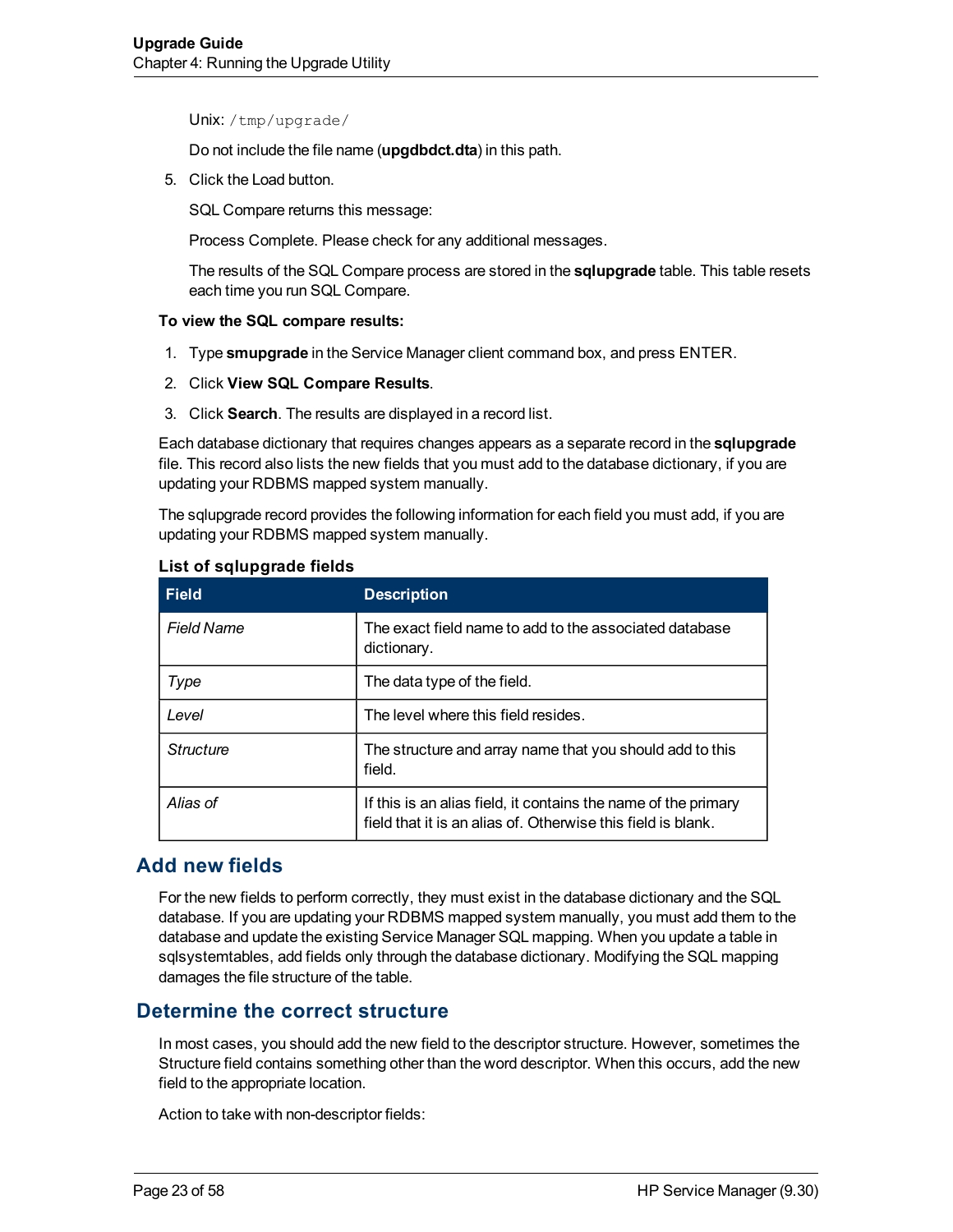| In this instance                               | Add the field here                                                                                                                                                                                                                                                                                                                                                                                                                                                |
|------------------------------------------------|-------------------------------------------------------------------------------------------------------------------------------------------------------------------------------------------------------------------------------------------------------------------------------------------------------------------------------------------------------------------------------------------------------------------------------------------------------------------|
| The field resides in another<br>structure      | If the field is not an array field, you must add the field to the<br>structure listed in the Structure field. For example, if the<br>Structure field reads middle, add the field to the middle<br>structure of the dbdict.                                                                                                                                                                                                                                        |
| The field is an array                          | If the field is an array, the field name appears twice in the<br>new field list. The first entry has a data type of array; the<br>second is the data type of the array, such as character or<br>logical. Use the first entry to determine the structure where<br>you should add the array. The Structure field in the second<br>entry reflects both the structure for the array (unless it<br>uses the descriptor structure) and the name of the array<br>itself. |
| The field is part of an array<br>of structures | If the Structure field lists multiple fields exclusive of an<br>array name, you must add the field to a structured array.<br>To determine the placement in the structured array, follow<br>the list of field names in the Structure/Array from left to<br>right. The first name is the array name and the second is<br>the structure name.                                                                                                                        |

**Note:** When adding fields to an array of structures, add them in the same order as they appear in the sqlupgrade record.

## <span id="page-23-0"></span>**Step 3: Run the Upgrade Utility**

The running of the Upgrade Utility involves the following three primary phases:

- 1. In the first phase, the Upgrade Utility guides you through several questions and collects information needed for the upgrade.
- 2. The second phase is called the "dbdict update phase," where the utility updates dbdicts.
- 3. The third phase is called the "data update phase," where the utility updates application data.

To run the Service Manager Upgrade Utility:

- 1. Type **smupgrade** in the Service Manager client command box, and press **ENTER**. This opens the Upgrade Utility.
- 2. In the **UPGRADE UTILITY** section, click **SERVICE PACK**.
- 3. In the **Upgrade Processing** section, click **Apply an Upgrade**.
- 4. On the Welcome screen, verify that the **Applications version upgrading from** field displays your current application version (**SM7.10**, **7.11.000**, or **7.11.001**), and then click **Next** to continue.

**Note:** If this screen does not display the correct version, do not continue with the upgrade. Instead contact HP Software Customer Support.

5. **Message: Please select the language(s) in addition to English to be upgraded.**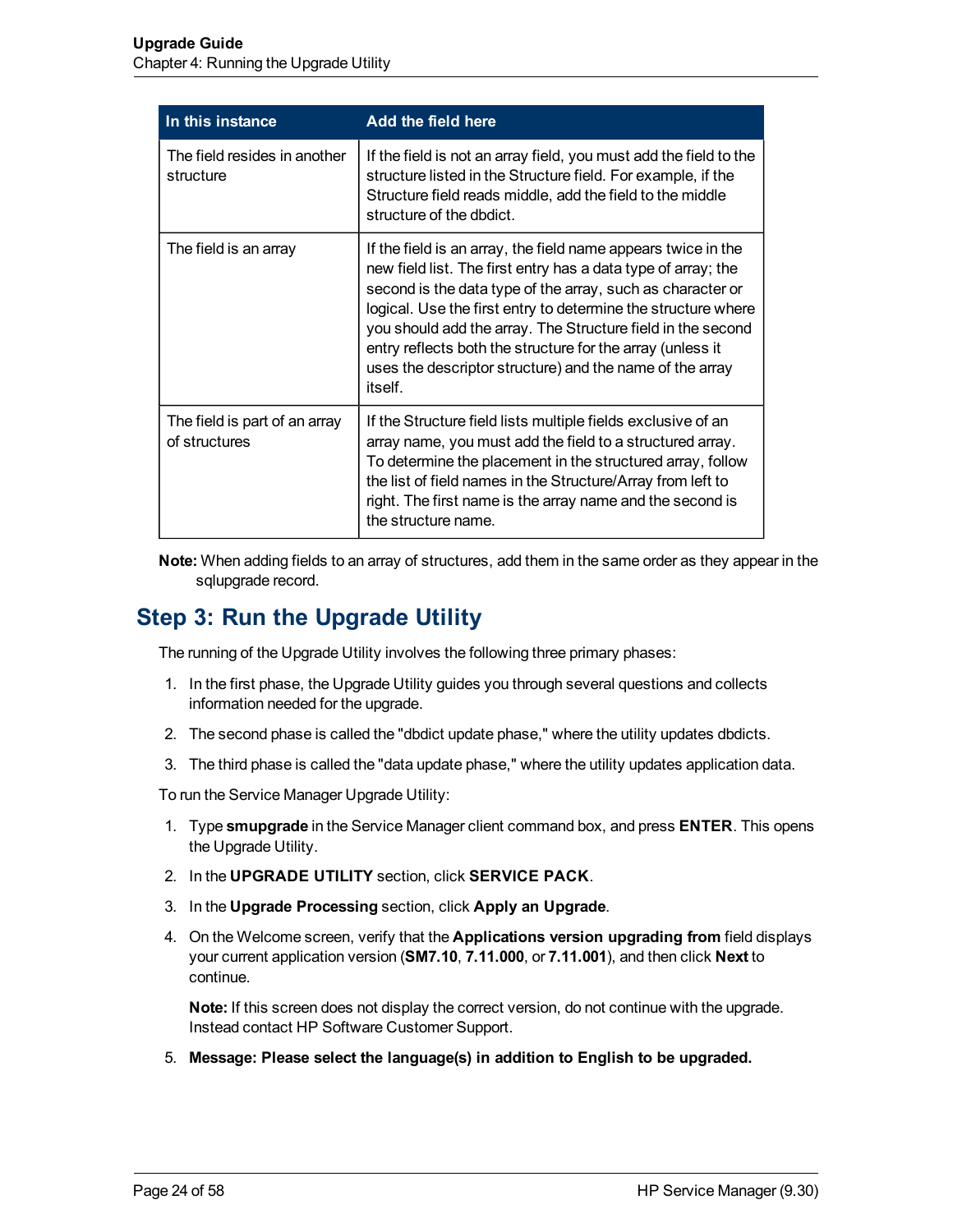You see a list that displays all the supported non-English languages. By default, the languages that are installed on your Service Manager system are set to **true**. Select **false** for the languages that you do not want to upgrade, and click **Next**.

#### 6. **Message: Are you going to use this system to create a custom upgrade for another system?**

We are preparing a custom upgrade on a development system, so leave the selection as **Yes**, and then click **Next**.

#### 7. **Message: What is the fully qualified path to the HP Service Manager Upgrade patch files?**

By default, the text box displays the fully qualified path to the *Upgrade* folder on the Service Manager server. Keep the path unless it does not point to the correct folder, and then click **Next**.

#### 8. **Message: When HP Service Manager Upgrade doesn't recognize an object it should**

We are preparing a custom upgrade on a development system, so select **Install HP's Version of the Object Alongside Your Own**, and then click **Next**.

**Note:** The **Replace your version of the object with the HP Service Manager's version of the object** option is for applying a custom upgrade. Do not choose that option at this point unless you are sure to replace your own versions of objects and do not need to perform conflict resolution.

- 9. The upgrade is now ready to start. Click **Next**.
- 10. When you are asked whether you want to proceed, click **Yes**.
- 11. The Upgrade Utility displays the status when the upgrade is being processed.
- 12. When you receive an "UPGRADE IS COMPLETE" message, the Upgrade Utility has finished the data processing.

**Caution:** If new schedulers are displayed on the status window after the upgrade completes, do not stop the system! Let the schedulers finish the background data upgrade before stopping the system.

- 13. Exit the client and restart the server.
- 14. Open the **scversion** table in the Database Manager, and verify that the **Application Version** field is **9.30.000**. If this field displays a value other than **9.30.000**, check the log files to identify the issue that occurred.

### <span id="page-24-0"></span>**Upgrade Utility logs and error messages**

The Upgrade Utility creates a set of log files during the upgrade process. These files reside in the same directory as the upgrade files.

<span id="page-24-2"></span><span id="page-24-1"></span>

| Log file   | <b>Contents</b>                                                                              |
|------------|----------------------------------------------------------------------------------------------|
| detail.log | Specific information about the upgrade, such as which files are being<br>signed at any time. |
| except.log | Information about any exceptions reported by the upgrade.                                    |

#### **List of upgrade log files**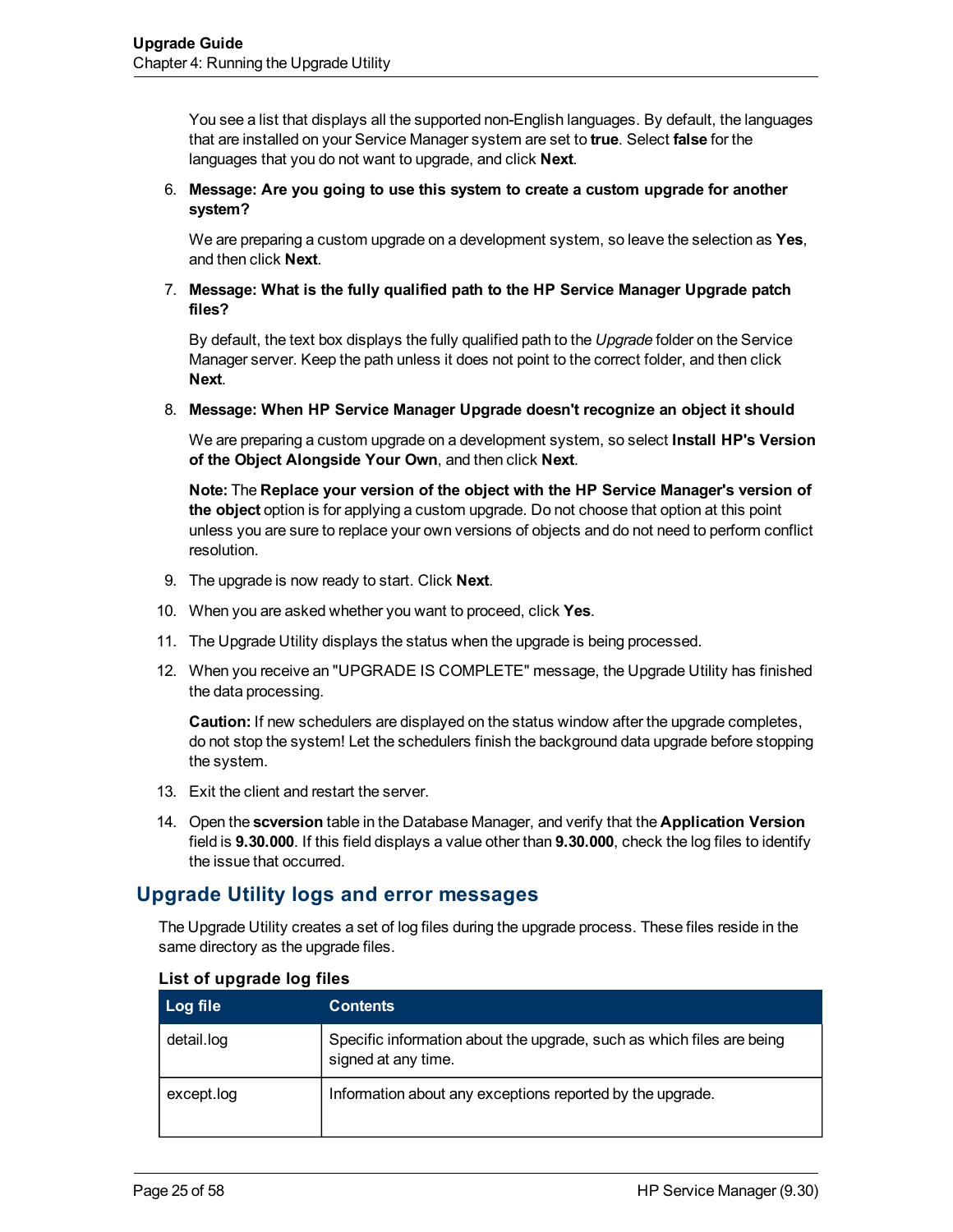<span id="page-25-0"></span>

| Log file    | <b>Contents</b>                                                                                                                                                                                |
|-------------|------------------------------------------------------------------------------------------------------------------------------------------------------------------------------------------------|
|             | The except.log file may contain messages about data type mismatches<br>that failed to be resolved, or database dictionaries failed to be upgraded.<br>See "Data type mismatches" (on page 28). |
|             | If there are exceptions logged in this file, you will have to resolve them in<br>the "Resolving exceptions and conflicts" phase.                                                               |
| upgrade.log | Information about where the upgrade is at any point. This file contains<br>only the main steps of the upgrade.                                                                                 |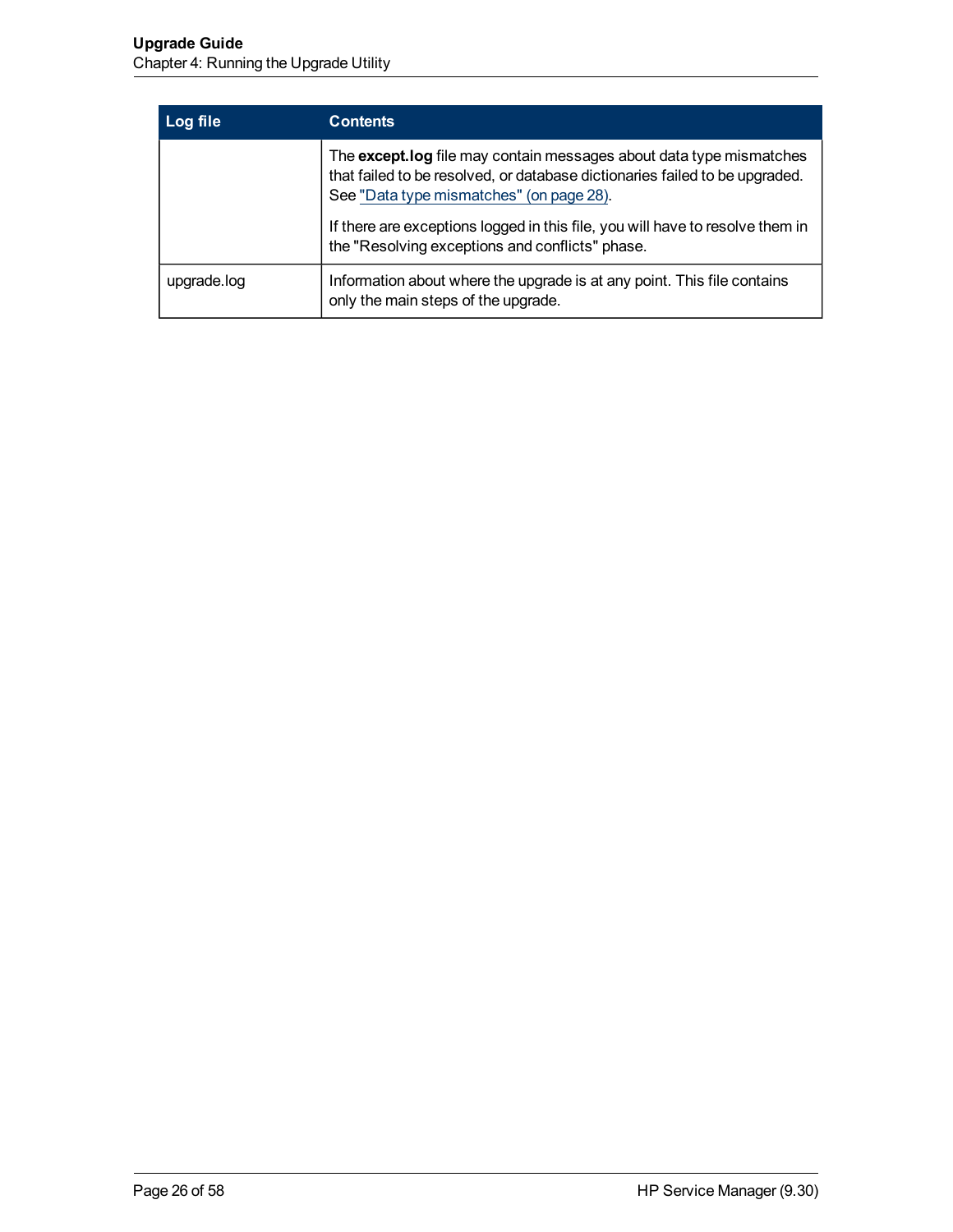# **Chapter 5**

# <span id="page-26-0"></span>**Resolving exceptions and conflicts**

After you complete an application upgrade on your development system, you are ready to resolve the exceptions and conflicts that prevent certain objects from being updated. Before you resolve these situations, Service Manager features may not behave as expected, or may not function at all. This chapter will guide you through a process called "reconciliation."

Topics in this section include:

["Upgrade](#page-26-1) [results"](#page-26-1) [\(on](#page-26-1) [page](#page-26-1) [27\)](#page-26-1)

["Step](#page-27-1) [1:](#page-27-1) [Resolve](#page-27-1) [exceptions"](#page-27-1) [\(on](#page-27-1) [page](#page-27-1) [28\)](#page-27-1)

["Step](#page-28-1) [2:](#page-28-1) [Resolve](#page-28-1) [conflicts"](#page-28-1) [\(on](#page-28-1) [page](#page-28-1) [29\)](#page-28-1)

["Step](#page-33-0) [3:](#page-33-0) [Make](#page-33-0) [additional](#page-33-0) [application](#page-33-0) [changes"](#page-33-0) [\(on](#page-33-0) [page](#page-33-0) [34\)](#page-33-0)

["Step](#page-36-0) [4](#page-36-0) [\(optional\):](#page-36-0) [Modify](#page-36-0) [automatically](#page-36-0) [fixed](#page-36-0) [data"](#page-36-0) [\(on](#page-36-0) [page](#page-36-0) [37\)](#page-36-0)

["Step](#page-36-1) [5:](#page-36-1) [Return](#page-36-1) [the](#page-36-1) [system](#page-36-1) [to](#page-36-1) [normal](#page-36-1) [operation"](#page-36-1) [\(on](#page-36-1) [page](#page-36-1) [37\)](#page-36-1)

["Step](#page-37-0) [6:](#page-37-0) [Test](#page-37-0) [the](#page-37-0) [system](#page-37-0) [\(functional](#page-37-0) [testing\)"](#page-37-0) [\(on](#page-37-0) [page](#page-37-0) [38\)](#page-37-0)

<span id="page-26-1"></span>["Step](#page-37-1) [7:](#page-37-1) [Back](#page-37-1) [up](#page-37-1) [the](#page-37-1) [system"](#page-37-1) [\(on](#page-37-1) [page](#page-37-1) [38\)](#page-37-1)

## **Upgrade results**

After you apply an out-of-box upgrade on the development system, the Upgrade Utility saves result information as to whether and how each object involved in the upgrade was updated. You can open the Upgrade Results list to view this information.

### <span id="page-26-2"></span>**View the upgrade results**

To view the upgrade results:

- 1. Type **smupgrade** in the Service Manager client command box, and press ENTER. This opens the Upgrade Utility.
- 2. In the UPGRADE UTILITY section, click **View/Merge Upgrade Results**.
- 3. In the **Result** drop-down list, select the type of results you want to search for.

#### **Example:** Renamed

When you select a result type from the drop-down list, the description of that result type appears under the drop-down list.

- 4. Click **Search**.
- 5. A list is returned that displays all the result records of the specified type. Review each record to resolve conflicts or exceptions as appropriate.

**Note:** Some types of results are only informational and do not require any follow-up action.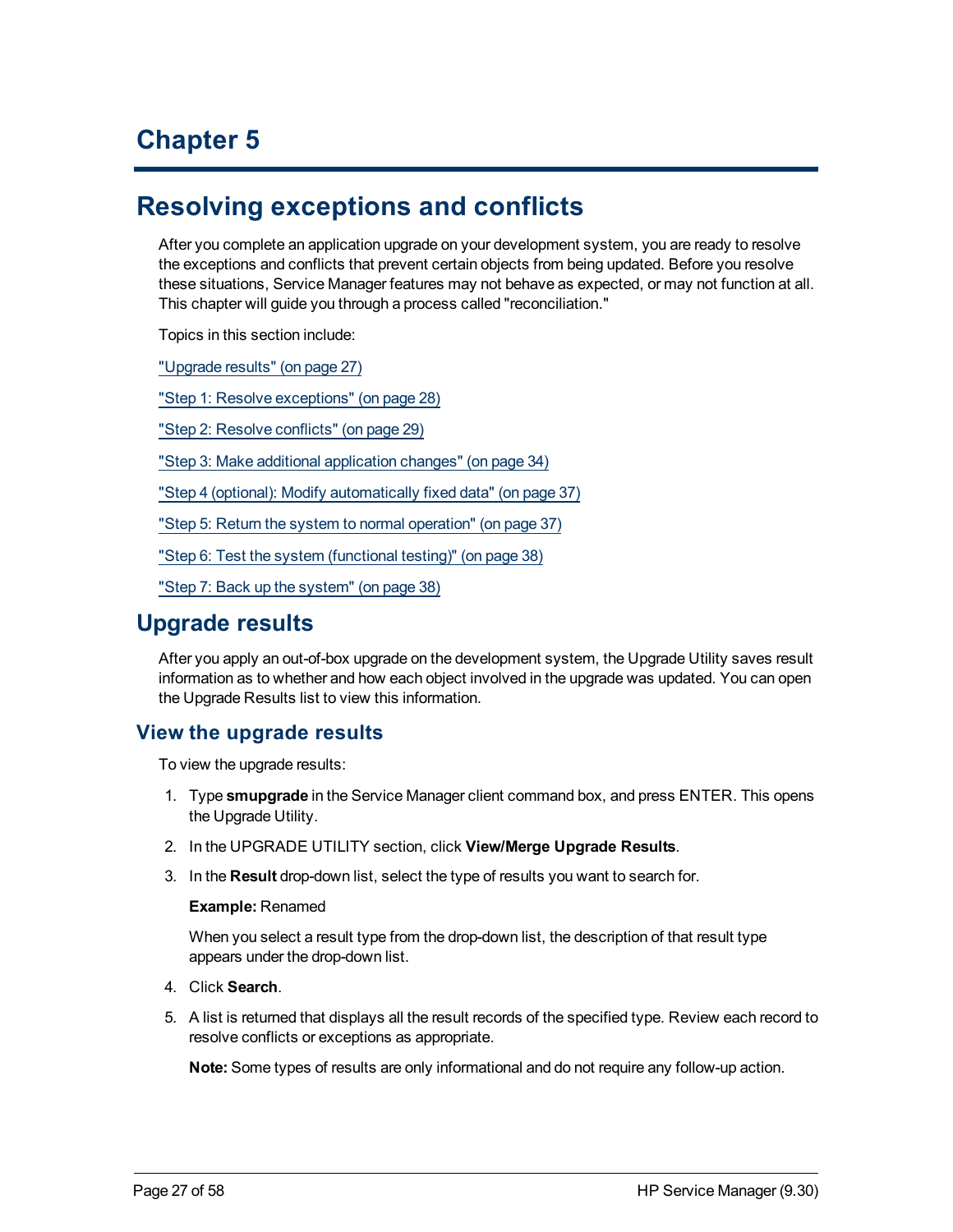### <span id="page-27-0"></span>**Manage the upgrade result data**

To manage the upgrade result data more easily, you can either:

- <sup>l</sup> Open the Upgrade Results list, click **More** or the More Actions icon, and click **Export to Excel** to manage the data in a Microsoft Excel document, or
- <sup>l</sup> Open the Upgrade Results list, click **File** → **Print** → **List View** to print the list of records. (See the Help Server documentation for more information.)

### <span id="page-27-1"></span>**Step 1: Resolve exceptions**

Exceptions were logged if the Upgrade Utility could not update an object. After running an upgrade, you can identify exceptions by viewing error messages in the except.log file. Some of the exceptions are also reported in the Upgrade Results list as records marked as "Error."

### <span id="page-27-2"></span>**Data type mismatches**

If the data type of a field in your dbdict does not match the data type of the like-named field defined in the dbdict provided by the upgrade package, the Upgrade Utility cannot merge these dbdicts. For example, if an existing dbdict has a scalar field and the Upgrade Utility attempts to add a structure field with the same name, this discrepancy prevents the dbdict from being updated.

To fix this issue, you can change the data type and the SQL type of the field, and use Complex Update to migrate existing data on that field to the target data type. The following is an example that shows the process of fixing a typical data type mismatch.

| <b>Index number</b> | Data type  |
|---------------------|------------|
|                     | number     |
| $\overline{2}$      | character  |
| 3                   | date/time  |
| 4                   | logical    |
| 8                   | array      |
| 9                   | structure  |
| 11                  | expression |

<span id="page-27-3"></span>**Note:** The error messages in the except.log file identify each data type by an index number:

**Example:** The dbdict for the **FolderRights** table has a **delete** field with the "logical" data type. The Upgrade Utility tries to update the **delete** field with the "character" data type, which has possible values of "always," "never," "workgroup," and "assigned."

To fix this data type mismatch:

- 1. In the dbdict for the **FolderRights** table, add a field named **delete.tmp** with a data type of **character**, and update the dbdict.
- 2. Log out of the system and log back in.
- 3. Make sure that the Complex Update feature is enabled for the **FolderRights** table.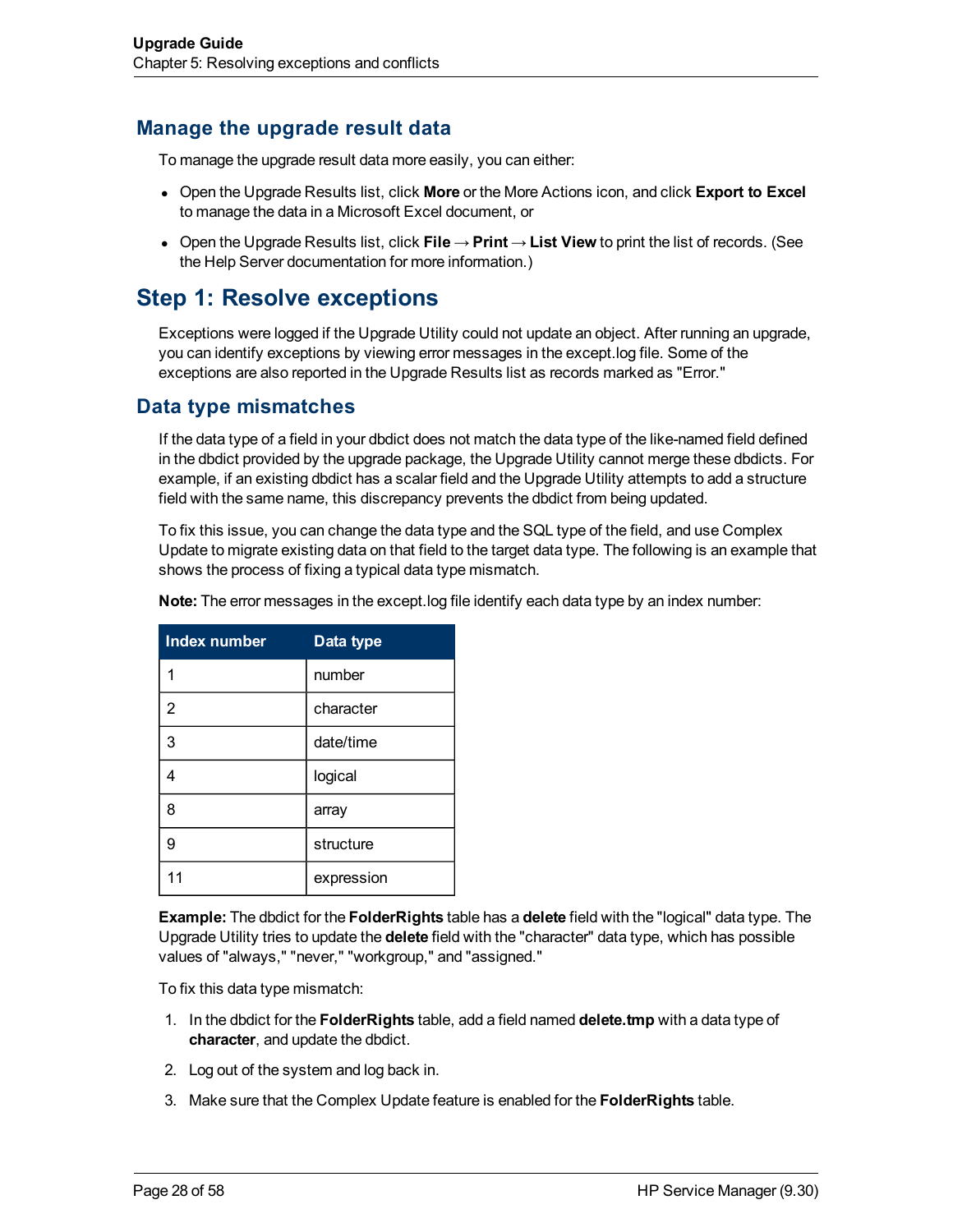- 4. In the Database Manager, search for all records in the **FolderRights** table.
- 5. From the More Actions menu, click **Mass Update**.
- 6. When you are asked whether you want to update all records, click **Yes**.
- 7. Click **Complex Update** on the toolbar.
- 8. In the statements area under **Instructions for action on EACH RECORD**, add statements using standard RAD expressions to migrate data from the **delete** field to the **delete.tmp** field.

#### **Example:**

```
if delete in $file=true then delete.tmp in $file="always" else
delete.tmp in $file="never"
```
- 9. In the dbdict for the **FolderRights** table, edit the **delete** field and add the **Type** (character) and **SQL Type** (same as the SQL Type automatically assigned for **delete.tmp**).
- 10. Log out of the system and log back in.
- 11. In the Database Manager, search for all records in the **FolderRights** table.
- 12. From the More Actions menu, click **Mass Update**.
- 13. Click **Complex Update** on the toolbar.
- 14. In the statements area under **Instructions for action on EACH RECORD**, add statements using standard RAD expressions to migrate data from the **delete.tmp** field to the **delete** field and empty the **delete.tmp** field.

#### **Example:**

delete in \$file=delete.tmp in \$file; delete.tmp in \$file=NULL

- 15. In the dbdict for the **FolderRights** table, delete the **delete.tmp** field.
- 16. Log out of the system and log back in.
- 17. Test the change by updating records in the **FolderRights** table and populating the **delete** field with "always," "never," "workgroup," or "assigned."

#### <span id="page-28-0"></span>**Unexpected errors**

If the except.log file or the Upgrade Results list reports any errors other than data type mismatches, contact Customer Support for assistance.

### <span id="page-28-1"></span>**Step 2: Resolve conflicts**

In this step, you are going to resolve the conflicts between your objects and the objects provided in the upgrade package.

### <span id="page-28-2"></span>**Standard conflict resolution process**

The following is the standard process of resolving conflicts:

- 1. To view the conflicts, click **View/Merge Upgrade Results** and search for records with a status of "Renamed."
- 2. For each renamed object, you can choose one of the following options.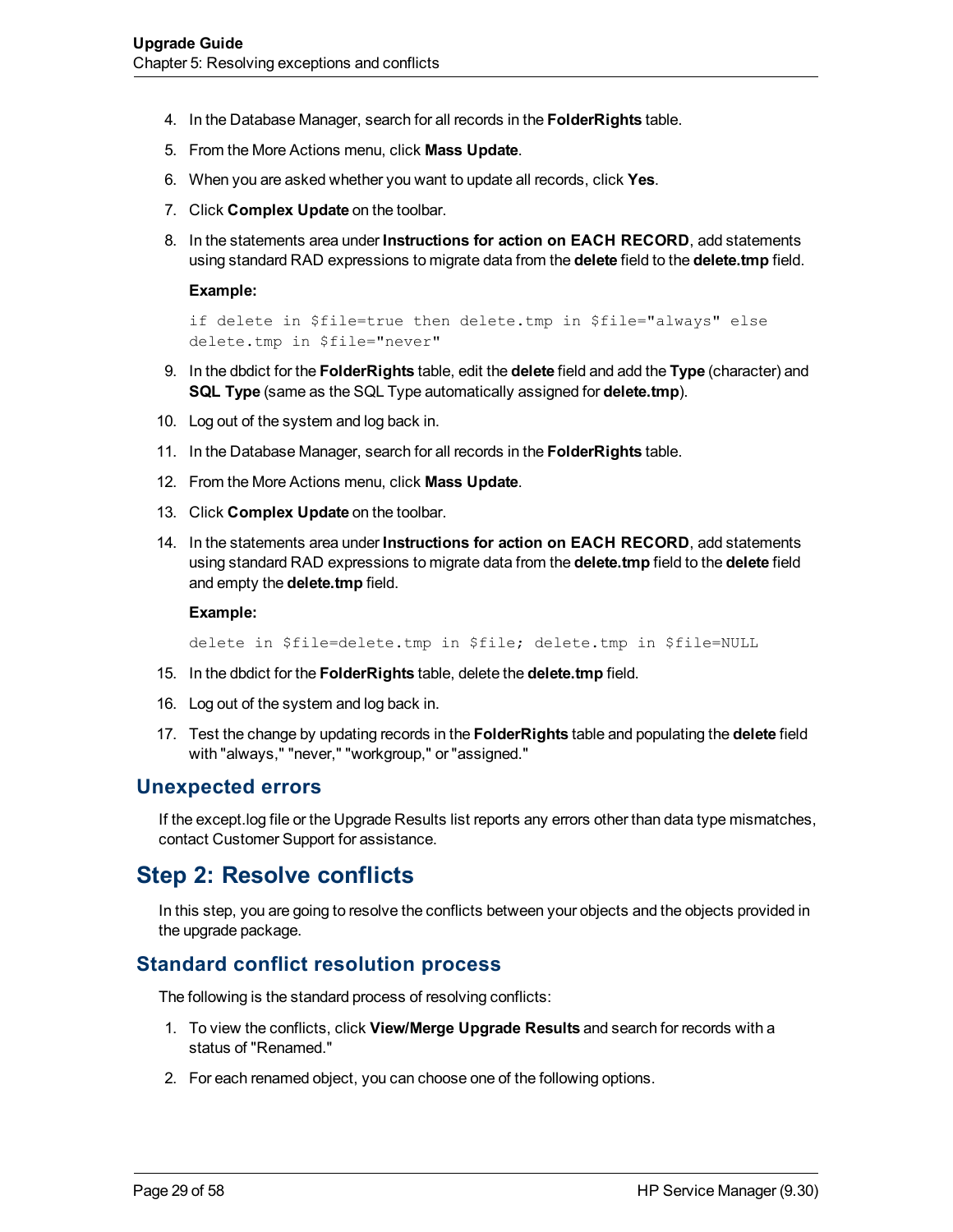**Dption 1:** Use your customized object instead of the new object.

In this case, delete the new object that is prefixed with NEW930.

**Dption 2:** Use the new object instead of your customized object.

In this case, delete your customized object and rename the new object by removing the prefix.

**• Option 3:** Merge the changes shipped with the new object into your customized object.

In this case, find out what changes the new object includes, manually apply those changes to your customized object, and then delete the new object that is prefixed with NEW930.

**Note:** The Merge tool can assist you in comparing the objects and merging the code. See ["Using](#page-32-0) [the](#page-32-0) [Merge](#page-32-0) [tool"](#page-32-0) [\(on](#page-32-0) [page](#page-32-0) [33\)](#page-32-0) for more information.

- 3. Whichever option you choose, after you make the change, you must mark the object as reconciled so that the Upgrade Utility will not identify this object as conflicting when applying a custom upgrade. To do this:
	- a. Go back to the record in the Upgrade Results list for which you have already resolved all conflicts.
	- b. With the record selected, click **More** or the More Actions icon, and then click **Mark as Reconciled**.
	- c. Click **Save**.
- 4. Repeat these steps to resolve all the result records that are marked "Renamed."

### <span id="page-29-0"></span>**Display components**

The Upgrade Results list also includes conflicts in display components. You can follow the standard conflict resolution process to resolve these conflicts. However, you must pay special attention to following types of display components:

- The Display RAD application (RAD=display)
- displayscreen records
- displayoption records
- displayevent records

#### <span id="page-29-1"></span>**Display application**

<span id="page-29-4"></span>The Display RAD application (RAD=display) is a Service Manager RAD application that provides access to RAD features without requiring RAD programming skills or RAD licensing.

If the Display RAD application appears in your upgrade results list, perform conflict resolution on that application as part of the standard conflict resolution process. It is highly recommended that you use the new version of the application.

#### <span id="page-29-2"></span>**Display screen records**

<span id="page-29-3"></span>Display screens are individual records identified by a unique screen ID. The displayscreen records define the attributes of a screen and provide access to the individual records for options and events. A display screen is not the same as a form.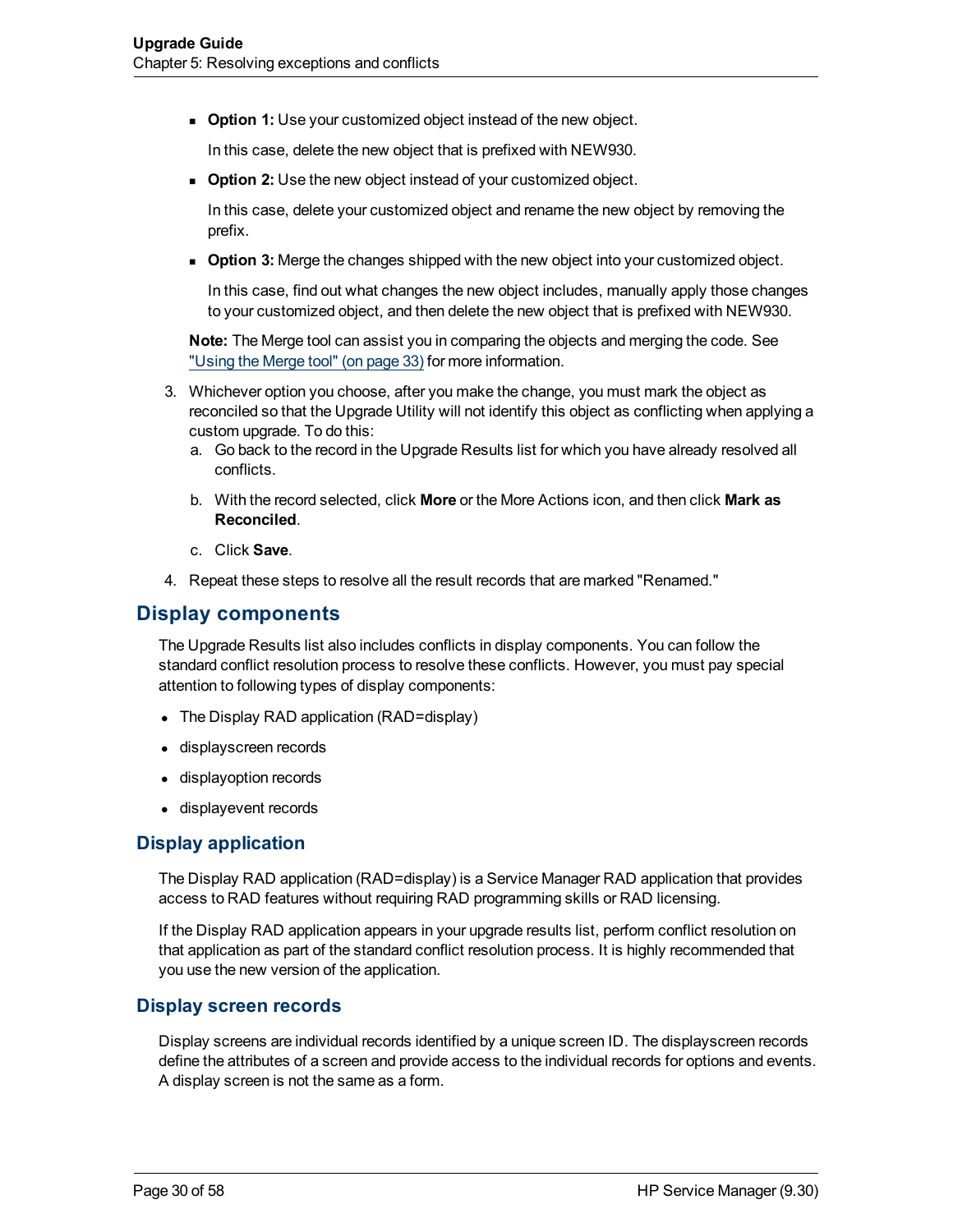**Caution:** There are triggers attached to the displayscreen file. Changes to the records in this file affect their associated display options and events.

If any displayscreen objects appear in your upgrade results list, perform conflict resolution on those records by following the standard conflict resolution process.

### <span id="page-30-0"></span>**Display options and display events**

The Upgrade Utility upgrades the display components in the same manner as all other components. The **displayoption** table and the **displayevent** table have a unique identifier, stored in the ID field. The upgrade process assigns an ID to every display option following the pattern: **<screen id>**\_ **<action>**\_**<number>**, where the screen ID and action are from the display option (or event), and the number is an optional field added when multiple options have the same screen ID and action.

If options that have been added to your system have the same action as others in the same display screen, the upgrade process assigns a <number> in the order of the options' GUI option number.

If an added option was not the last option in terms of GUI option number, the upgrade process does not add the additional numbers in the ID field in the same order as they would have for an out-of-box system. The upgrade process renames the added option and any option after it (in GUI option order), it does not upgrade them automatically.

To ensure that this type of renaming does not happen in future upgrades, when performing conflict resolution on these options, use the ID of the renamed option, **NEW930<screen id>\_<action>\_ <number>** and manually change the identifier of the added options. Rename all other options to match the ID of the renamed ones.

When renaming an option, use an identifier to specify that this is a customized option, added for your installation. For example, an ID might look like: "**apm.edit.problem\_do nothing\_ACME1**".

This table gives an example of part of the display screen conflict resolution for **apm.edit.problem**.

| <b>Screen ID</b>         | <b>GUI Action</b> | <b>Upgrade</b><br><b>Action</b> |                                                                                                                |
|--------------------------|-------------------|---------------------------------|----------------------------------------------------------------------------------------------------------------|
| 300                      | do nothing        | update                          | Name: apm.edit.problem do nothing 1                                                                            |
|                          |                   |                                 | Result: This item was updated correctly.                                                                       |
|                          |                   |                                 | User Action: No action necessary.                                                                              |
| 400                      | do nothing        | update                          | Name: apm.edit.problem_do_nothing_2                                                                            |
|                          |                   |                                 | Result: This item was updated correctly.                                                                       |
|                          |                   |                                 | User Action: No action necessary.                                                                              |
| 450                      | do nothing        | rename                          | Name: apm.edit.problem_do_nothing_3                                                                            |
| This is an<br>option you |                   |                                 | Result: This item was renamed. It is your<br>customized option.                                                |
| added.                   |                   |                                 | User Action: Rename this object to give it a<br>unique new name, such as:<br>apm.edit.problem_do_nothing_ACME1 |
|                          |                   |                                 |                                                                                                                |

#### **Example conflict resolution for the apm.edit.problem display option**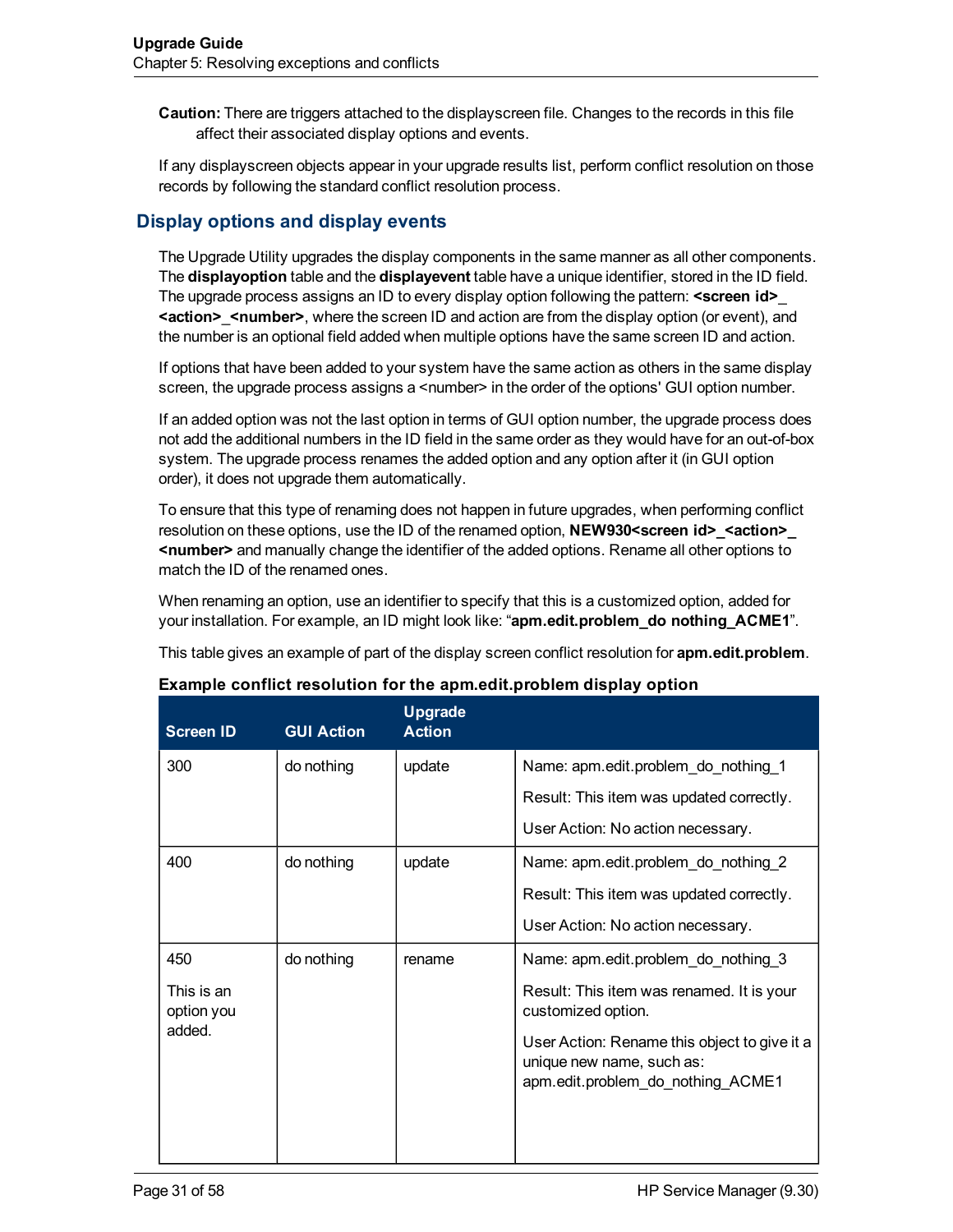| <b>Screen ID</b> | <b>GUI Action</b> | <b>Upgrade</b><br><b>Action</b>        |                                                                                                                                                                                                                                                                                                                                       |
|------------------|-------------------|----------------------------------------|---------------------------------------------------------------------------------------------------------------------------------------------------------------------------------------------------------------------------------------------------------------------------------------------------------------------------------------|
|                  |                   |                                        | Name: NEW930apm.edit.problem do<br>nothing 3<br>Result: This is the new SM930 option.<br>User Action: Perform conflict resolution.<br>To perform conflict resolution, open<br>apm.edit.problem and look at the options.<br>Compare this option with<br>apm.edit.problem_do_nothing_3 and<br>NEWSM930apm.edit.problem_do_<br>nothing 3 |
| 500              | do nothing        | The upgrade<br>ignores this<br>option. | Result: This option does not appear in the<br>reports.<br>User Action: Perform conflict resolution.<br>To perform conflict resolution, open<br>apm.edit.problem and look at the options.<br>Compare this option with<br>apm.edit.problem_do_nothing_3 and<br>NEWSM930apm.edit.problem_do_<br>nothing 3                                |

### <span id="page-31-0"></span>**RAD applications**

You can follow the standard conflict resolution process to resolve conflicts for RAD applications. In the Upgrade Results list, conflicts for RAD applications are displayed with an object type of "Application Cluster." These types of objects are different from the other object types because a RAD application is made up of records from several different tables.

### <span id="page-31-1"></span>**Options for resolving RAD application conflicts**

Records with the "Application Cluster" object type appear in the Upgrade Results list only in either of the following scenarios:

| <b>Scenario</b>                                                                               | <b>Action</b>                                                                                                                                                                                                                                                                                                                                                                                         |
|-----------------------------------------------------------------------------------------------|-------------------------------------------------------------------------------------------------------------------------------------------------------------------------------------------------------------------------------------------------------------------------------------------------------------------------------------------------------------------------------------------------------|
| Your organization has a<br>RAD license and has<br>tailored the RAD<br>application in question | Similar to the "Standard conflict resolution process" (on page 29),<br>you can choose one of the following options when resolving a RAD<br>application conflict:<br><b>Option 1:</b> Use your customized object instead of the new object.<br>In this case, delete the new RAD application that is prefixed with<br>NEW930.<br><b>Option 2:</b> Use the new object instead of your customized object. |
|                                                                                               |                                                                                                                                                                                                                                                                                                                                                                                                       |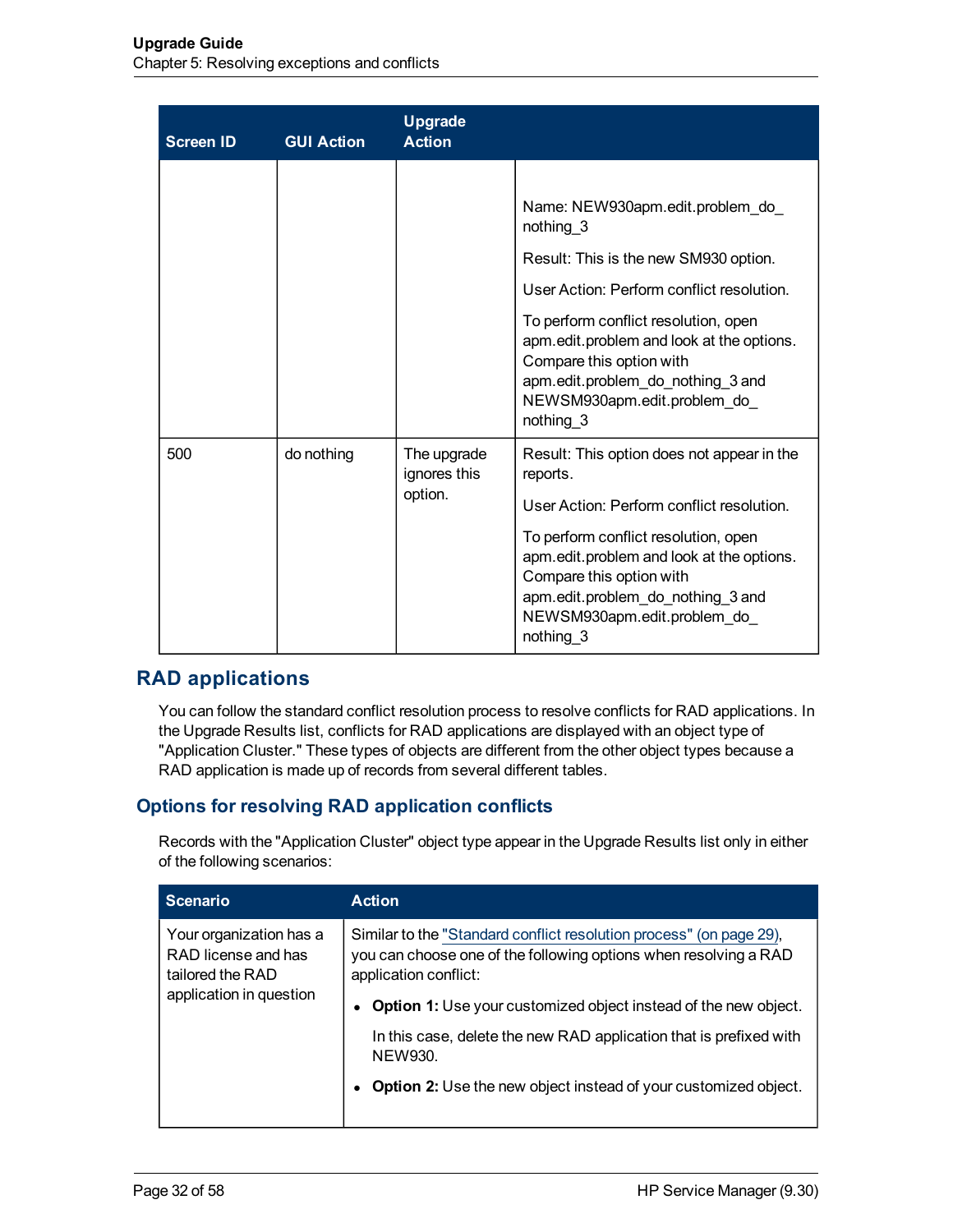| <b>Scenario</b>                                                                                                                                                                      | <b>Action</b>                                                                                                                                                                                                                                                                                                                                                                                                                            |  |  |
|--------------------------------------------------------------------------------------------------------------------------------------------------------------------------------------|------------------------------------------------------------------------------------------------------------------------------------------------------------------------------------------------------------------------------------------------------------------------------------------------------------------------------------------------------------------------------------------------------------------------------------------|--|--|
|                                                                                                                                                                                      | In this case, delete your customized RAD application and rename<br>the new RAD application by removing the prefix.                                                                                                                                                                                                                                                                                                                       |  |  |
|                                                                                                                                                                                      | <b>Option 3:</b> Merge the changes shipped with the new object into<br>$\bullet$<br>your customized object.                                                                                                                                                                                                                                                                                                                              |  |  |
|                                                                                                                                                                                      | In this case, find out what differences exist between the RAD<br>applications, manually update the customized RAD application,<br>and compile the code. Then, delete the new RAD application that<br>is prefixed with NEW930. For example, you can use the<br>'Compare All' feature in the RAD Editor to assist you in identifying<br>which panels have changed and then manually update panels as<br>necessary in that RAD application. |  |  |
| Your organization has<br>applied a hotfix or patch<br>that included a RAD<br>application, which<br>changed the existing<br>RAD application when it<br>was loaded into the<br>system. | Option 3 is not applicable to you. You can choose to either keep the<br>new version of the RAD app that came with the upgrade package, or<br>keep the RAD application that was loaded with the hotfix or patch. In<br>most cases, you need the newest version of the RAD application<br>that came with the upgrade package.                                                                                                              |  |  |
|                                                                                                                                                                                      | In this scenario, resolving RAD application conflicts involves two<br>operations: deleting a RAD application, and renaming a RAD<br>application.                                                                                                                                                                                                                                                                                         |  |  |
|                                                                                                                                                                                      | To delete a RAD application:                                                                                                                                                                                                                                                                                                                                                                                                             |  |  |
|                                                                                                                                                                                      | 1. Open the RAD application in the RAD Editor.                                                                                                                                                                                                                                                                                                                                                                                           |  |  |
|                                                                                                                                                                                      | 2. Click Delete.                                                                                                                                                                                                                                                                                                                                                                                                                         |  |  |
|                                                                                                                                                                                      | 3. Click Delete All.                                                                                                                                                                                                                                                                                                                                                                                                                     |  |  |
|                                                                                                                                                                                      | To rename a RAD application:                                                                                                                                                                                                                                                                                                                                                                                                             |  |  |
|                                                                                                                                                                                      | 1. Open the RAD application in the RAD Editor.                                                                                                                                                                                                                                                                                                                                                                                           |  |  |
|                                                                                                                                                                                      | 2. From the More Actions menu, click Copy/Rename.                                                                                                                                                                                                                                                                                                                                                                                        |  |  |
|                                                                                                                                                                                      | 3. Enter the name of the new RAD application.                                                                                                                                                                                                                                                                                                                                                                                            |  |  |
|                                                                                                                                                                                      | 4. Click Rename.                                                                                                                                                                                                                                                                                                                                                                                                                         |  |  |

### <span id="page-32-0"></span>**Using the Merge tool**

The Merge tool allows you to examine the new and old versions of a record in a side-by-side view and determine which changes you want to include in the final record. It is recommended that you use the Merge tool for objects that are easily readable in XML format, such as JavaScript in ScriptLibrary records. The tool does not work with RAD applications.

This tool assists the conflict resolution process in these two ways:

• Allows you to identify where changes are located before you can visually compare the objects and make changes manually, such as in format records.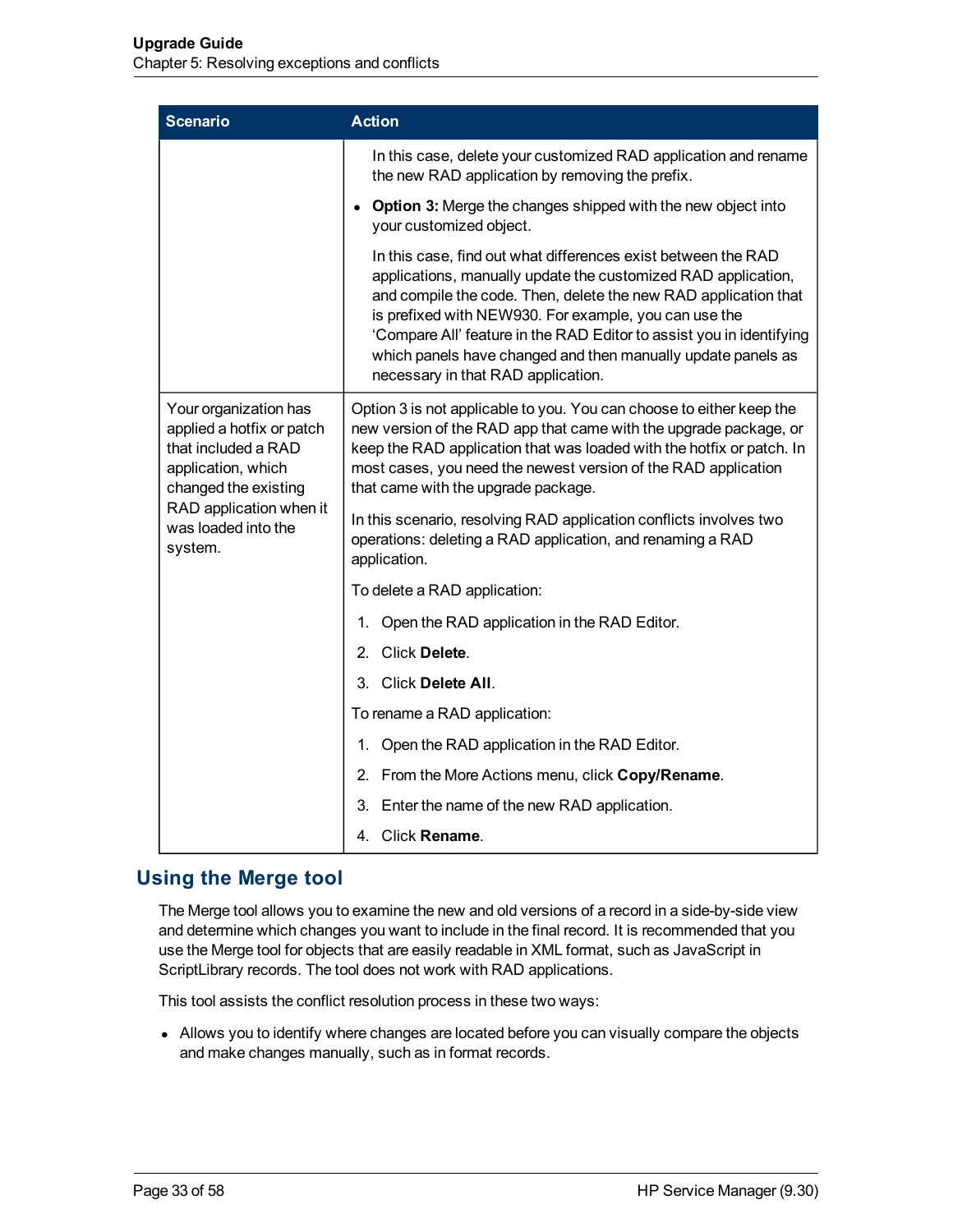• Allows you to identify and merge changes directly between objects, such as in ScriptLibrary records

To use the Merge tool:

- 1. In the **UPGRADE UTILITY** section, click **View/Merge Upgrade Results**.
- 2. In the **Result** drop-down list, select **Renamed**.
- 3. Click **Search**.
- 4. A list is returned that displays all the result records of the "Renamed" type. Select a record that you want to examine, click **More** or the More Actions icon, and then click **Merge**.
- 5. In the merge view, select the changes you want to include in the new record.

| name="MEW930EISalwadorian Colon"                                                                                                                                                                                                                                                                                                                                                                                                                                                                                                                                                                                                                                                    | Dolo's ostrobeyle2 R'heanen                                                                                                                                                                                                                                                                                                                                                                                                                                                                                                                                                                                                                                                                                                                 |
|-------------------------------------------------------------------------------------------------------------------------------------------------------------------------------------------------------------------------------------------------------------------------------------------------------------------------------------------------------------------------------------------------------------------------------------------------------------------------------------------------------------------------------------------------------------------------------------------------------------------------------------------------------------------------------------|---------------------------------------------------------------------------------------------------------------------------------------------------------------------------------------------------------------------------------------------------------------------------------------------------------------------------------------------------------------------------------------------------------------------------------------------------------------------------------------------------------------------------------------------------------------------------------------------------------------------------------------------------------------------------------------------------------------------------------------------|
| smodel name="currency" query="name=squot;El Salvadorian Colonsquot<br><keys><br/><br/><instance_recordid="svc" true"="" type="string" uniquequery="currency.code=squot;SVCsquot &lt;br&gt;&lt;wynbol nandatory="> 0<br/><format mandatory="true" type="string">5YR XXX</format><br/><br/>systeodoount type="decinal"&gt;O<br/>ksysmoduser type="string"&gt;falcon<br/><br>syswodtime type="dateTime"&gt;06/03/11 03:16:01<br/>digits.after.decimal mandatory="true" type="decimal"&gt;2<grouping.separator nullvalue="1" type="string"></grouping.separator><br/><decinal.symbol_type="string">.<br><br/></br></decinal.symbol_type="string"></br></instance_recordid="svc"></keys> | <model_neme="ourrency" query="neme=squot;El_Salvadorian_Colonsd&lt;br&gt;clos ya/&gt;&lt;br&gt;&lt;/keya&gt;&lt;br&gt;&lt;instance recordid=" svc"="" true"="" type="string" uniquequery="ourrency.code=squot;SVCsd&lt;br&gt;&lt;newe mendatory=">El Salvadorian Colon<wynbol mandatory="true" type="string"> d <br/><format mandatory="true" type="string">5YR XXX</format><br/><sysuodoount type="decinal">2</sysuodoount><br/><wywwodurer type="wtring">falcon</wywwodurer><br/><br/>systeodtime type="dateTime"&gt;06/03/11 01:29:25<br/><br/> 2<grouping.separator nullvalue="1" type="string"></grouping.separator><br><decinal.symbol_type="string">.<br/><br/></decinal.symbol_type="string"></br></wynbol></model_neme="ourrency"> |

- a. Use the buttons at the top of the pane to select individual differences to bring from the new record over to the active record or,
- b. You can bring over the new record in its entirety.
- <span id="page-33-0"></span>6. Click **SAVE**.

## **Step 3: Make additional application changes**

This section lists changes that cannot be automated by the Upgrade Utility and changes that are required only for certain customers. Make these changes before testing and backing up your system.

### <span id="page-33-1"></span>**Required application changes**

Review the following list and make changes manually as appropriate.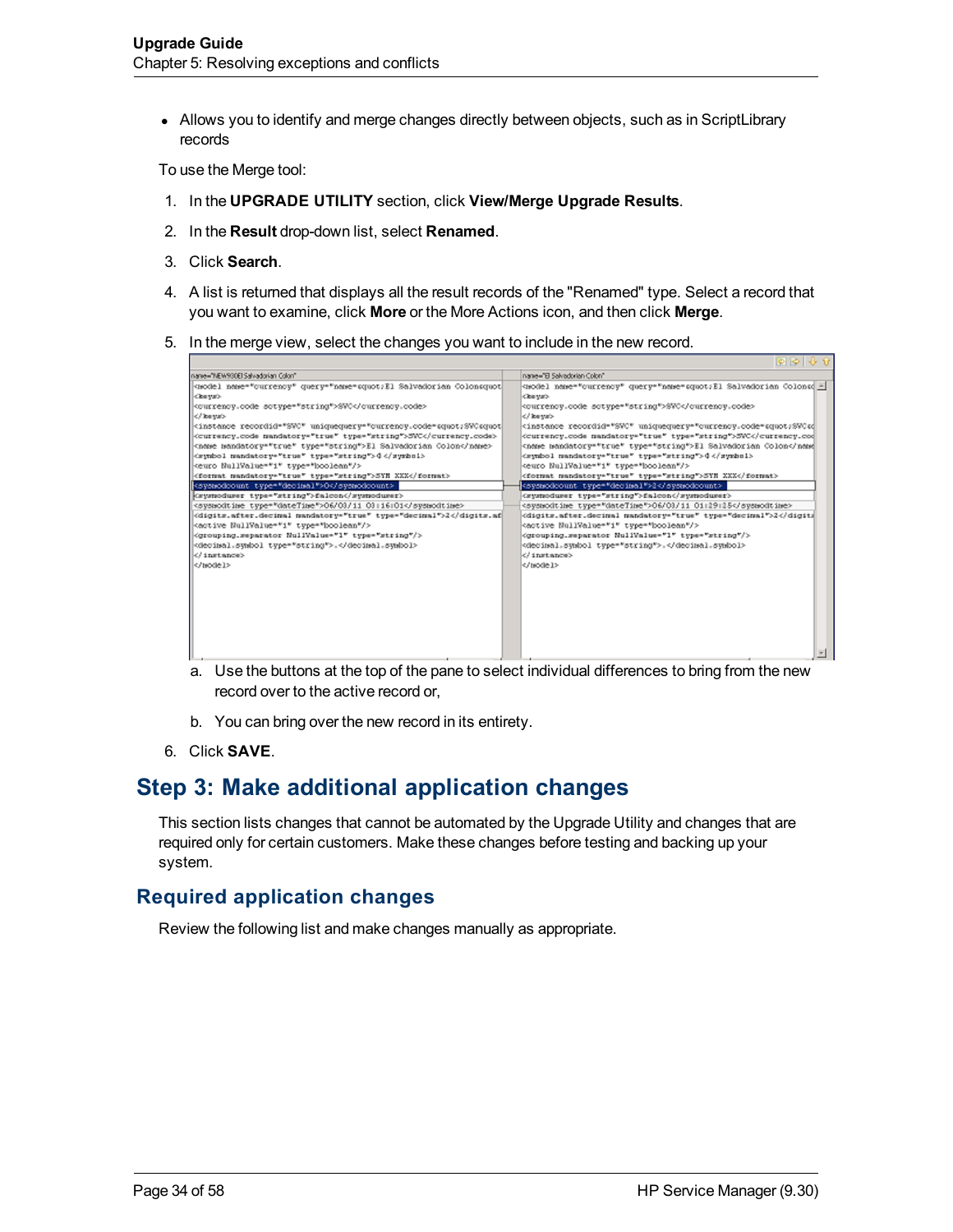#### **Required changes**

| <b>Change</b>                                                                                                                                                                                                                                                                                                                                                                                                                                                                                                                             | <b>Introduced</b><br>in version | <b>Action required</b>                                                                                                                                                                                                                                                                                                                                   |
|-------------------------------------------------------------------------------------------------------------------------------------------------------------------------------------------------------------------------------------------------------------------------------------------------------------------------------------------------------------------------------------------------------------------------------------------------------------------------------------------------------------------------------------------|---------------------------------|----------------------------------------------------------------------------------------------------------------------------------------------------------------------------------------------------------------------------------------------------------------------------------------------------------------------------------------------------------|
| Change Management with Web<br>Services:<br>If your Change Management Web<br>Services is tailored, the following fields<br>in the cm3r table must be exposed<br>following an upgrade of the RTE:<br>header, assign.dept<br>affected.item<br>closureComments<br>These are now mandatory fields when<br>opening or closing a Change record, so<br>they must be accounted for in any Web<br>services definitions.<br>HP also recommends that the<br>emergency field in the cm3r table be<br>exposed as well, to support emergency<br>Changes. | 9.20                            | To expose the fields, add them to the<br>appropriate extaccess records for the<br>cm3r table published in the Web services<br>API.<br>header, assign.dept (suggested<br>Caption=AssignmentGroup)<br>affected.item (suggested<br>Caption=Service)<br>closureComments (suggested<br>Caption=ClosureComments)<br>emergency (suggested<br>Caption=Emergency) |
| <b>Incident Management with Web</b><br>Services:<br>If your Indicent Management Web<br>Services is tailored, the affected item<br>field in the cm3r table must be exposed<br>following an upgrade of the RTE. This<br>is now a mandatory field when opening<br>or closing an Incident record, so it must<br>be accounted for in any Web services<br>definitions.                                                                                                                                                                          | 9.20                            | To expose the field, add it to the<br>appropriate extaccess records for the<br>probsummary table published in the Web<br>services API.<br>affected.item (suggested<br>Caption=Service)                                                                                                                                                                   |

### <span id="page-34-0"></span>**Handle key change failure**

If the Upgrade Utility fails to apply certain key changes, error information is logged into the except.log file. Review the log file and make appropriate operations:

**Error message 1:** Failed to add *<key\_type>* key: *<field\_name>* to table *<table\_name>*. You must add it manually.

To handle this error:

- 1. Type **dbdict** in the Service Manager command line, and press Enter.
- 2. In the **File Name** field, type the table name indicated by the error message, and click **Search**.
- 3. Click the **Keys** tab.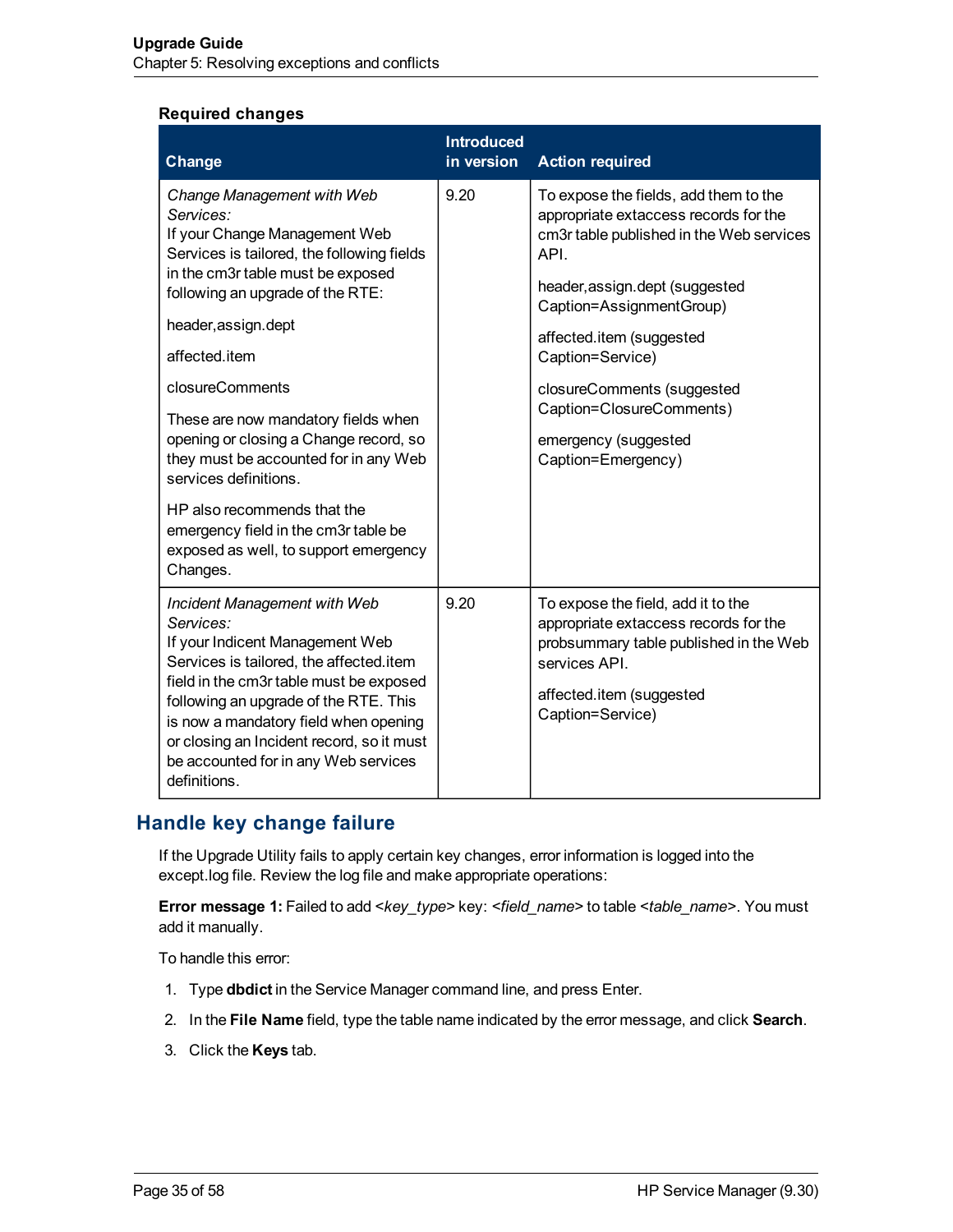- 4. Position the mouse point in the key name part of an empty key structure, and click **New Field/Key**.
- 5. Select the appropriate key type from the combo list, and add the appropriate field to the key, as indicated by the error message.
- 6. Click **Add**, and click **Yes** to confirm.
- 7. Click the **Keys** tab, and click **OK** to save the change.
- 8. Repeat steps 1 through 7 for each key that failed to be added.

**Error message** 2: Failed to update *<key\_type>* key: *<old\_field\_name>* to *<new\_field\_name>* in table *<table\_name>*. You must update it manually.

To handle this error:

- 1. Type **dbdict** in the Service Manager command line, and press Enter.
- 2. In the **File Name** field, type the table name indicated by the error message, and click **Search**.
- 3. Click the **Keys** tab.
- 4. From the key list, select the key name that is indicated by the error message, and click **Edit Field/Key**.
- 5. Update the fields in the key according to the field names indicated by the error message.
- 6. Click **OK**, and click **Yes** to confirm.
- 7. Click the **Keys** tab, and click **OK** to save the change.
- 8. Repeat steps 1 through 7 for each key that failed to be updated.

**Error message 3:** Failed to remove *<key\_type>* key: *<field\_name>* from table *<table\_name>*. You must remove it manually.

To handle this error:

- 1. Type **dbdict** in the Service Manager command line, and press Enter.
- 2. In the **File Name** field, type the table name indicated by the error message, and click **Search**.
- 3. Click the **Keys** tab.
- 4. From the key list, select the key name that is indicated by the error message, and click **Edit Field/Key**.
- 5. Click **Delete**, and click **Yes** to confirm.
- 6. Click the **Keys** tab, and click **OK** to save the change.
- 7. Repeat steps 1 through 6 for each key that failed to be removed.

### <span id="page-35-0"></span>**Localize Service Catalog items (optional)**

Starting with Service Manager 7.11, the format of the Service Catalog data changed to allow for localization. For each Service Catalog item, the Upgrade Utility creates several records in the **svcDisplay** table for localized versions, each for a language available on your system. The contents in each record are copied from the original English record, but with a specific language code.

To localize your Service Catalog items: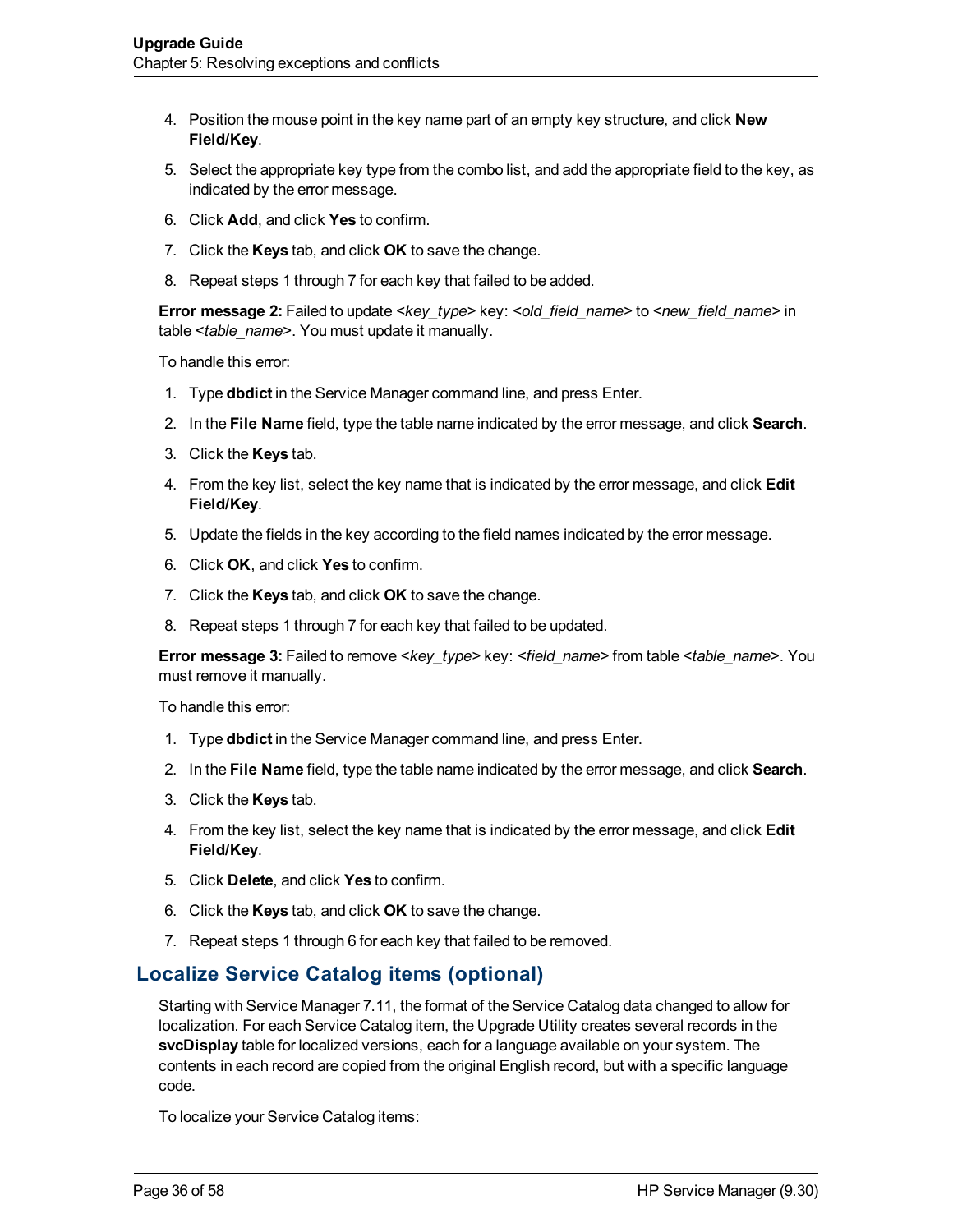- 1. Type **db** in the Service Manager client command box, and then press ENTER.
- 2. In the **Table** field, type **svcDisplay** and click Search.
- 3. From the **Language** drop-down list, select the language into which you want to localize your catalog items, and then click **Search**.
- 4. Select each of the records, and replace the English text in the fields with the appropriate translation.
- 5. Click **Save**.

## <span id="page-36-0"></span>**Step 4 (optional): Modify automatically fixed data**

The Upgrade Utility scans the existing records for duplicates when imposing a "Unique" or "No Duplicates" key on a field. If duplicates are found, the utility fixes the duplicates and continues the upgrade process. To do this, it differentiates duplicate items by appending suffixes such as -dup1, dup2...-dup*x*.

To correct the auto-modified values to your own values:

- 1. Open the sm.log file.
- 2. Search for **-dup** and locate a message that resembles the following:

```
RTE I scan: fix duplicates, changed column COLUMN_NAME in TABLE_
NAME to new value: ORIGINAL-dup1
```
This message indicates that duplicates were found on the *COLUMN\_NAME* field of the *TABLE\_NAME* table, and all duplicates other than the first instance were changed from *ORIGINAL* to *ORIGINAL***-dup1**, *ORIGINAL***-dup2**, and so on.

- 3. Change the auto-modified value to your own value, either by using the Service Manager client or by directly updating data in the RDBMS.
- 4. Search for the next occurrence of **-dup** to fix the next duplicate item.
- <span id="page-36-1"></span>5. Repeat steps 2 through 4 to change all the values that were updated by the upgrade utility.

### **Step 5: Return the system to normal operation**

After the upgrade, the system may exhibit abnormal behavior until you return it to its normal operating environment.

**Important**: All upgrade-related files should be removed from the system after successful completion of the upgrade. For information on removing these files, see ["Step](#page-42-0) [5:](#page-42-0) [Clean](#page-42-0) [up](#page-42-0) [upgrade](#page-42-0) [objects"](#page-42-0) [\(on](#page-42-0) [page](#page-42-0) [43\).](#page-42-0)

To return to a normal operating environment:

- 1. Log out.
- 2. Stop the server.
- 3. Remove the comment from the system start entry from the  $sm.cfq$  file.
- 4. Restore all the parameters that you updated in **sm.ini** and **sm.cfg** to their original state.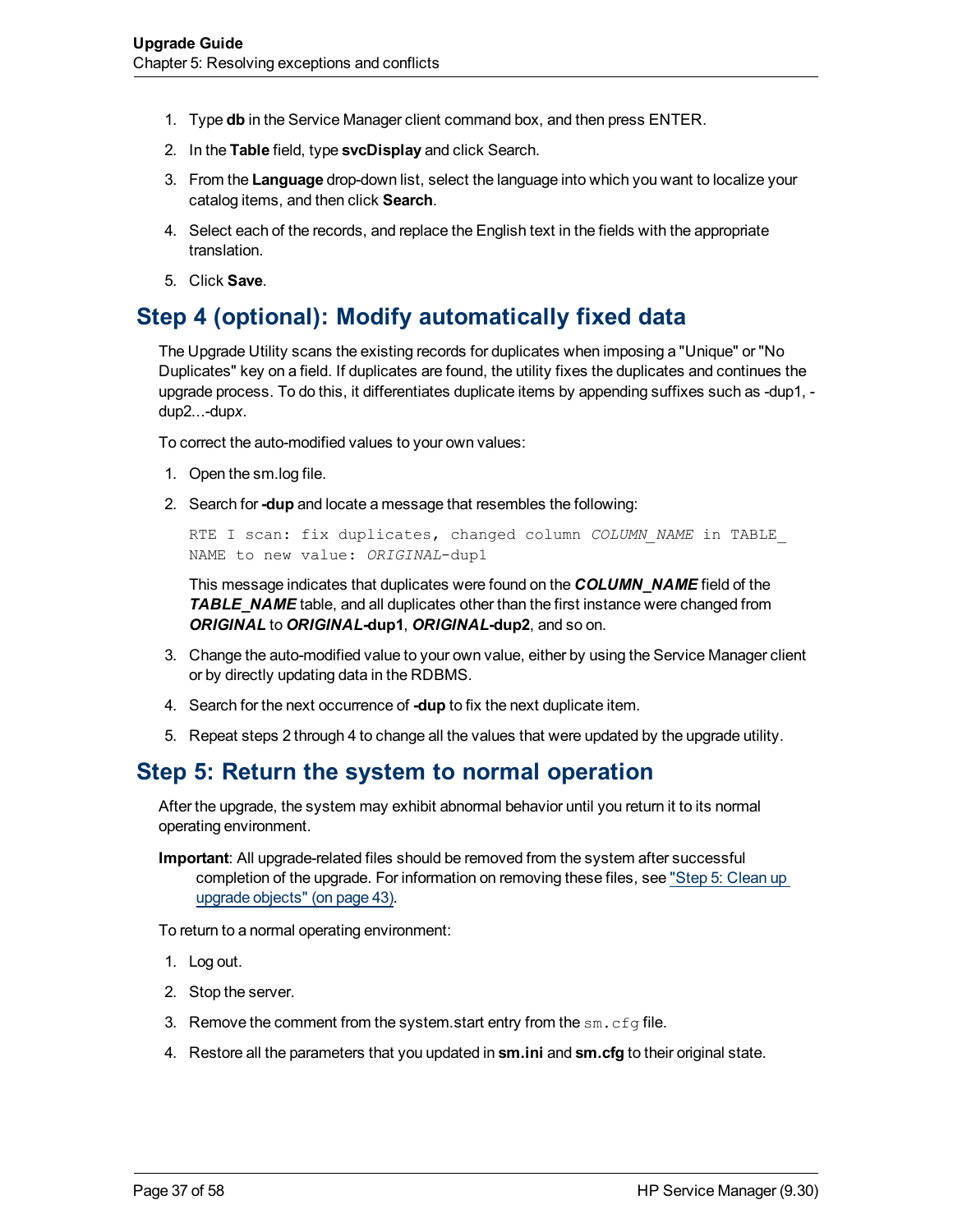- 5. Add all parameters that are documented as necessary for your upgraded system to run properly.
- 6. Restart the Service Manager server.
- 7. Log on.
- 8. Wait for the background processes to finish.
- 9. Regenerate the IR keys on the **incidents** table. Regenerating an IR key may take a long time, so you can schedule this regeneration to occur during scheduled maintenance. For more information, see the instructions on how to regenerate IR keys in the Service Manager Help Server documentation.

**Note:** Service Manager does not recompile indexes in your RDBMS. If your RDBMS is not configured to recompile indexes automatically after index changes, you must recompile your indexes manually.

## <span id="page-37-0"></span>**Step 6: Test the system (functional testing)**

After you resolve all conflicts, test the upgraded system and verify that it functions properly. If there are problems that you cannot resolve, contact HP Customer Support.

### <span id="page-37-1"></span>**Step 7: Back up the system**

Make a checkpoint backup of the data files to enable you to restore from this point, if necessary. Refer to the documentation for your RDBMS for backup instructions.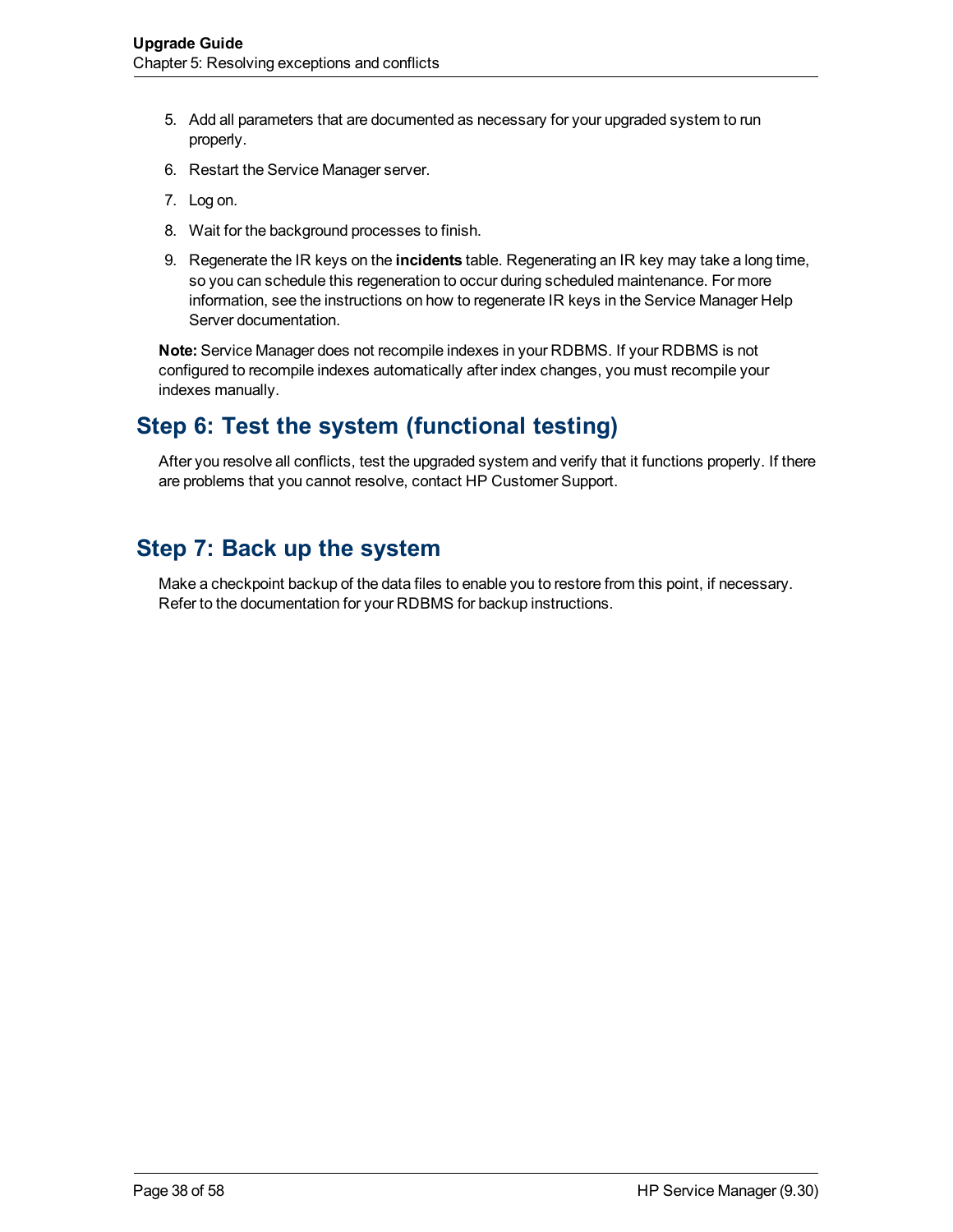# **Chapter 6**

# <span id="page-38-0"></span>**Creating and applying the custom upgrade**

Now you have resolved all the exceptions and conflicts. It is necessary to package all the reconciled objects together into a "custom upgrade" so that they can be moved into the production environment automatically.

Topics in this section include:

- ["Step](#page-38-1) [1:](#page-38-1) [Build](#page-38-1) [a](#page-38-1) [custom](#page-38-1) [upgrade"](#page-38-1) [\(on](#page-38-1) [page](#page-38-1) [39\)](#page-38-1)
- ["Step](#page-39-0) [2:](#page-39-0) [Apply](#page-39-0) [the](#page-39-0) [custom](#page-39-0) [upgrade](#page-39-0) [to](#page-39-0) the [test](#page-39-0) [system"](#page-39-0) [\(on](#page-39-0) [page](#page-39-0) [40\)](#page-39-0)
- ["Step](#page-41-0) [3:](#page-41-0) [Test](#page-41-0) [the](#page-41-0) [custom](#page-41-0) [upgrade"](#page-41-0) [\(on](#page-41-0) [page](#page-41-0) [42\)](#page-41-0)
- ["Step](#page-41-1) [4:](#page-41-1) [Apply](#page-41-1) [the](#page-41-1) [custom](#page-41-1) [upgrade](#page-41-1) [to](#page-41-1) the [production](#page-41-1) [system"](#page-41-1) [\(on](#page-41-1) [page](#page-41-1) [42\)](#page-41-1)
- <span id="page-38-1"></span>• ["Step](#page-42-0) [5:](#page-42-0) [Clean](#page-42-0) [up](#page-42-0) [upgrade](#page-42-0) [objects"](#page-42-0) [\(on](#page-42-0) [page](#page-42-0) [43\)](#page-42-0)

### **Step 1: Build a custom upgrade**

If you have followed all the steps to this point, you have already run the upgrade against the duplicate system you created of your production system, and you have performed reconciliation for that system. This section describes how to build a custom upgrade, which is then applied to your test system and production system.

To build the custom upgrade:

- 1. Log on to the reconciled development system.
- 2. Before you begin to build the custom upgrade, you need to back up (or duplicate) the production system. For information on duplicating your system, see ["Step](#page-17-2) [4:](#page-17-2) [Duplicate](#page-17-2) [the](#page-17-2) [production](#page-17-2) [environment"](#page-17-2) [\(on](#page-17-2) [page](#page-17-2) [18\)](#page-17-2).
- 3. Create a folder for the custom upgrade on the Service Manager server. You can assign any name you like to this folder. However, for documentation purposes, this folder will be referred to as the *CustomUpgrade* folder. Ensure that the *CustomUpgrade* folder is empty.

**Note:** If you are connecting to the Service Manager server from a client that is installed on a remote client computer, make sure that the folder is created on the Service Manager server instead of the client computer.

- 4. Type **smupgrade** in the Service Manager client command box, and press **ENTER**. This opens the Upgrade Utility.
- 5. In the **UPGRADE UTILITY** section, click **SERVICE PACK**.
- 6. In the **Upgrade Processing** section, click **Create an Upgrade**.
- 7. On the Welcome screen, click **Next**.
- 8. **Message: What is the name of this release (e.g. SM7).**

Specify a name for the custom upgrade package, and click **Next**.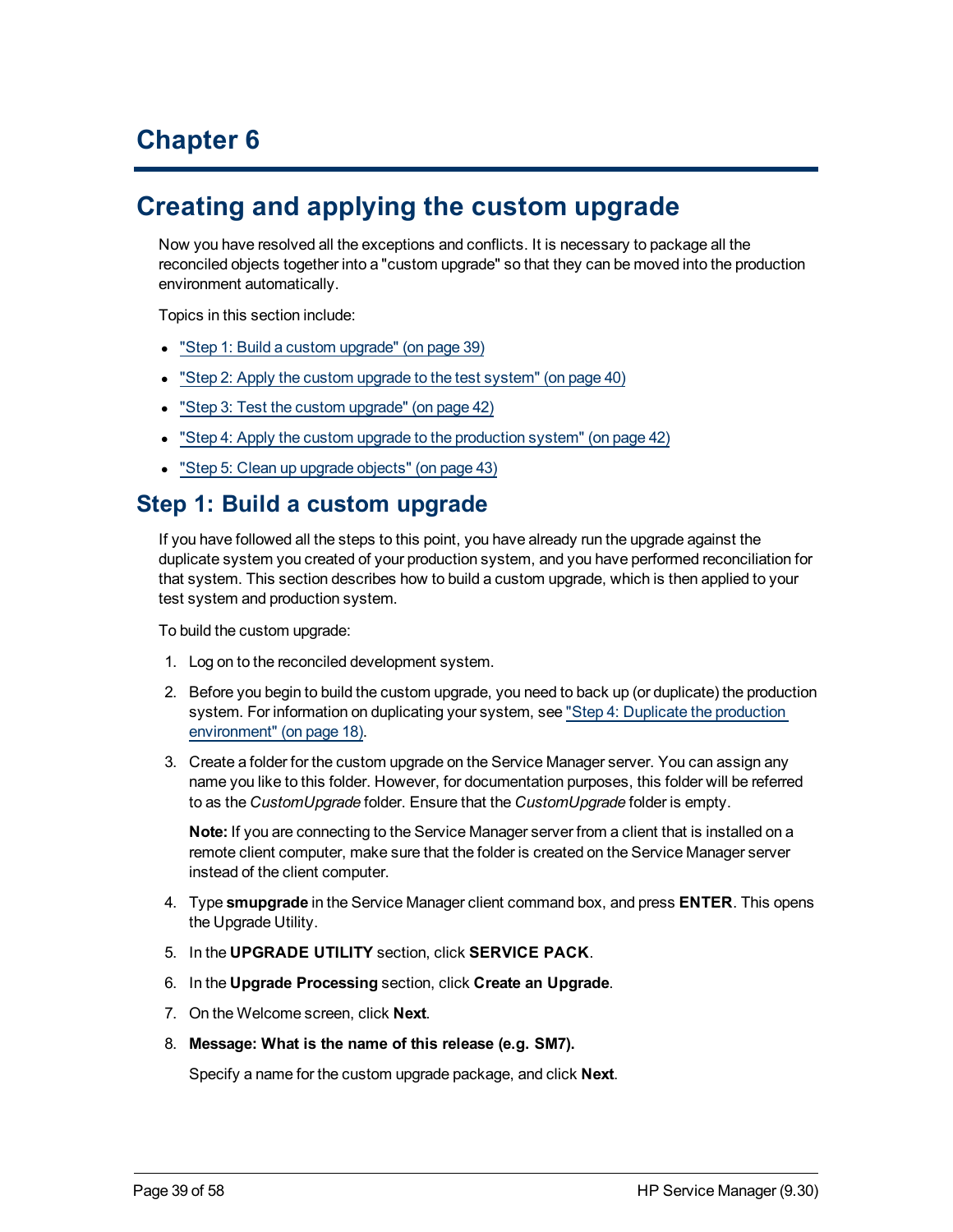**Example:** SM930.

#### 9. **Message: Please select which currently supported language(s) in addition to English are to be included in this build**

On this screen, a list displays all the non-English languages installed on the system. By default, these languages are set to **true**. Select **false** for the languages that you do not want to package into the custom upgrade, and click **Next**.

**Note:** You **cannot** go back and rerun the upgrade to select additional languages. You must ensure that all applicable languages have true selected.

#### 10. **Message: Where do you want the upgrade files to be exported?**

Type the fully-qualified path to the folder where the Upgrade Utility should create files, and then click **Next**. This should be the path to the empty *CustomUpgrade* folder that you created in step 3.

#### 11. **Message: Which patch file should be used to build the upgrade?**

Select the most recent patch record from the menu (**SM93**), and click **Next**.

#### 12. **Message: Take which action?**

Keep the default setting **Complete Upgrade Build**, and click **Next**.

**Note:** The other options are not available for use at this time.

#### 13. **Message: Warning. This process will destroy any existing upgrade definitions on file. Proceed?**

Click **Yes** to continue.

14. When you receive a "Finished creating the transfer files for the upgrade" message, the Upgrade Utility has finished the data packaging.

## <span id="page-39-0"></span>**Step 2: Apply the custom upgrade to the test system**

<span id="page-39-1"></span>You need to apply the newly-created custom upgrade to your test system for user acceptance testing.

**Note:** If you experience problems, such as a power failure or a network connection error while upgrading the system, you need to restore the database before attempting to run the upgrade again.

To upgrade the custom upgrade:

- 1. On the test system, which is a copy of your production system, complete all the preparation tasks in ["Preparing](#page-16-0) [for](#page-16-0) [an](#page-16-0) [upgrade"](#page-16-0) [\(on](#page-16-0) [page](#page-16-0) [17\)](#page-16-0).
- <span id="page-39-2"></span>2. Load **preupg.bin** and **transfer.bin**.

**Note:** You can load these two files with the steps that you followed in ["Step](#page-20-1) [1:](#page-20-1) [Load](#page-20-1) [the](#page-20-1) [application](#page-20-1) [upgrade](#page-20-1) [files"](#page-20-1) [\(on](#page-20-1) [page](#page-20-1) [21\),](#page-20-1) with some exceptions. Instead of using the files that you extracted from the product DVD, you must use the files in your *CustomUpgrade* folder.

- 3. Type **smupgrade** in the Service Manager client command box, and press **ENTER**. This opens the Upgrade Utility.
- 4. In the **UPGRADE UTILITY** section, click **SERVICE PACK**.
- 5. In the **Upgrade Processing** section, click **Apply an Upgrade**.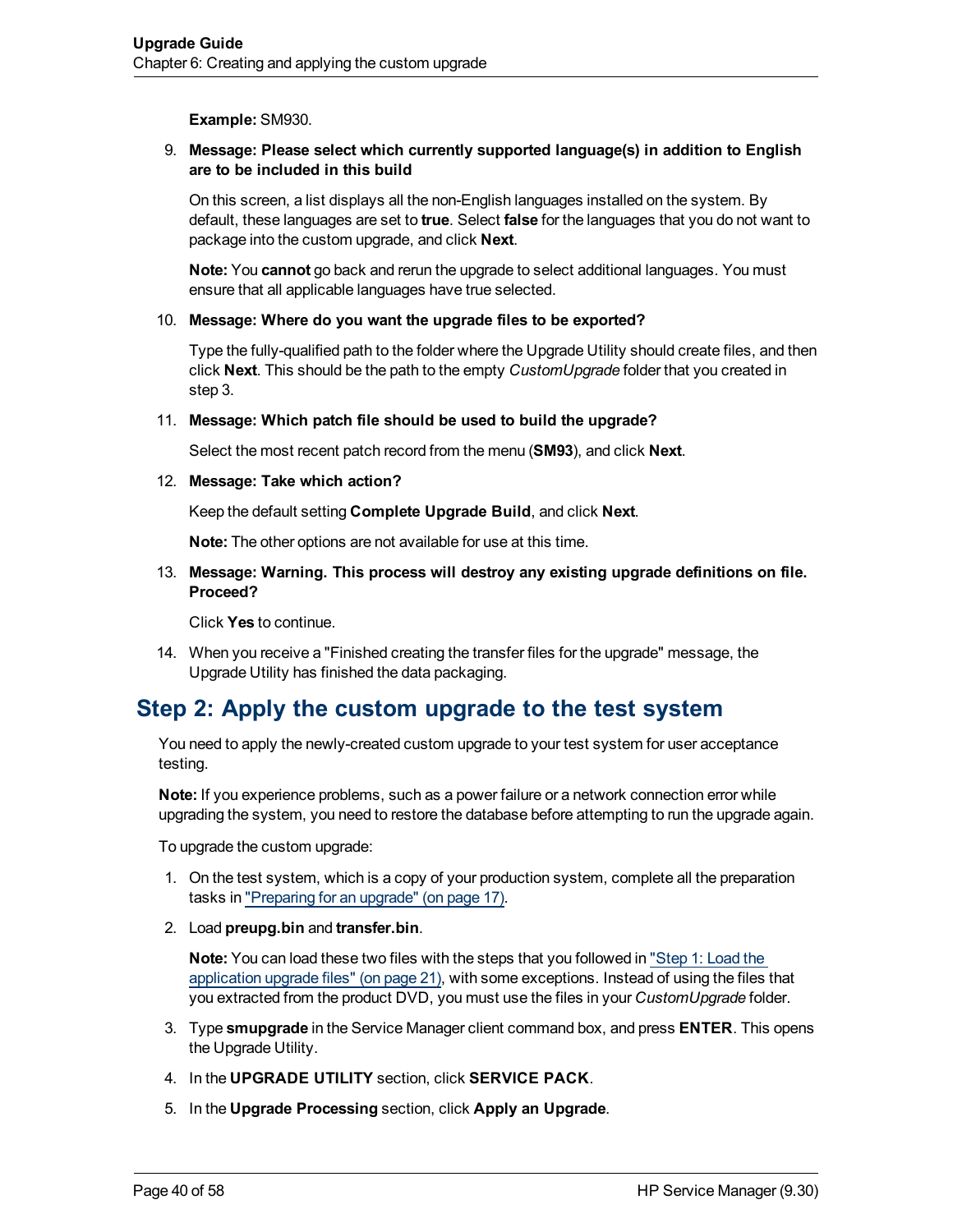6. On the Welcome screen, verify that the **Applications version upgrading from** field displays your current application version (**SM7.10**, **7.11.000**, or **7.11.001**), and then click **Next** to continue.

**Note:** If this screen does not display the correct version, do not continue with the upgrade. Instead contact HP Software Customer Support.

#### 7. **Message: Please select the language(s) in addition to English to be upgraded.**

You see a list that displays all the supported non-English languages. By default, the languages that are installed on your Service Manager system are set to **true**. Select **false** for the languages that you do not want to upgrade, and click **Next**.

#### 8. **Message: Are you going to use this system to create a custom upgrade for another system?**

We are applying a custom upgrade that includes objects that you consider final, so select **No**, and then click **Next**.

#### 9. **Message: What is the fully qualified path to the HP Service Manager Upgrade patch files?**

By default, the text box displays the fully qualified path to the *CustomUpgrade* folder on the Service Manager server. Keep the path unless it does not point to the correct folder, and then click **Next**.

#### 10. **Message: When HP Service Manager Upgrade doesn't recognize an object it should**

We are applying a custom upgrade that includes objects that you consider final, so select **Replace your version of the object with the HP Service Manager's version of the object**, and then click **Next**.

- 11. The upgrade is now ready to start. Click **Next**.
- 12. When you are asked whether you want to proceed, click **Yes**.
- 13. The Upgrade Utility displays the status when the upgrade is being processed.
- 14. When you receive an "UPGRADE IS COMPLETE" message, the Upgrade Utility has finished the data processing.

**Caution:** If new schedulers are displayed on the status window after the upgrade completes, do not stop the system! Let the schedulers finish the background data upgrade before stopping the system.

- 15. Exit the client and restart the server.
- 16. Open the **scversion** table in the Database Manager, and verify that the **Application Version** field is **9.30.000**. If this field displays a value other than **9.30.000**, check the log files to identify the issue that occurred.

Note how long it takes to apply the custom upgrade, so you will know how long the production system will be unavailable during the production upgrade. You can check the log file for an estimate.

### <span id="page-40-0"></span>**Tables and records that are not upgraded by the Upgrade Utility**

The Upgrade Utility does not automatically upgrade all tables and records. The patches record lists the tables and records that are packaged into the custom upgrade. Customizations made to any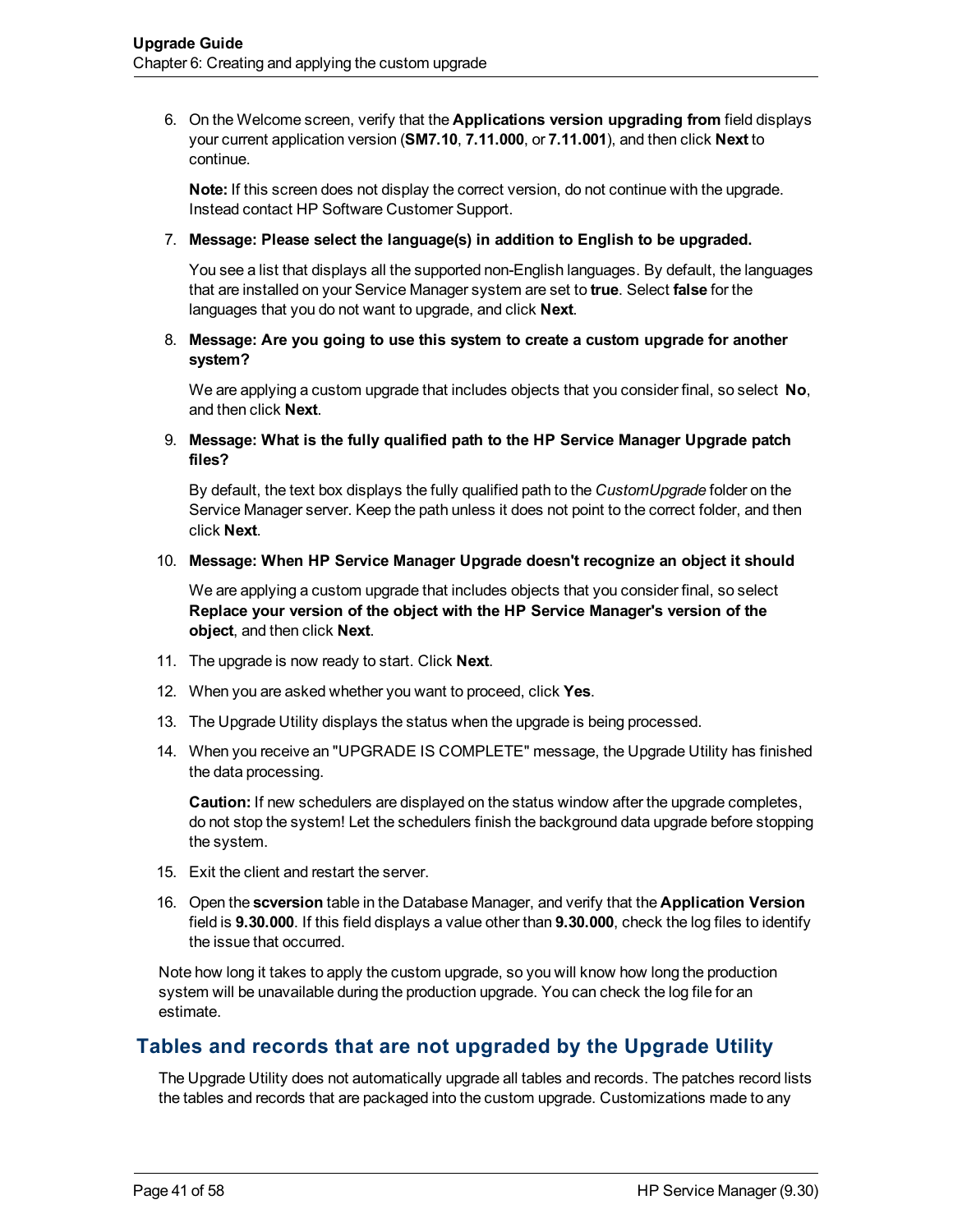other tables or records will not be part of the custom upgrade. To make sure that the objects that you have reconciled are moved to the production system, verify that these objects are in the patches record. If not, you can do one of the following:

- Create an unload file containing those objects by adding them to an unload script or using the standard Service Manager Unload/Export Facility,
- Make the same changes manually by directly modifying the objects on the production system. For records that you might have deleted, you can either build a purge script for those records or delete the records manually on the production system.

## <span id="page-41-0"></span>**Step 3: Test the custom upgrade**

After you apply the custom upgrade on the test system, perform user acceptance testing for all features, especially customized applications.Test the upgraded system with the new Service Manager client to verify any changes you have made in reconciliation. If the upgrade process has any problems, you need to contact HP Customer Support. After you complete testing of the upgraded system, you can use it to upgrade your production system.

To test the custom upgrade:

- 1. Return the system to a normal operating environment.
- 2. Install and configure the Service Manager client for the target version (see instructions in the *HP Service Manager Installation Guide*).
- 3. Use the new Service Manager client to log on.
- 4. Review the features described in the Service Manager 9.30 online Help.
- 5. Use the new Service Manager client to thoroughly test the upgraded system. Test all features that your users will access. Pay particular attention to areas that were modified on your system.

## <span id="page-41-1"></span>**Step 4: Apply the custom upgrade to the production system**

<span id="page-41-2"></span>After you test the custom upgrade on the test system, you need to apply the newly-created custom upgrade to your production system. This process is identical to the one you followed when applying your upgrade to your test system.

**Warning:** Do not apply an upgrade to your production system if it has not been thoroughly tested.

When you upgrade the production system:

- The production system should not be available to users while you are applying the custom upgrade.
- Ensure the upgrade files you created are accessible to the production system (the files are located on the same server).
- If you transfer the files to your production system by FTP, set FTP to binary mode.
- If you experience problems, such as a power failure or a network connection error while upgrading the system, you need to restore the database before attempting to run the upgrade again.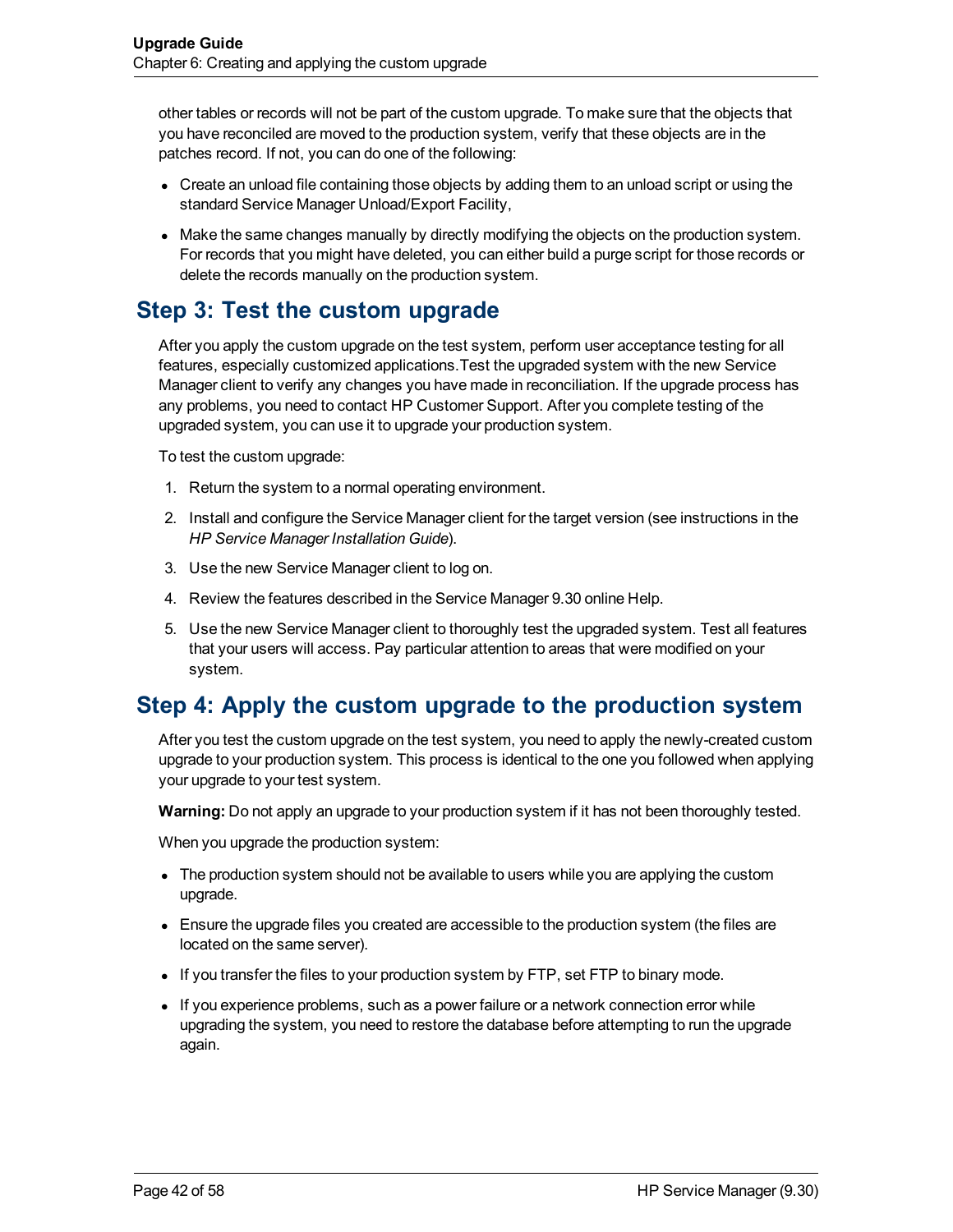# <span id="page-42-0"></span>**Step 5: Clean up upgrade objects**

After you successfully apply the custom upgrade to your production system, you can run the purge tool to remove temporary objects that were generated by the Upgrade Utility.

However, the purge tool does not clean up artifacts that were left over by the upgrade, such as objects prefixed with OLD*<version\_number>* that are copied and renamed from pre-upgrade objects. Before running the purge tool, you can search the Upgrade Results list for records with a result type of "Forced" and export the list to an Excel file. You can manually delete those objects against the exported list at a later time when the system has been running for a while.

To run the purge tool:

- <span id="page-42-1"></span>1. Type **\*aapm.upgrade.purge** in the Service Manager client command text box. Press **Enter**.
- 2. Click **I'm done, and I want to remove the upgrade files completely**.
- 3. Click **OK**.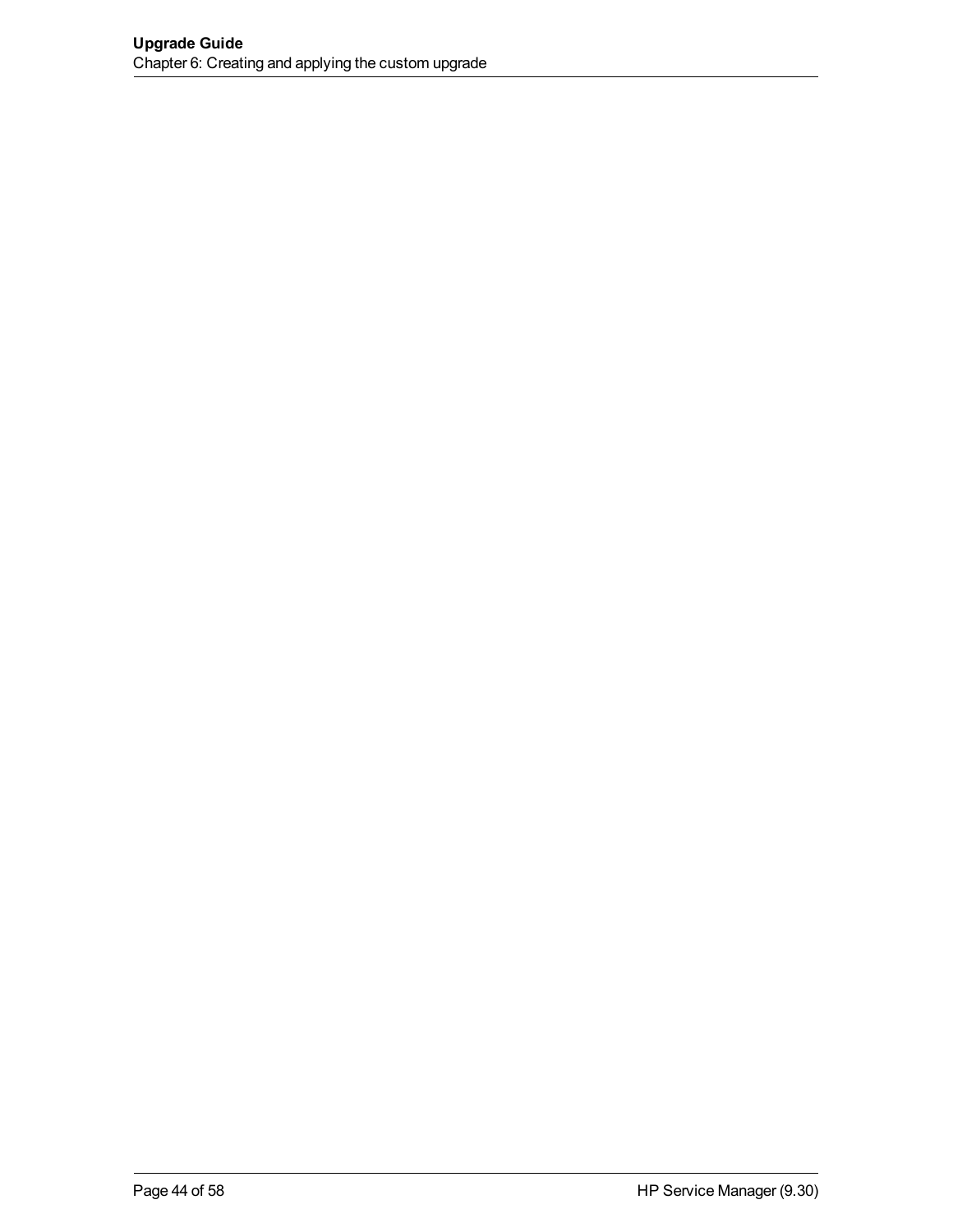# **Chapter 7**

# <span id="page-44-0"></span>**Troubleshooting**

Before you contact HP Service Manager Customer Support, try the following troubleshooting instructions to identify and resolve your issues.

# <span id="page-44-1"></span>**Troubleshooting: The Upgrade Utility appears to stop responding**

#### **Symptoms**

The Upgrade Utility may appear unresponsive during the upgrade process. This issue may exhibit the following symptoms:

- The Windows Task Manager indicates that Service Manager client is not responding.
- The Upgrade Utility does not show the progress after you click **Next** to start the upgrade execution.
- The Upgrade Utility appears to stop at a percentage of completion.

#### **Resolution**

This is normal and does not indicate a problem with the upgrade. Additionally, the percentage on the status screen does not accurately indicate the actual progress.

## <span id="page-44-2"></span>**Troubleshooting: The client session was terminated during an upgrade**

#### **Symptoms**

The upgrade failed with "Session no longer valid" error when running in foreground mode. This issue is most likely to occur when you are creating or applying a custom upgrade.

The client session was terminated during an upgrade. The Service Manager client may temporarily lose heartbeat when the Upgrade Utility is running. If the server cannot detect the heartbeat for a certain amount of time, it disconnects the client session.

#### **Resolution**

To resolve this issue, restore the database to the latest pre-upgrade state, add a sessiontimeout: 1200 parameter to the sm.ini file, and then restart the upgrade. See also ["Step](#page-18-0) [5:](#page-18-0) [Update](#page-18-0) [Service](#page-18-0) [Manager](#page-18-0) [configuration](#page-18-0) [files"](#page-18-0) [\(on](#page-18-0) [page](#page-18-0) [19\).](#page-18-0)

**Note:** We recommend that you set the timeout period to a length of time that is long enough for an upgrade phase to complete.

## <span id="page-44-3"></span>**Troubleshooting: Unexpected errors during an upgrade**

#### **Symptoms**

An unexpected error stopped the upgrade, such as the Service Manager server running out of memory, stack overflow, power outage, and network failure.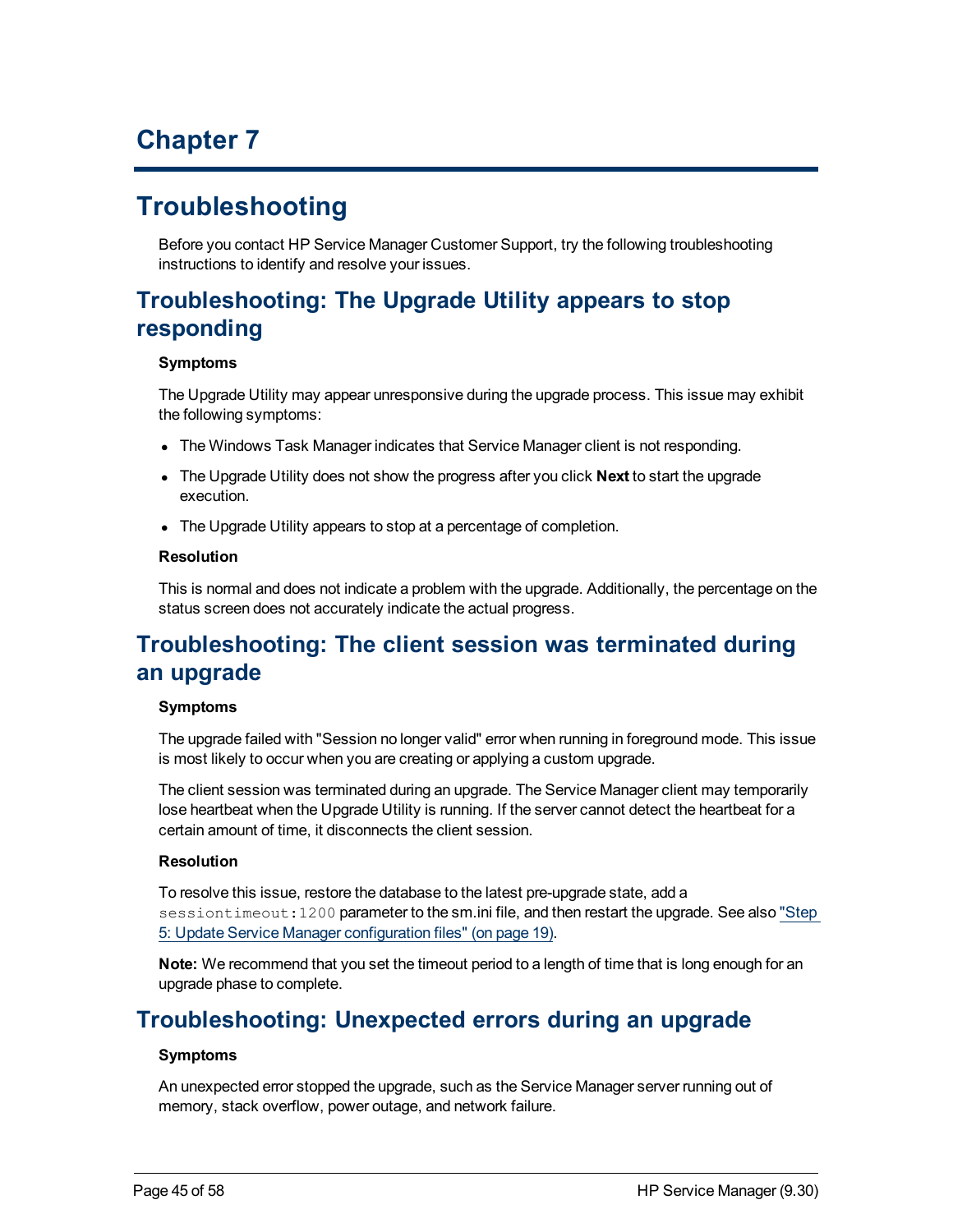#### **Resolution**

<span id="page-45-0"></span>Fix the issue that stopped the upgrade, restore the database to the latest pre-upgrade state, and then restart the upgrade.

### **Troubleshooting: Upgrade failed with a "Not enough shared memory available" error**

#### **Symptoms**

The upgrade process ended abruptly when you were applying an upgrade, and the following error message was logged into the sm.log file:

E big alloc: Not enough shared memory available to allocate <number> bytes

#### **Resolution**

Restore the database to the latest pre-upgrade state, increase the size of the shared memory (see ["Step](#page-18-0) [5:](#page-18-0) [Update](#page-18-0) [Service](#page-18-0) [Manager](#page-18-0) [configuration](#page-18-0) [files"](#page-18-0) [\(on](#page-18-0) [page](#page-18-0) [19\)\)](#page-18-0), and then restart the upgrade.

## <span id="page-45-1"></span>**Troubleshooting: Upgrade failed with a "signal 11" error**

#### **Symptoms**

The upgrade process ended abruptly and you received the following error message when you were applying an upgrade:

SOAP Fault occurred: A signal 11 was raised in native code. Client terminated.

#### **Resolution**

To resolve this issue:

- 1. Stop the Service Manager server and restore the database to the latest pre-upgrade state.
- 2. Add a **jsgctrigger:67108864** parameter to the sm.ini file.
- <span id="page-45-2"></span>3. Start the Service Manager server and restart the upgrade.

### **Troubleshooting: Database transaction log full**

#### **Symptoms**

The process ended abruptly when you were loading data or applying an upgrade. The sm.log file contains error messages that resemble the following:

[Microsoft][ODBC SQL Server Driver][SQL Server] The log file for database 'DB\_Name' is full. Back up the transaction log for the database to free up some log space. (message,add.schedule)

```
An error occurred while attemping to add a record
(file.load,add.record.0)
```
#### **Resolution**

Running an upgrade generates a huge number of transactions and this is likely to make the transaction log full. Restore the database to the latest pre-upgrade state, refer to the documentation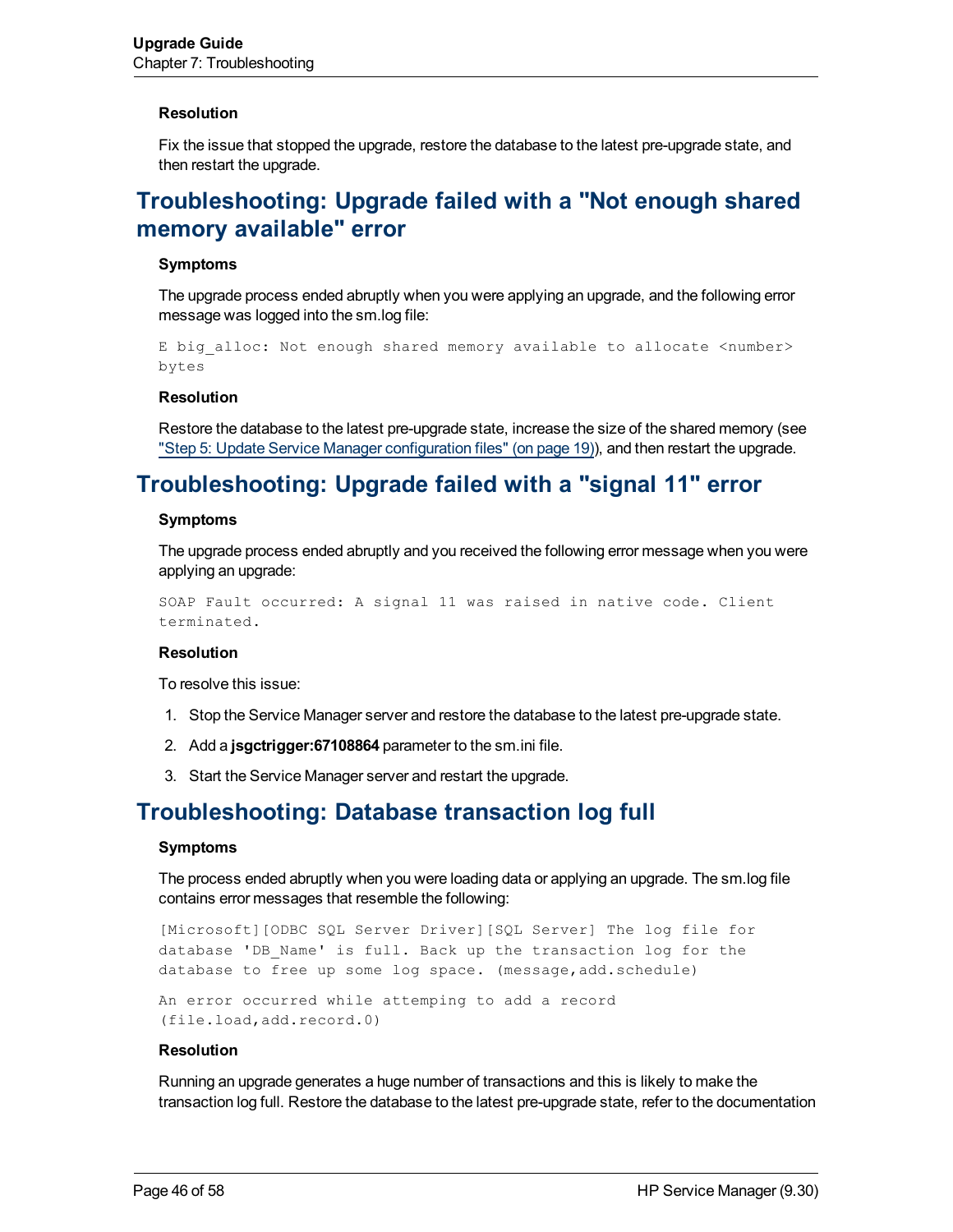for your RDBMS to increase the database transaction log size or enable auto-growth, and then restart the upgrade.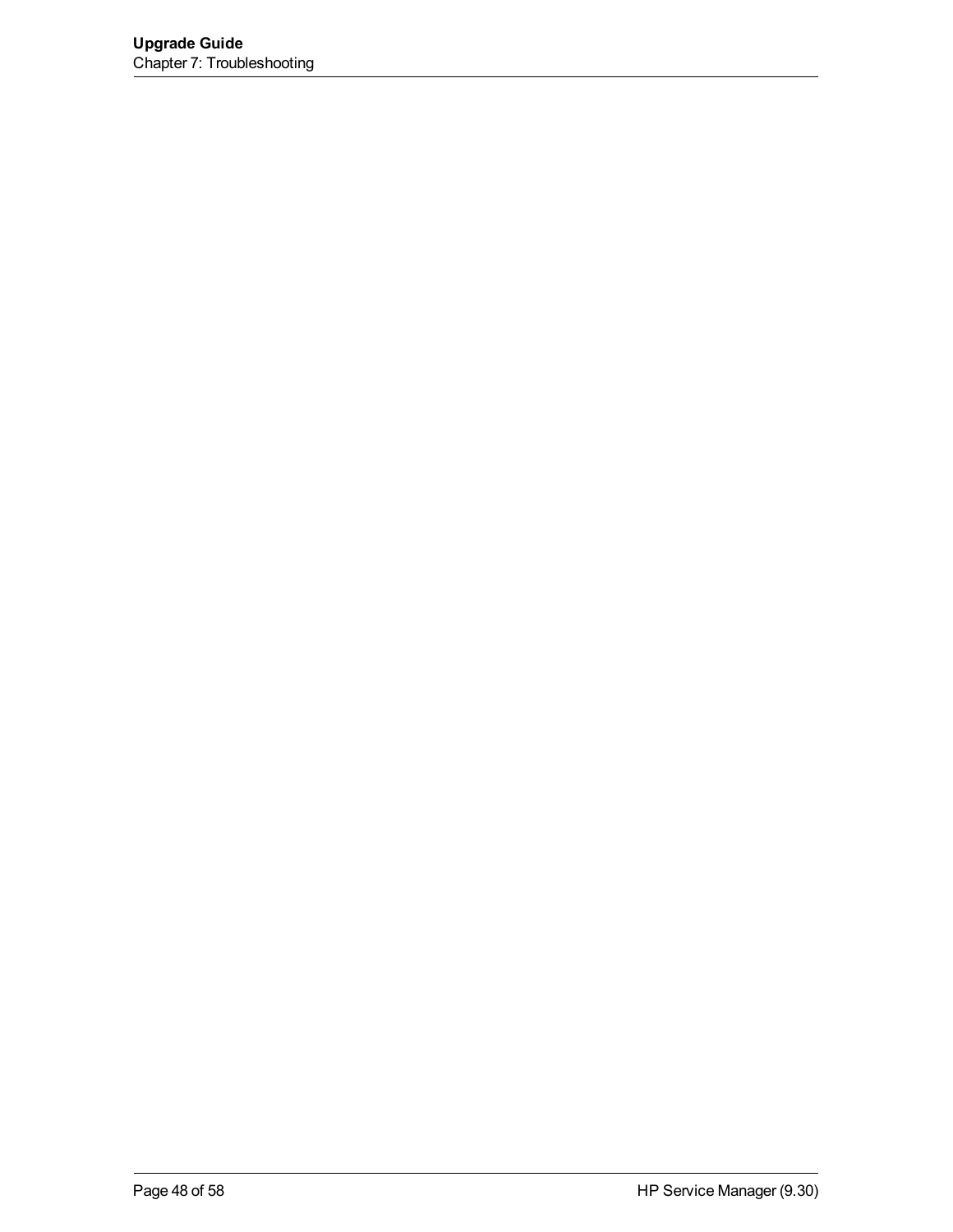# **Chapter 8**

# <span id="page-48-0"></span>**Data scan option**

Before you run an upgrade, you can scan a portion of your dataset for certain types of data that may cause issues following the upgrade. The data scan logs information into the sm.log file, including how many data records were scanned, and which records were automatically updated.

Currently, this option allows you to scan for two types of problematic data:

- Null values in fields applied with certain keys
- Mismatches between the data type defined on the field and the data type of the field value

The option available in the Upgrade Utility does not allow you to specify tables that are scanned. The tables that are scanned include the list of tables as noted in the latest patches record. To view the patches record, open the **patches** table by clicking **SERVICE PACK** → **Update Patch Definitions** in the Upgrade Utility.

For more information about the rtecall functions used during the data scans, and about how you can implement these functions to scan for additional tables, such as **probsummary**, see the latest Service Manager Programming Guide.

### <span id="page-48-1"></span>**Run the data scan option**

To run the data scan option:

- 1. Make sure you have already loaded the application upgrade files into the system. See ["Step](#page-20-1) [1:](#page-20-1) [Load](#page-20-1) [the](#page-20-1) [application](#page-20-1) [upgrade](#page-20-1) [files"](#page-20-1) [\(on](#page-20-1) [page](#page-20-1) [21\)](#page-20-1).
- 2. Type **smupgrade** in the Service Manager client command box, and then press ENTER.
- 3. In the **DATA SCAN UTILITY** section, click **Scan for and Fix Incorrect Data**.
- 4. Click **Next** and follow the instructions.
- 5. When the process is complete, you receive a report of the tables that were scanned and the incorrect data that was found and corrected. Results information is logged into the datascan.log file, which resides in the folder where you put the transfer.bin file.

### <span id="page-48-2"></span>**View the data scan results**

<span id="page-48-3"></span>Search the sm.log file for messages relating to the data scan.

#### **Null values disallowed by keys**

The data scan option scans for null values that violate the restrictions imposed by a "No Nulls" or "Unique" key. Then the utility:

- Removes the record if null values violate a "Unique" key, or
- Replaces one of the null values with a default value if null values violate a "No Nulls" key.

To modify the auto-modified values to your own values: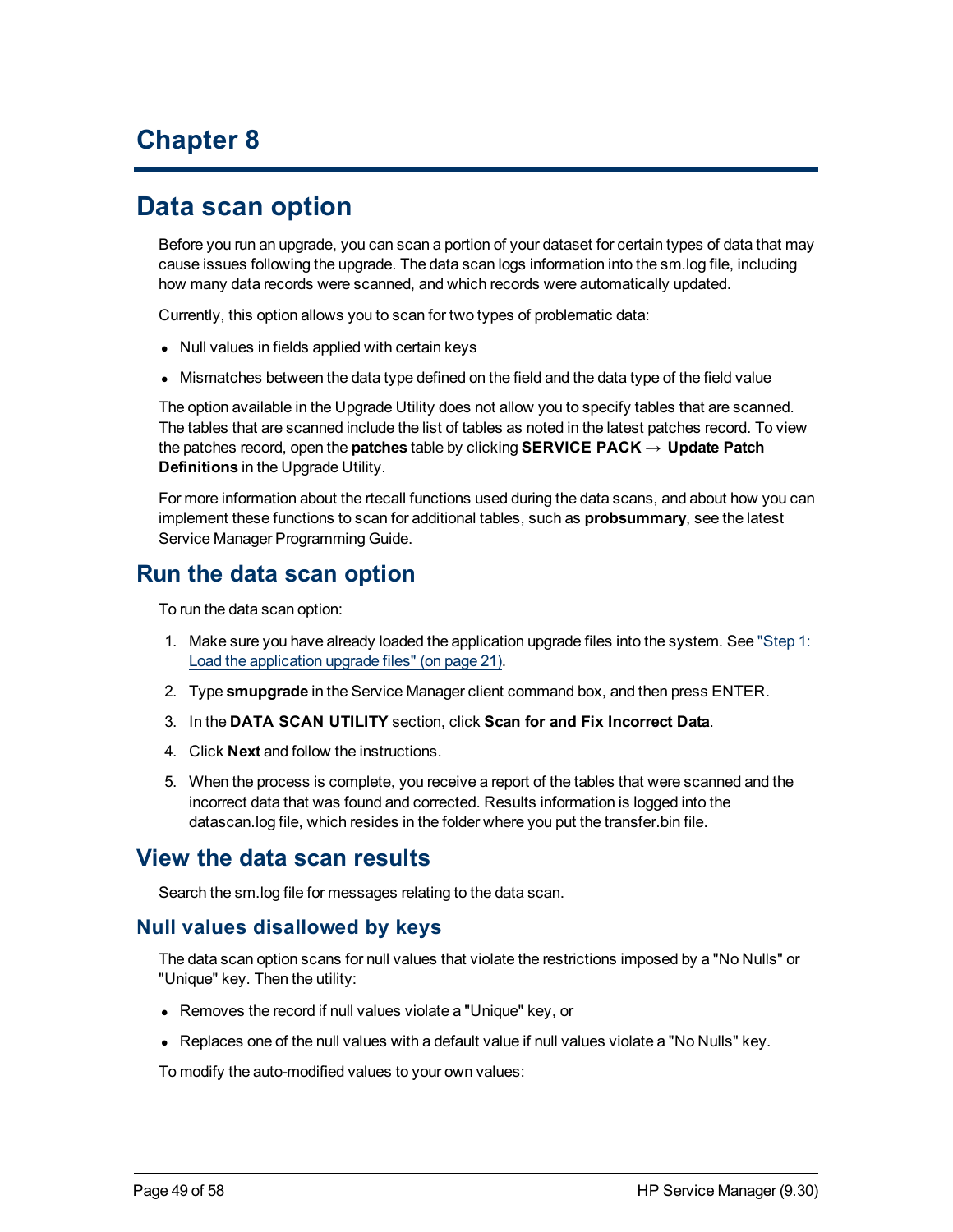- 1. Open the sm.log file.
- 2. Search for **deleted a record** or **updated a record** to locate a message that resembles the following:

| <b>Message</b>                                                                      | <b>Description</b>                                                                                                                |
|-------------------------------------------------------------------------------------|-----------------------------------------------------------------------------------------------------------------------------------|
| scan: scan for nulls, deleted a                                                     | This message indicates that the utility has                                                                                       |
| record that contains null                                                           | removed a record.                                                                                                                 |
| values on a "Unique" key field,                                                     | TABLE NAME shows the name of the table,                                                                                           |
| $table = TABLE NAME, record =$                                                      | and RECORD CONTENTS shows all the                                                                                                 |
| RECORD CONTENTS                                                                     | fields and values of the removed record.                                                                                          |
| scan: scan for nulls, updated a                                                     | This message indicates that the utility has                                                                                       |
| record that contains null                                                           | replaced a null value with a default value.                                                                                       |
| values on a "No Nulls" key<br>field, table = TABLE NAME, key<br>= RECORD IDENTIFIER | TABLE NAME shows the name of the table,<br>and RECORD IDENTIFIER shows the<br>primary key and its value of the updated<br>record. |

- 3. Change the auto-modified value to your own value or restore the removed record with valid field values, either by using the Service Manager client or by directly updating data in the RDBMS.
- 4. Search for the next occurrence of **deleted a record** or **updated a record** to fix the next automodified record.
- 5. Repeat steps 2 through 4 to change all the values that were updated by the upgrade utility.

### <span id="page-49-0"></span>**Data type mismatches**

The data scan option scans for mismatches between the data type defined on the field and the data type of the field value.

To modify the auto-modified values to your own values:

- 1. Open the sm.log file.
- 2. Search for **scan for inconsistent data types, table** and locate a message that resembles the following:

| <b>Message</b>                                                                                                                                                                                                               | <b>Description</b>                                                                                                                                                                                                                                                                              |
|------------------------------------------------------------------------------------------------------------------------------------------------------------------------------------------------------------------------------|-------------------------------------------------------------------------------------------------------------------------------------------------------------------------------------------------------------------------------------------------------------------------------------------------|
| scan: scan for inconsistent<br>data types, table: "TABLE<br>NAME", key: "RECORD<br>IDENTIFIER", field: "FIELD<br>NAME", value "ORIGINAL VALUE",<br>type: ORIGINAL TYPE, value<br>changed to: "NEW VALUE", type:<br>NEW TYPE. | This message indicates that the utility has<br>changed the value of a field in a record.<br>• TABLE NAME shows the name of the<br>table.<br>RECORD_IDENTIFIER shows the<br>primary key and its value of the updated<br>record.<br>• FIELD NAME shows the name of the<br>field that was updated. |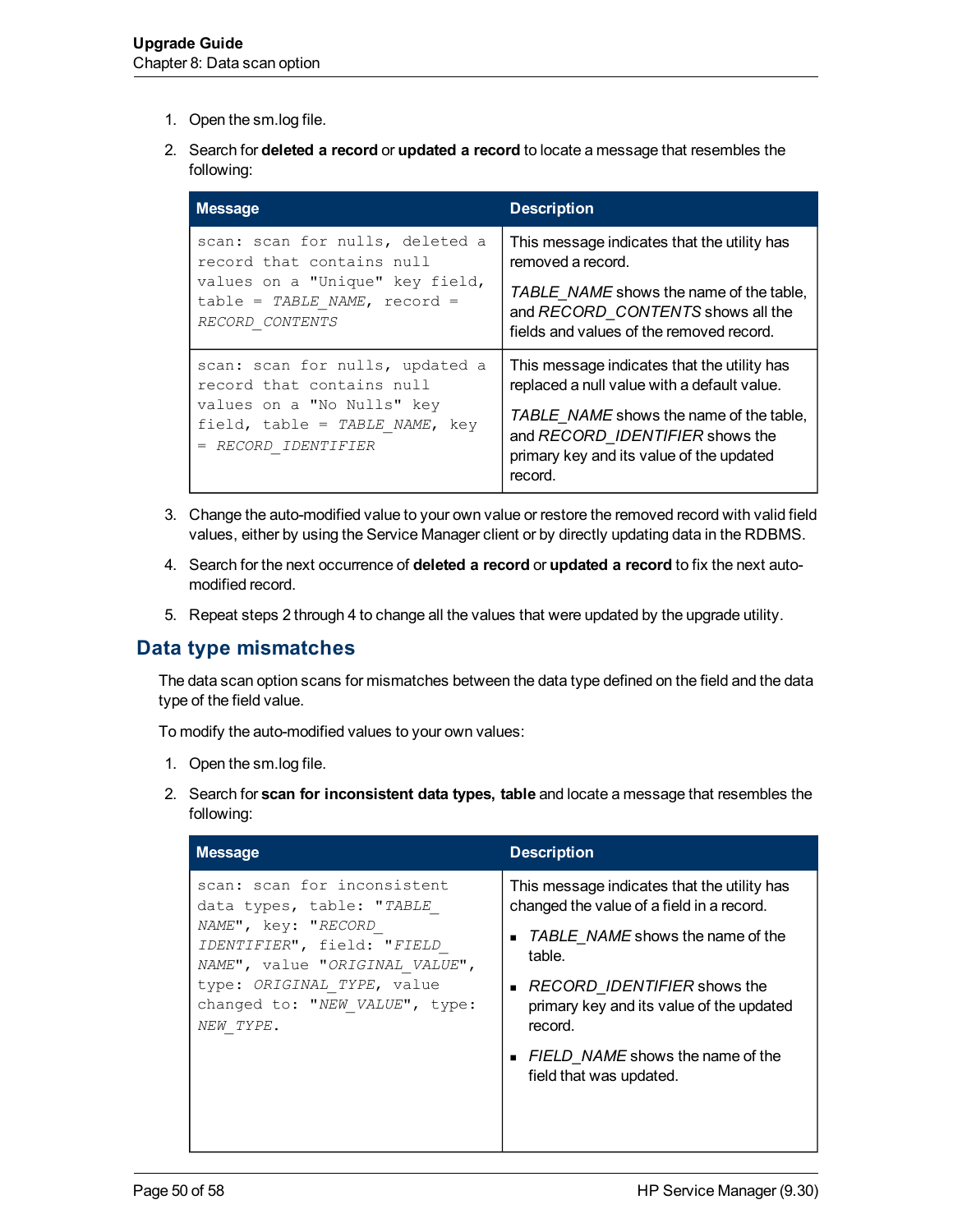| <b>Message</b>                                                                                                                           | <b>Description</b>                                                                      |
|------------------------------------------------------------------------------------------------------------------------------------------|-----------------------------------------------------------------------------------------|
|                                                                                                                                          | • ORIGINAL VALUE shows the original<br>value of the field that was updated.             |
|                                                                                                                                          | • ORIGINAL TYPE shows the original type<br>of the field that was updated.               |
|                                                                                                                                          | • NEW VALUE shows the new value of the<br>field that was updated.                       |
|                                                                                                                                          | $\blacksquare$ NEW TYPE shows the corrected type of<br>the field that was updated.      |
| scan: scan for inconsistent<br>data types, table: "TABLE                                                                                 | This message indicates that the utility has<br>changed the type of a field in a record. |
| NAME", key: "RECORD<br>IDENTIFIER", field: "FIELD<br>NAME", value "ORIGINAL VALUE",<br>type: ORIGINAL TYPE, type<br>changed to NEW TYPE. | TABLE NAME shows the name of the<br>table.                                              |
|                                                                                                                                          | RECORD IDENTIFIER shows the<br>primary key and its value of the updated<br>record.      |
|                                                                                                                                          | • FIELD NAME shows the name of the<br>field that was updated.                           |
|                                                                                                                                          | • ORIGINAL VALUE shows the original<br>value of the field that was updated.             |
|                                                                                                                                          | • ORIGINAL TYPE shows the original type<br>of the field that was updated.               |
|                                                                                                                                          | NEW TYPE shows the new type of the<br>$\blacksquare$<br>field that was updated.         |

- 3. Change the auto-modified value to your own value, either by using the Service Manager client or by directly updating data in the RDBMS.
- 4. Search for the next occurrence of **scan for inconsistent data types, table** to fix the next automodified record.
- 5. Repeat steps 2 through 4 to change all the values that were updated by the upgrade utility.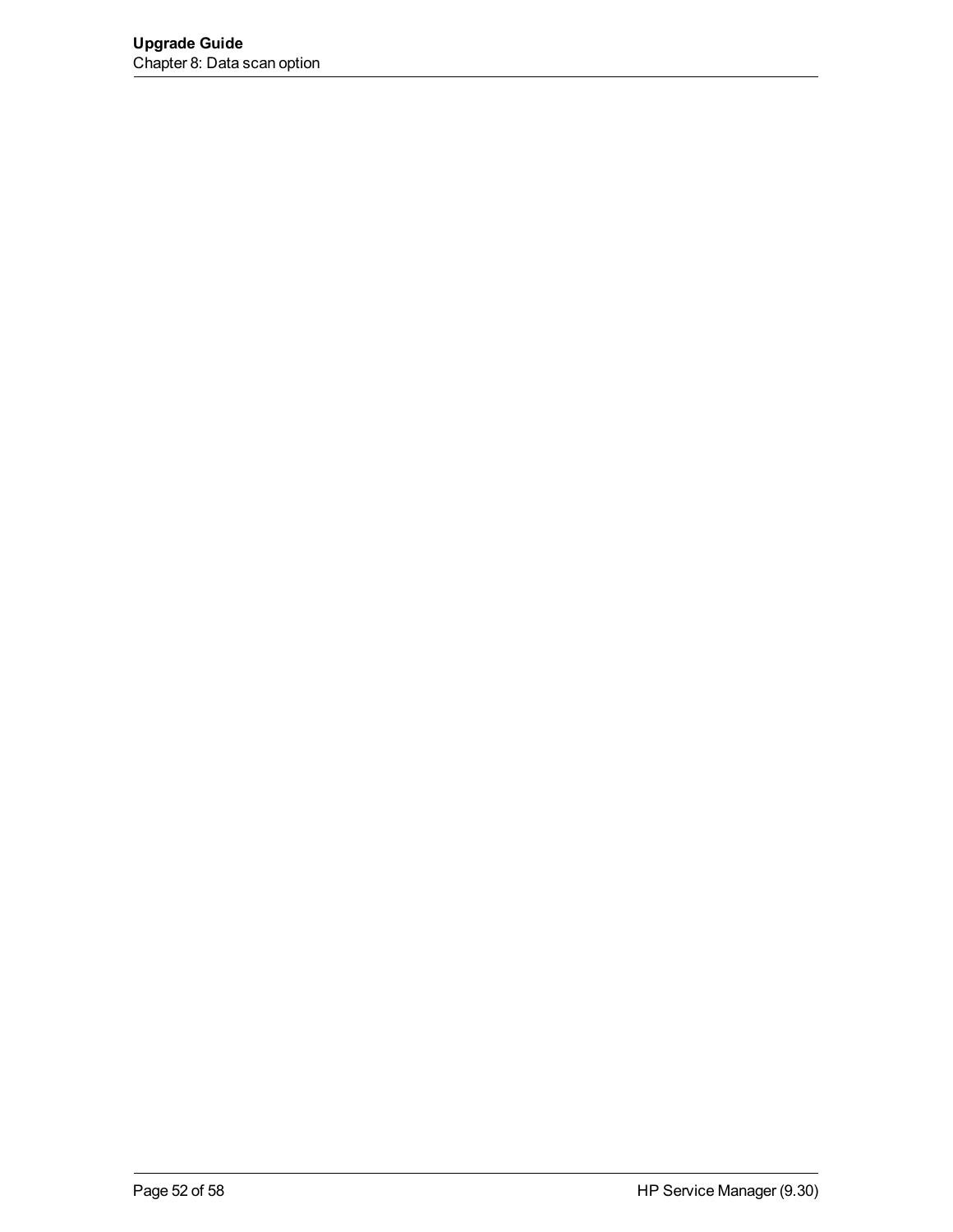# <span id="page-52-0"></span>**Glossary**

#### **A**

#### **application**

Applications are the Service Manager modules and their related configuration files. For example, Incident Management, Change Management, and Inventory Management are Service Manager applications.

#### **B**

#### **BLOB/Image**

BLOB is a data type for binary large objects in a database system. In certain RDBMS systems like Oracle, this binary data type is called BLOB. In other RDBMS systems like Microsoft SQL Server, this binary data type is called Image.

#### **C**

#### **command box**

The Service Manager command box refers to the command-line box on the top-left corner of the Service Manager client, which provides quick access to RAD applications.

#### **compatibility matrix**

A compatibility matrix defines the software, system, and platform environments that are supported by an HP software product.

#### **conflict**

A conflict refers to a situation where the Upgrade Utility identifies an existing

object as "changed" (different from its out-of-box version) when updating that object. To avoid overwriting your customization, the utility adds the new version of the object along with your customized version. Until you resolve this situation, Service Manager features may not behave as expected, or may not function at all.

#### **conflict resolution**

Conflicts may occur when you are applying the new Service Manager changes to your existing Service Manager installation, which is likely to include customizations, tailoring, and patches. The confilict resolution phase of the upgrade is to reconcile the differences between the customized objects and the objects provided by the upgrade package.

#### **custom upgrade**

A custom upgrade is the upgrade build that is created on the development system after applying the upgrade files and resolving conflicts. This custom upgrade is eventually exported from the development system and applied on the production system. A custom upgrade consists of new Service Manager application files that replaced old application files, customized application files that you retained, and merged files that combine prior customization with new application functionality.

#### **D**

#### **Data Policy**

Data Policy enables System Administrators to apply default values,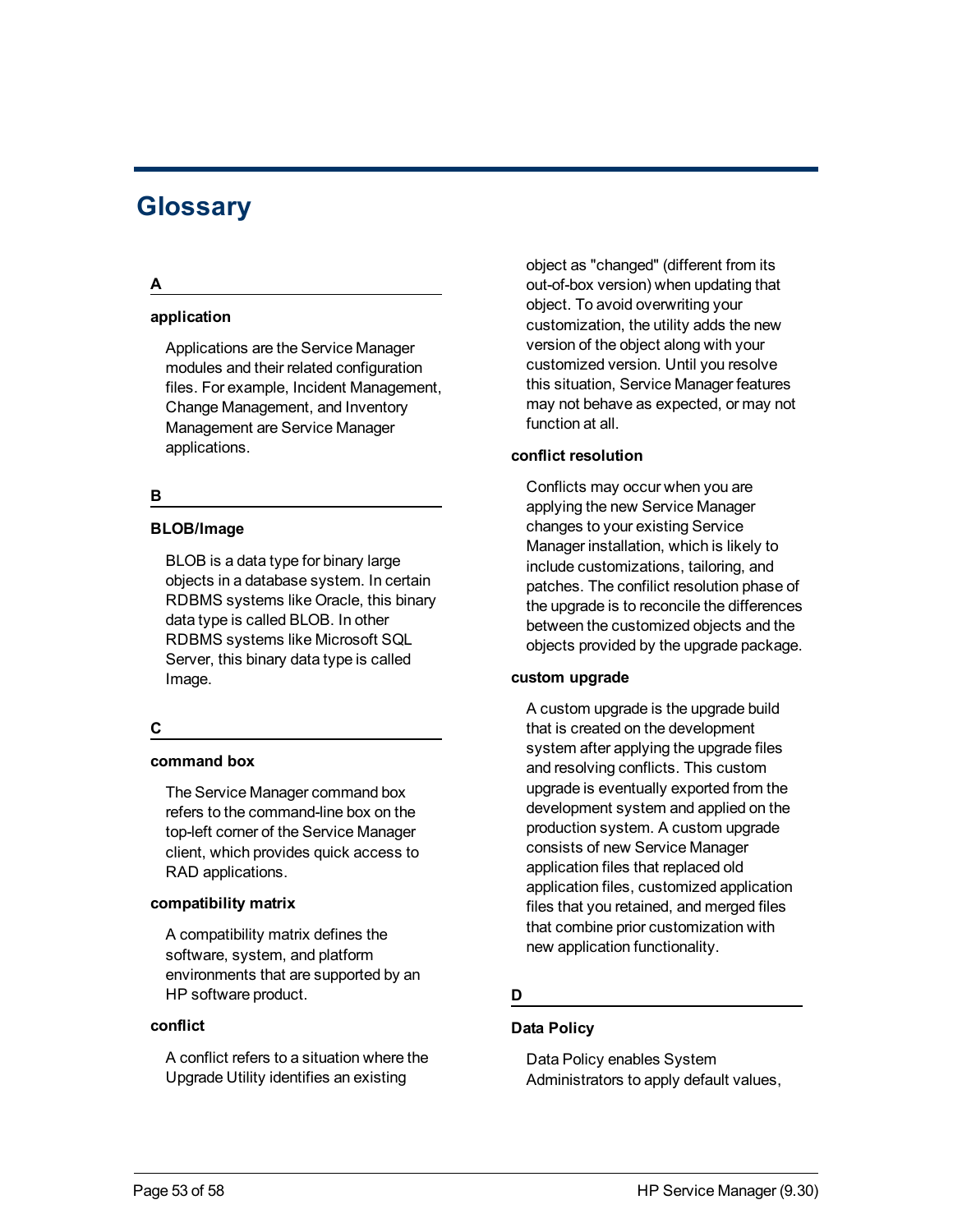mandatory fields, and lookup validations to a specific table. These policies, once set, are enforced across the entire system, regardless of what form is being used to display the data.

#### **data type mismatch**

A data type mismatch refers to a situation where the data type of a field in your dbdict does not match the data type of the like-named field defined in the dbdict provided by the upgrade package.

#### **database dictionary**

Service Manager maintains a logical view of your RDBMS tables and columns in the database dictionary. The database dictionary describes each table and column in your system and how they are mapped to logical entities within Service Manager.

#### **DDL**

In restricted-access RDBMS environments, Service Manager can create database definition language (DDL) describing the changes proposed by your database dictionary records. The RDBMS administrator can then create the necessary tables and columns for Service Manager manually. After the RDBMS has the necessary tables and columns, the Service Manager administrator can then update the database dictionary records to map to the actual RDBMS objects.

#### **detail.log**

The detail.log file includes specific information about the upgrade, such as which files are being signed at any time.

#### **development system (environment)**

A development system (environment) refers to a Service Manager system that mirrors your current production environment. Use this development system to run the Upgrade Utility and

build a custom upgrade. This system should not be on the same machine as the production server.

#### **display screen**

Display screens are individual records identified by a unique screen ID. The displayscreen records define the attributes of a screen and provide access to the individual records for options and events. A display screen is different from a form.

#### **E**

#### **except.log**

The except.log file includes information about any exceptions reported by the upgrade. The except.log file may have important messages about data type mismatches that you should resolve, or database dictionaries that it cannot upgrade.

#### **exception**

An exception refers to an error reported by the upgrade. It could be a data type mismatch that failed to be resolved, a dbdict change that failed to be applied, or an unexpected error that stops the upgrade. You must resolve all exceptions before you continue to resolve conflicts.

#### **index regeneration**

Index regeneration occurs when a database administrator recompiles indexes following changes that have been applied to Service Manager keys.

#### **IR key**

**I**

IR (information retrieval) key is a key type where the fields in the key are indexed by IR Expert. Only one IR key can be used per dbdict record or IR searches on that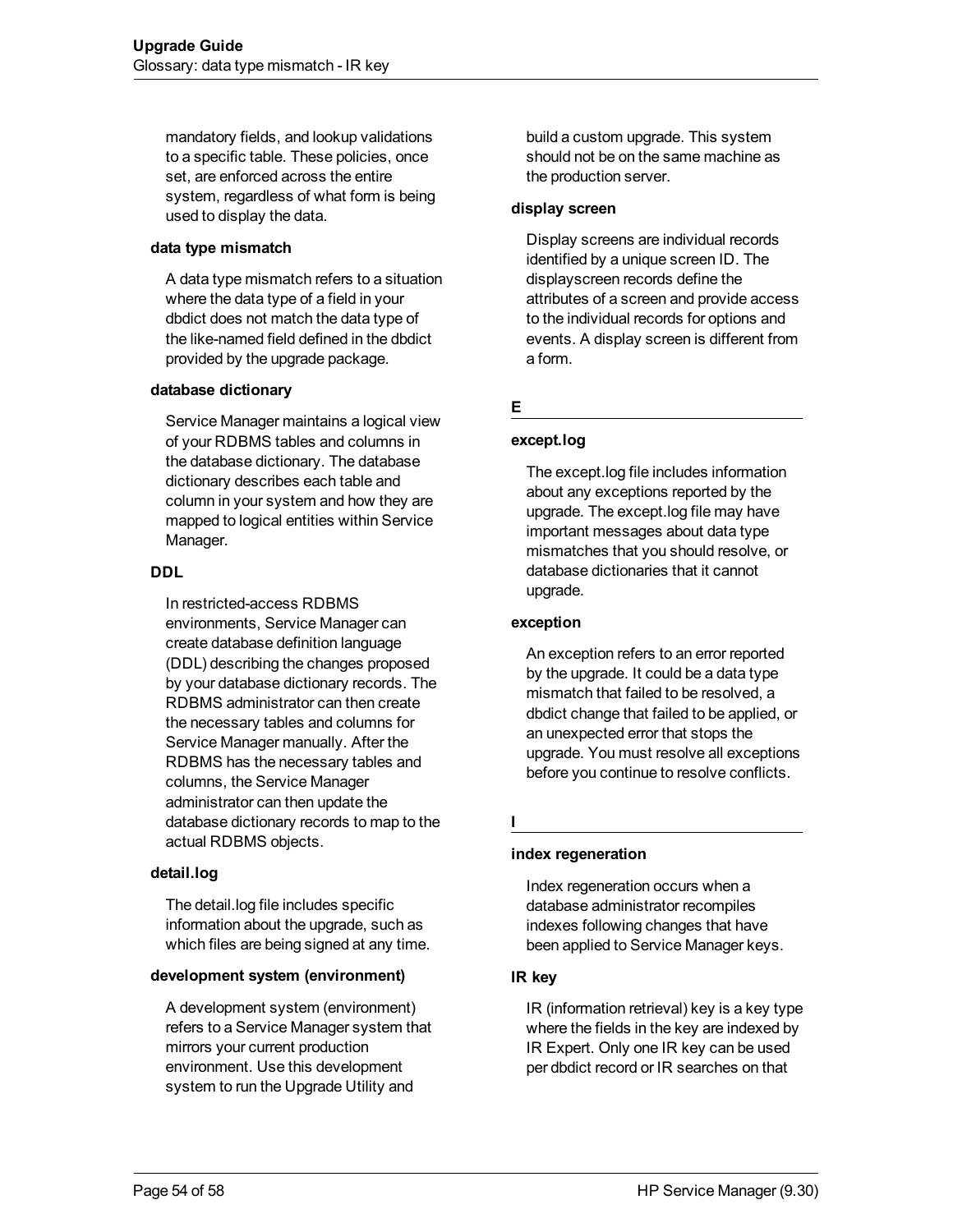file do not work. You can concatenate several fields in an IR key.

#### **K**

**key**

Keys are abstract entities that provide a logical view of the indexes in your RDBMS. When you create Service Manager logical keys, the server creates corresponding indexes in the back-end RDBMS.

#### **N**

#### **No Duplicates**

No Duplicates is a key type where the value of the complete key must be unique in the index or the values of all fields must be null.

#### **Nulls & Duplicates**

Nulls & Duplicates is a key type where all fields can be null and the complete key value can be in the index more than once.

#### **O**

#### **out-of-box version**

The out-of-box version of Service Manager refers to a Service Manager installation that is not customized, tailored, localized, or patched.

#### **P**

#### **Peregrine Four (P4)**

The legacy Database Management System (DBMS) that stored ServiceCenter data in a proprietary flatfile format. All HP Service Manager data must be converted to a supported Relational Database Management System (RDBMS).

#### **production system (environment)**

The production system (environment) is where the custom upgrade is applied.

#### **R**

#### **RAD**

The RAD (rapid application development) language is the native system language that Service Manager uses to communicate with its varioius routines and processes.

#### **RAD Comparison Utility**

The RAD Comparison Utility is a tool that compares two RAD applications and presents the differences onscreen.

#### **RDBMS**

The Relational Database Management System (RDBMS) refers to the database system that Service Manager uses for its storage, such as Oracle and SQL Server.

#### **run-time environment (RTE)**

The Service Manager run-time environment refers to the binary, load library, or executable layers of the Service Manager server.

#### **S**

#### **signature**

A signature for an HP Service Manager record is a numerical representation of the record. Any change to the contents of the record causes the signature of that record to change, depending on the definitions in the signaturemake file.

#### **T**

#### **tailoring**

Tailoring refers to changes made to Service Manager by creating and modifying control records using Service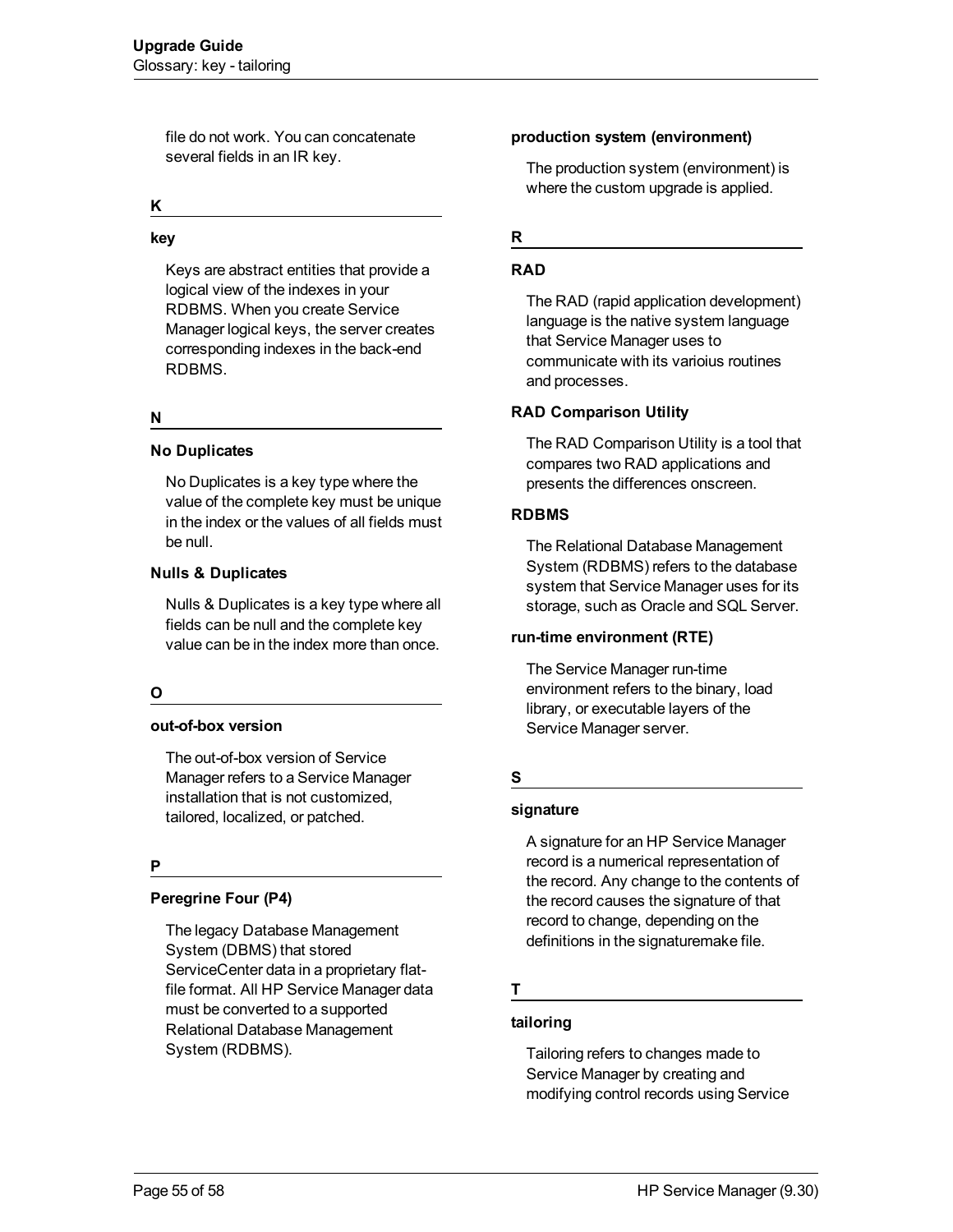Manager utilities. Tailoring is the normal method of adapting Service Manager to each installation's requirements. Tailoring involves no Rapid Application Development (RAD) programming or coding changes.

#### **test system (environment)**

A test system (environment) refers to a Service Manager system that mirrors your current production environment for testing purposes. Run and verify the custom upgrade on the test system.

#### **U**

#### **Unique**

Unique is a key type where at least one field in the key must not be null and the value of the complete key must be unique in the index.

#### **unload**

The native HP Service Manager export format is the unload file. An unload file stores the database dictionary of Service Manager tables in addition to records.

#### **Upgrade Utility**

Upgrade Utility refers to a set of utilities that are shipped with the new software release for upgrading to the new Service Manager 9.30 applications.

#### **upgrade.log**

The upgrade.log file includes information about the upgrade status. It indicates where the upgrade is at a specific point. This file contains only the main steps of the upgrade.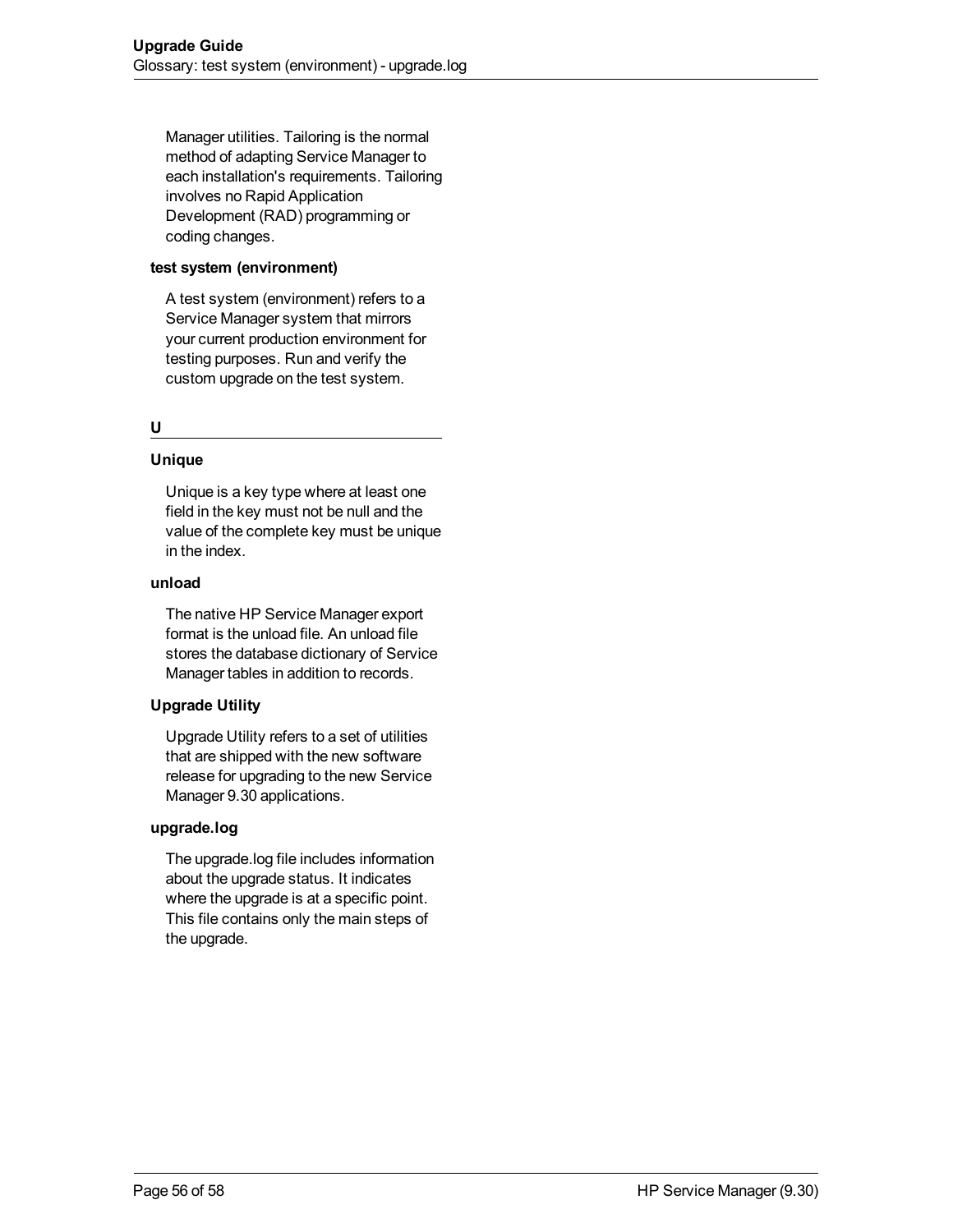# <span id="page-56-0"></span>**Index**

| *                    |        | U            |    |
|----------------------|--------|--------------|----|
| *aapm.upgrade.purge  | 43     | upgdbdct.dta | 11 |
|                      |        | upgrade.inf  | 11 |
| $\mathbf C$          |        | upgrade.log  | 26 |
| custom upgrade       |        | upgrade.mak  | 11 |
| development system   | 14     | upgrade.str  | 11 |
| production           | 42     | upgrade.ver  | 11 |
| test system          | 14, 40 |              |    |
| D                    |        |              |    |
| database manager     |        |              |    |
| upgrade tool         | 13     |              |    |
| detail.log file      | 25     |              |    |
| displayscreen        | 30     |              |    |
| E                    |        |              |    |
| except.log file      | 25, 28 |              |    |
| P                    |        |              |    |
| preupg.bin file      | 40     |              |    |
| $\mathsf{R}$         |        |              |    |
| resolving conflicts  |        |              |    |
| data                 | 32     |              |    |
| display              | 30     |              |    |
| run-time environment | 18     |              |    |
| $\mathsf T$          |        |              |    |
| transfer.bin file    | 11, 40 |              |    |